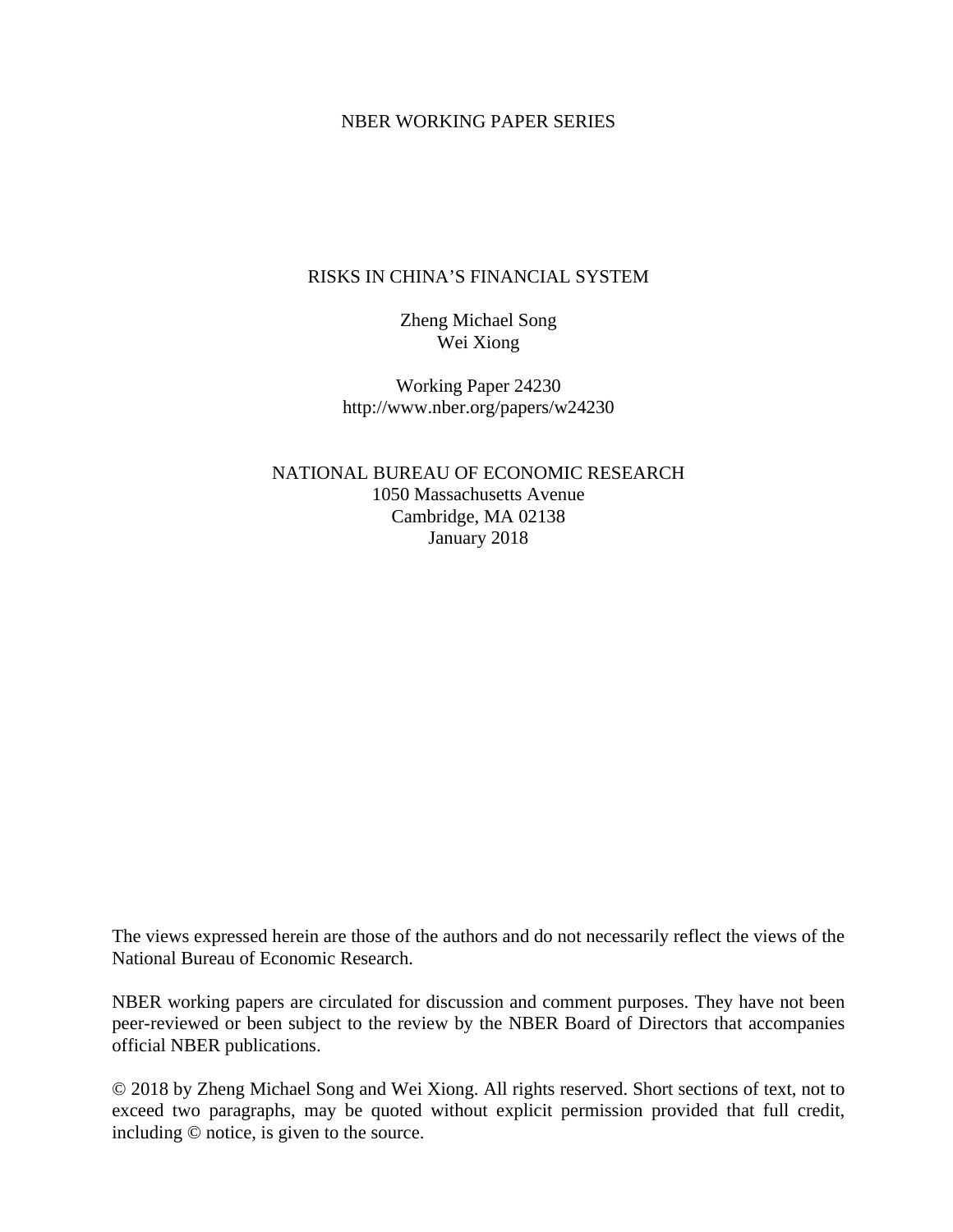Risks in China's Financial System Zheng Michael Song and Wei Xiong NBER Working Paper No. 24230 January 2018 JEL No. E00,E02,G00,G01

## **ABSTRACT**

Motivated by growing concerns about the risks and instability of China's financial system, this article reviews several commonly perceived financial risks and discusses their roots in China's politico-economic institutions. We emphasize the need to evaluate these risks within China's unique economic and financial systems, in which the state and non-state sectors coexist and the financial system serves as a key tool of the government to fund its economic policies. Overall, we argue that: (1) financial crisis is unlikely to happen in the near future, and (2) the ultimate risk lies with China's economic growth, as a vicious circle of distortions in the financial system lowers the efficiency of capital allocation and economic growth and will eventually exacerbate financial risks in the long run.

Zheng Michael Song Department of Economics Chinese University of Hong Kong Shatin, N.T., Hong Kong zheng.michael.song@gmail.com

Wei Xiong Princeton University Department of Economics Bendheim Center for Finance Princeton, NJ 08450 and NBER wxiong@princeton.edu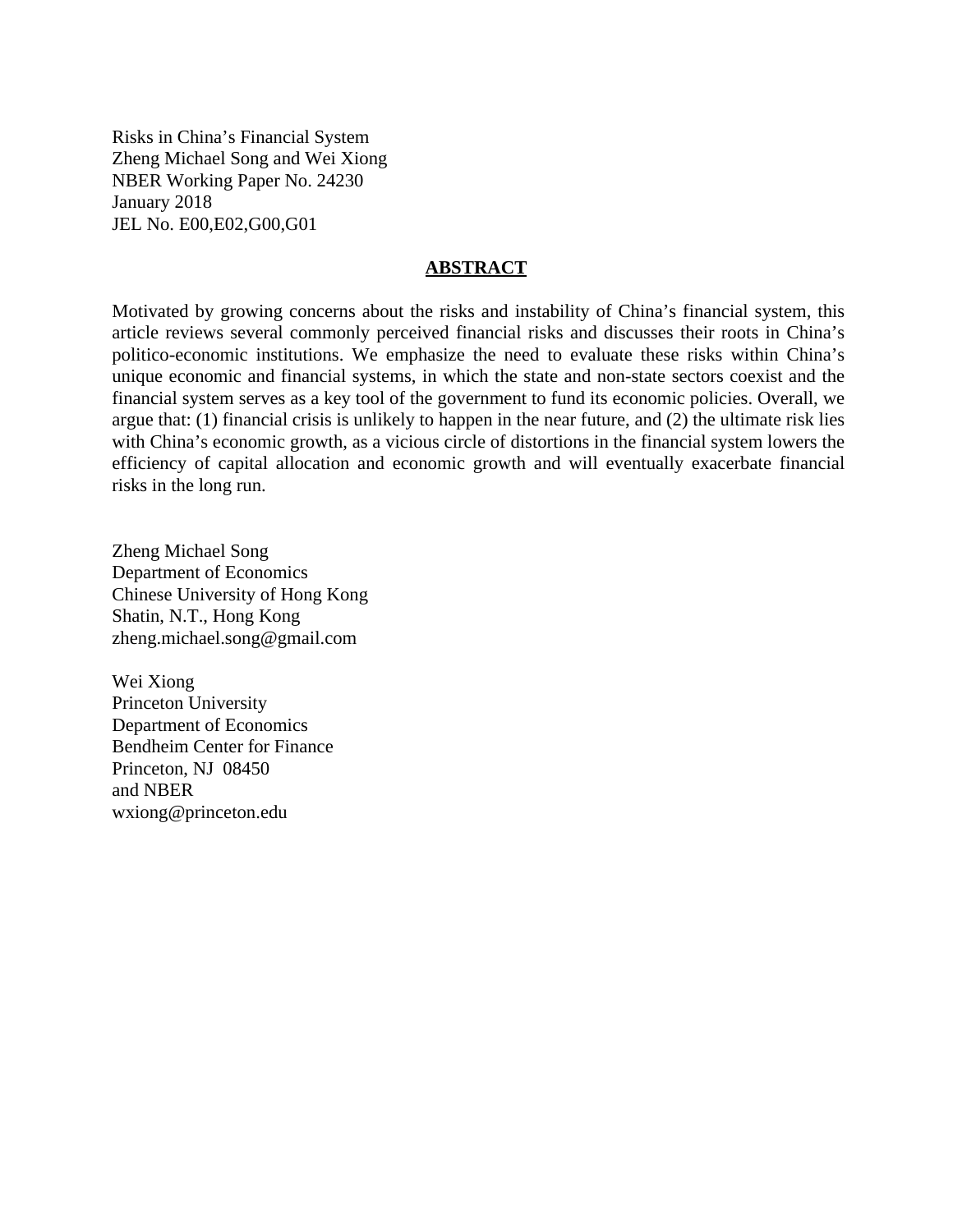## **I. Introduction**

1

High leverage and soaring housing prices have caused wide concerns about the risks and instability of China's financial system. Figure 1 plots the ratio of the total outstanding debt (excluding central government debt) to GDP. By the end of 2015, the total debt stood above 20 trillion USD, with an annual growth rate of 20% since 2008. The debt-GDP ratio, which was slightly above 1.2 in 2008, skyrocketed to 2.1 in 2015. The high leverage is associated with enormous appreciation in housing prices. In 2003–2013, housing prices in real terms grew at an annual real rate of 13.1% in the first-tier cities, 10.5% in the second-tier cities, and 7.9% in the third-tier cities (Fang, Gu, Xiong, and Zhou, 2015). Despite the recent strict measures to cool down the housing market, including a requirement of a 50% to 70% down payment on second homes and tight restrictions on third homes in big cities, housing prices continue to grow at a disturbingly fast pace.<sup>2</sup>





Note: The outstanding debt is backed out from "social financing statistics" provided by NBS, which measures lending from the financial sector to the non-financial sector

<sup>&</sup>lt;sup>2</sup> Recent statistics from the National Bureau of Statistics (NBS) show that housing prices outgrew CPI by 12 percentage points in the 20 months from January 2016 to August 2017.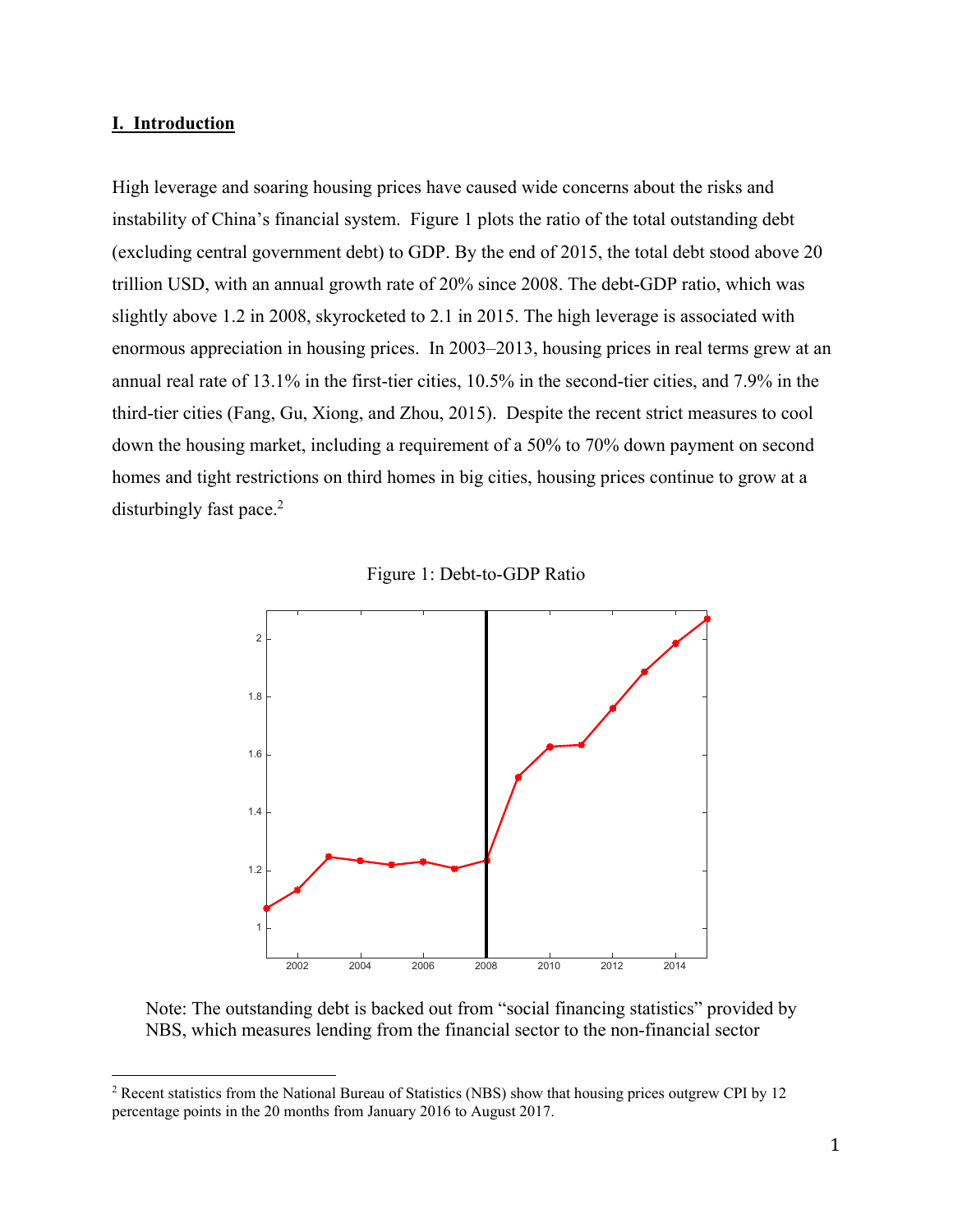(including bank loans, corporate bonds, and trust and entrusted loans but excluding equity finance).

There are also concerns about other sectors in the financial system. The 2015 stock market crash wiped out 3 trillion USD in share value. Despite the government's rescue plan to buy more than one trillion RMB worth of shares, the market has shown lackluster performance ever since. China accumulated almost 4 trillion USD in foreign reserves by 2014. Capital flight has become a serious issue since then. Foreign reserves of 1 trillion USD were lost in 2015 and 2016. The net capital outflow amounted to 1.5 trillion USD in these two years. A mild but sudden depreciation of the Chinese yuan occurred in August 2015. In 2016, the Chinese yuan depreciated by 10% against the USD and by 15% against a basket of currencies weighted by trade. Although the exchange rate has been stabilized recently, it came at a cost of much tighter capital controls.

To systematically assess these financial risks, it is necessary to anchor the assessment on China's unique economic structure that led to the current financial system. China started its economic transition in the late 1970s. A dual-track or gradualist approach has been adopted to tackle the fundamental issues inherited from the central planning regime, such as the soft budget constraint syndrome *a la* Kornai (1979, 1980), that go hand in hand with a large but inefficient state sector. Although these problems have never been fully solved, they were greatly mitigated until 2008. Economic liberalization in the 1980s led to a booming private sector. The state sector was consolidated by "Grasp the Large, Let Go of the Small" started in the mid-1990s. Local government budgets were tightened by the 1994 tax sharing reform and the 1995 Budget Law. A set of new rules and regulations were introduced to make commercial banks more independent after the 1997 Asian financial crisis. Consequently, investment went up, resource allocation improved and growth took off (see, e.g., Zhu (2012) and Zilibotti (2017)).

Unfortunately, the trend was reversed in the post-2008 period. China was hit hard by the 2008 financial crisis: GDP growth decreased from 15% in 2007 to 10% in 2008 and then 8% in 2009 (see the dotted line in Figure 2). In response, the state launched a massive four trillion yuan stimulus plan in late 2008. While the stimulus boosted investment (see the solid line in Figure 2), it came at a cost of compromising some fiscal and financial institutional arrangements that were established to contain the problems such as soft budget constraints that originated from the dual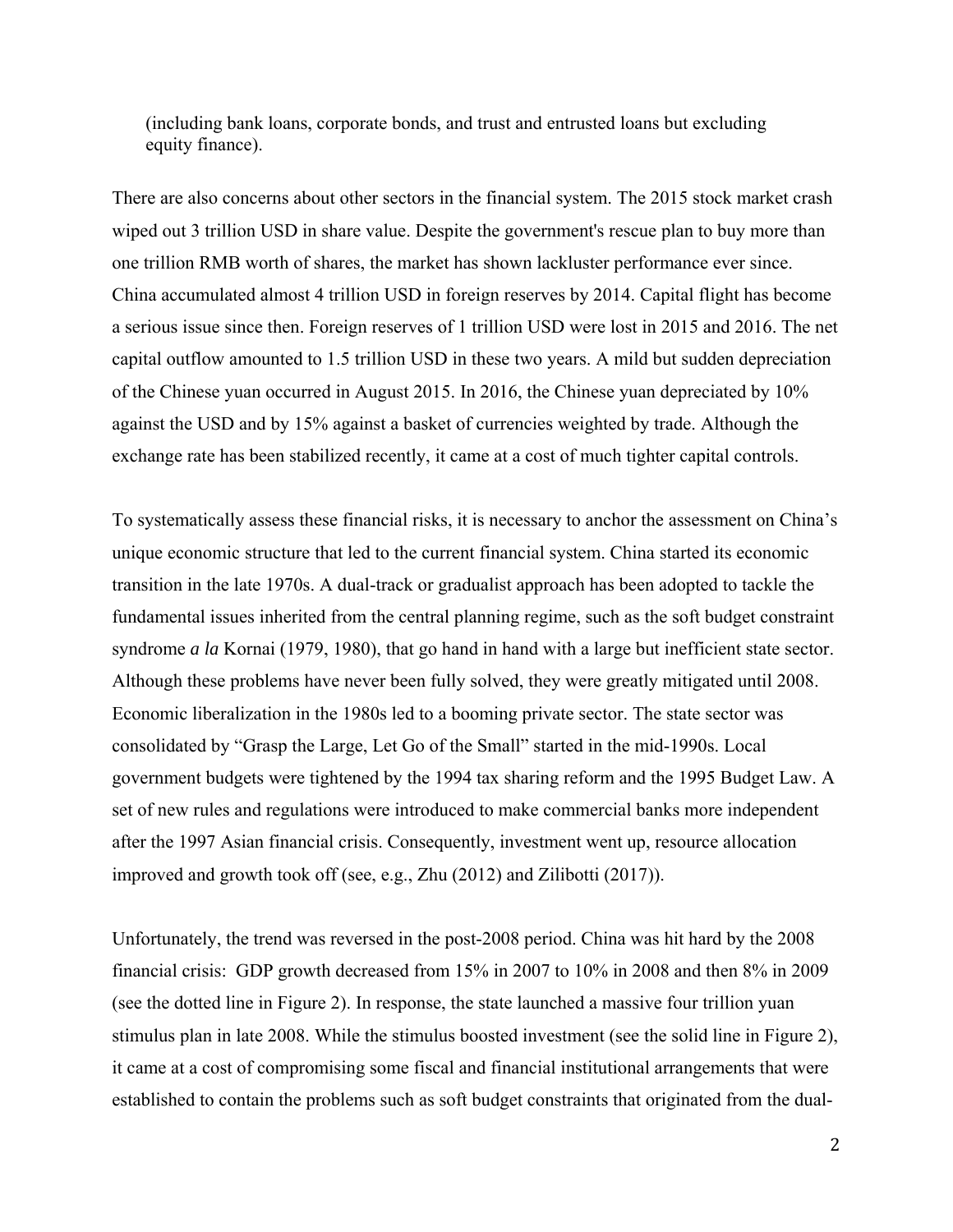track reform (Bai, Hsieh and Song, 2016). As we will elaborate below, the economic stimulus worsened the soft budget constraint problem and reversed the flow of resources between the state and private sectors. Local government financing vehicles and state-owned enterprises (SOEs) increased their investment but crowded out more efficient private investment. While the aggregate investment did increase, misallocation worsened and growth slowed. Figure 2 shows that investment and growth used to comove closely before 2008. After 2008, they started to depart from each other. The investment rate increased to unprecedented levels above 45%, while the growth rate fell to 7%. Accordingly, aggregate TFP growth and returns to capital dropped dramatically (Bai and Zhang, 2015).





Data source: China Statistical Yearbook (various issues)

Such retreat reveals an important mission of China's financial system—it was largely developed to support the dual-track reform. State-owned commercial banks were reformed and guided to fund mostly SOEs. The state established the stock market in the early 1990s for two key purposes: (1) channeling private savings to SOEs; and (2) diversifying risks in the state-owned banking sector (see, e.g., Wong, 2006). The development of the bond market is no different. Zhou Xiaochuan, the governor of the People's Bank of China (PBC) since 2002, acknowledged that "administrative allocation of quotas (for bond issuance) was often used as a relief measure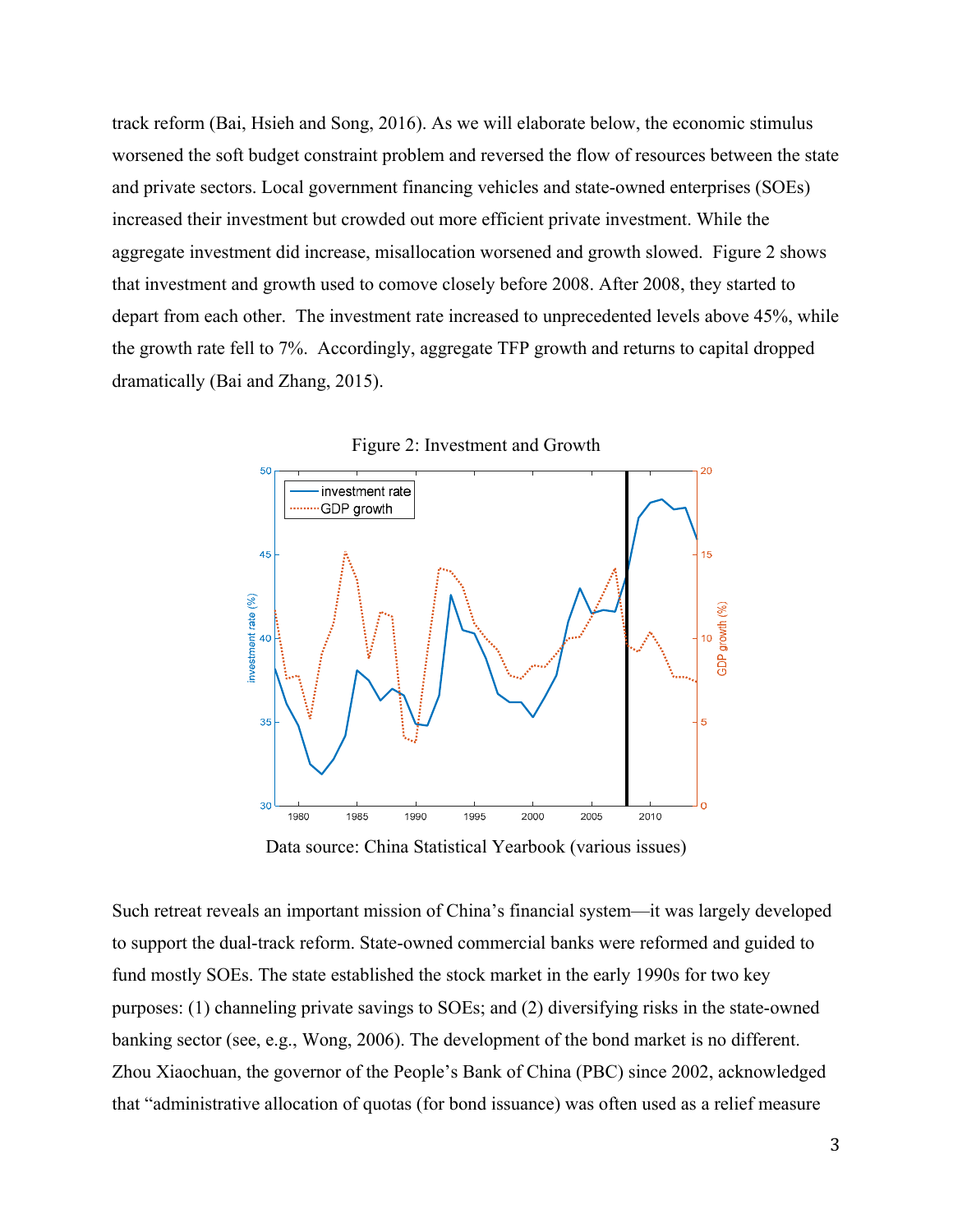for financially distressed enterprises" (Zhou, 2006). The subsequent rapid development of the financial markets has never fixed this problem. In today's China, the state has loosened its direct controls of the financial system and financial supports have been extended to private businesses. Nevertheless, credit allocation favors SOEs and other connected private firms through explicit or implicit guarantees. Moreover, a softer budget constraint would intensify favoritism which, in turn, would entrench the soft budget constraint problem. This can be seen by the recent dramatic increase in the debt of local governments and listed firms, most of which are SOEs and connected private firms (Bai, Hsieh, and Song, 2016).

While the risks are concerning, we argue that they are unlikely to lead China to the same kind of financial crises experienced by western countries. First of all, the Chinese state controls a lot of resources through local governments, the banking system, SOEs, and the connected private firms. Although SOEs remain less efficient than private firms, the restructuring since the late 1990s has greatly improved the viability of the state sector, which was on the verge of collapse back then. Some SOEs even became highly profitable by establishing monopolistic positions in "strategic" industries. Second, Chinese households have high saving rates and low leverage levels. The economy runs a sizable trade surplus and does not have too much external debt. The financial sector is dominated by state-owned commercial banks. These provide flexibility for the state to steer through difficult times. Third, the rising leverage is mostly from state-owned banks to local governments, SOEs, and other connected private firms. This relationship makes it relatively easy for the state to resolve the coordination problem between creditors, as well as any externality in restructuring debt.

That said, we argue that the distortions in the dual-track system may cause a vicious circle that leads to more policy distortions, lowers economic growth, and lead to more financial risks in the long run. The recent firm data has shown signs of deteriorating allocation efficiency. Misallocation among Chinese industrial firms increased by 20% (Bai, Hsieh, and Song, 2016) from 2008 to 2013. Preliminary estimates from Brandt, Wang, and Zhang (2017) also suggest a significant decline in TFP in most two-digit industrial sectors after 2007. The real estate boom across China also exacerbated the capital allocation inefficiency among industrial firms (Chen, Liu, Xiong, and Zhou, 2017). There is also a large policy risk. The financial system is becoming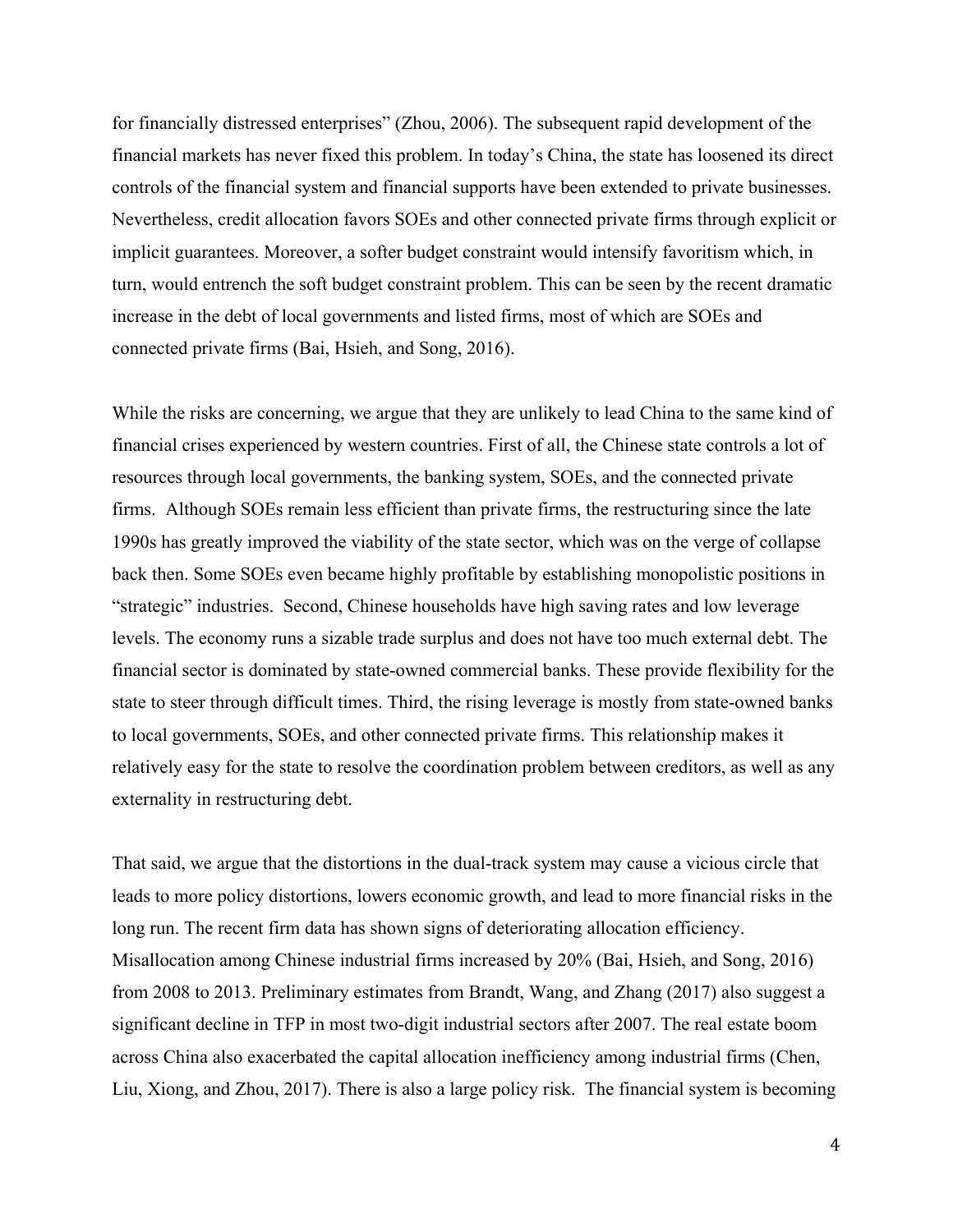increasingly complex and cannot be handled with the traditional approach of "crossing the river by touching the stone." Policies and regulations can deliver unintended consequences, some of which may be entirely counter-productive, e.g., Hachem and Song (2016, 2017), Cai et al. (2017), Chen et al. (2017) and Chen, Petukhov, and Wang (2017). Such risks are further exacerbated by speculation about government invention (see e.g., Brunnermeier, Sockin, and Xiong (2017a, 2017b)).

The rest of the article is organized as follows. Section II reviews economic foundations for China's financial system. Section III will discuss the current economic and financial conditions in China. An analysis on China's financial risks will be conducted in Section IV.

#### **II. Economic Foundations**

The Chinese government developed the financial system with a mission to finance China's economic reform. This mission has so far dictated many aspects of China's financial system, such as its ownership structure, its development path, and the models it takes to finance different firms in the economy, which ultimately determine the risks and stability of the financial system itself. In this section, we briefly review China's economic reform and the roles played by the financial system.

## **A. Dual-Track Liberalization**

The economic reform that the Chinese government started in early 1980s has led to spectacular economic growth during the past 35 years; the average annual growth rate has been nearly 10% and hundreds of millions of people have been lifted out of poverty. At the core of the reform was a dual-track approach that allows the co-existence of SOEs and private businesses. The success of the economic reform has proved several important advantages of this dual-track approach. First, it supports gradualism. As we will elaborate below, by continuing to support SOEs, the dual-track approach avoided a sudden collapse of the state sector, and the likely consequence of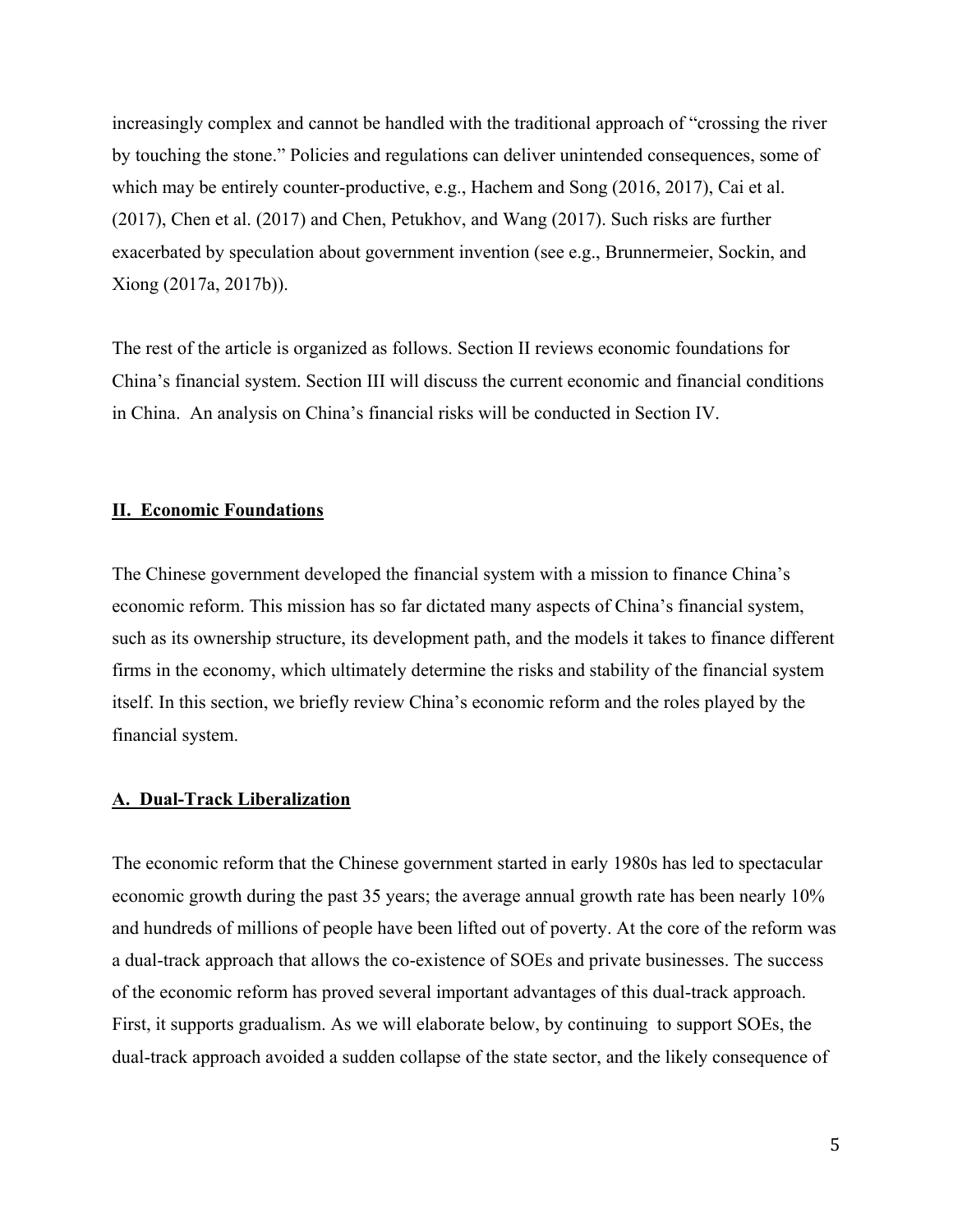massive unemployment and social instability.<sup>3</sup> For this reason, the dual-track approach is also referred to as a "reform without losers."<sup>4</sup> By minimizing the political resistance to private business, the dual-track approach has given birth to more than 20 million of private firms. In addition, the dual-track approach nurtured "crony capitalism with Chinese characteristics" (Bai, Hsieh, and Song, in progress). Many private firms are closely connected with local governments, which helps remove entry barriers, cuts red tape, and offers financial support. In fact, China's phenomenal growth largely has been driven by the growth of private businesses (see e.g., Song et al., 2011; Brandt et al., 2012).

Second, the boom of the private sector forced the state to improve the efficiency of SOEs and to tighten their soft budget constraints. The restructuring of the state sector was conducted under the slogan of "Grasp the Large, Let Go of the Small"— i.e., shutting down or privatizing small SOEs and corporatizing big  $SOEs$ .<sup>5</sup> The transformation was successful to the extent that big SOEs improved their productivity relative to their private counterparts (Hsieh and Song, 2015). More important, fiscal decentralization was replaced with centralization by the 1994 tax sharing reform, the Budget Law and other policies and regulations. <sup>6</sup> The central government is able to effectively control and allocate key resources in the economy, such as natural resources, public utilities, transportation, telecommunication, and finance through the SOEs (Lin, Cai, and Li, 1998). With its ability to mobilize these important resources, the Chinese government has an unparalleled capacity to implement its economic policies such as investment in large capital intensive infrastructure projects to upgrade roads, bridges, highways, airports, and ports throughout the country.

Nevertheless, the dual-track approach also comes with remarkable downsides. A key concern is that the protection of SOEs nurtures vested interests, which, in turn, blocks further reforms. Since 2008, the size of the state sector has stabilized at a level around 30% of the industrial

<sup>&</sup>lt;sup>3</sup> Wang (2016) develops a theoretical framework on the dynamic sustainability of China's politico-economic regime.<br><sup>4</sup> Lau, Oian, and Roland (2000) establish the conditions under which dual track price liberalization is Lau, Qian, and Roland (2000) establish the conditions under which dual-track price liberalization is Paretoimproving.

<sup>&</sup>lt;sup>5</sup> The specific measures of corporatization include establishing corporate governance, introducing a profit-based evaluation system, rescinding administrative orders on daily operation, etc.

<sup>6</sup> This can be viewed as a turning point of decentralization or economic liberalization started in the 1980s (Huang, 2008).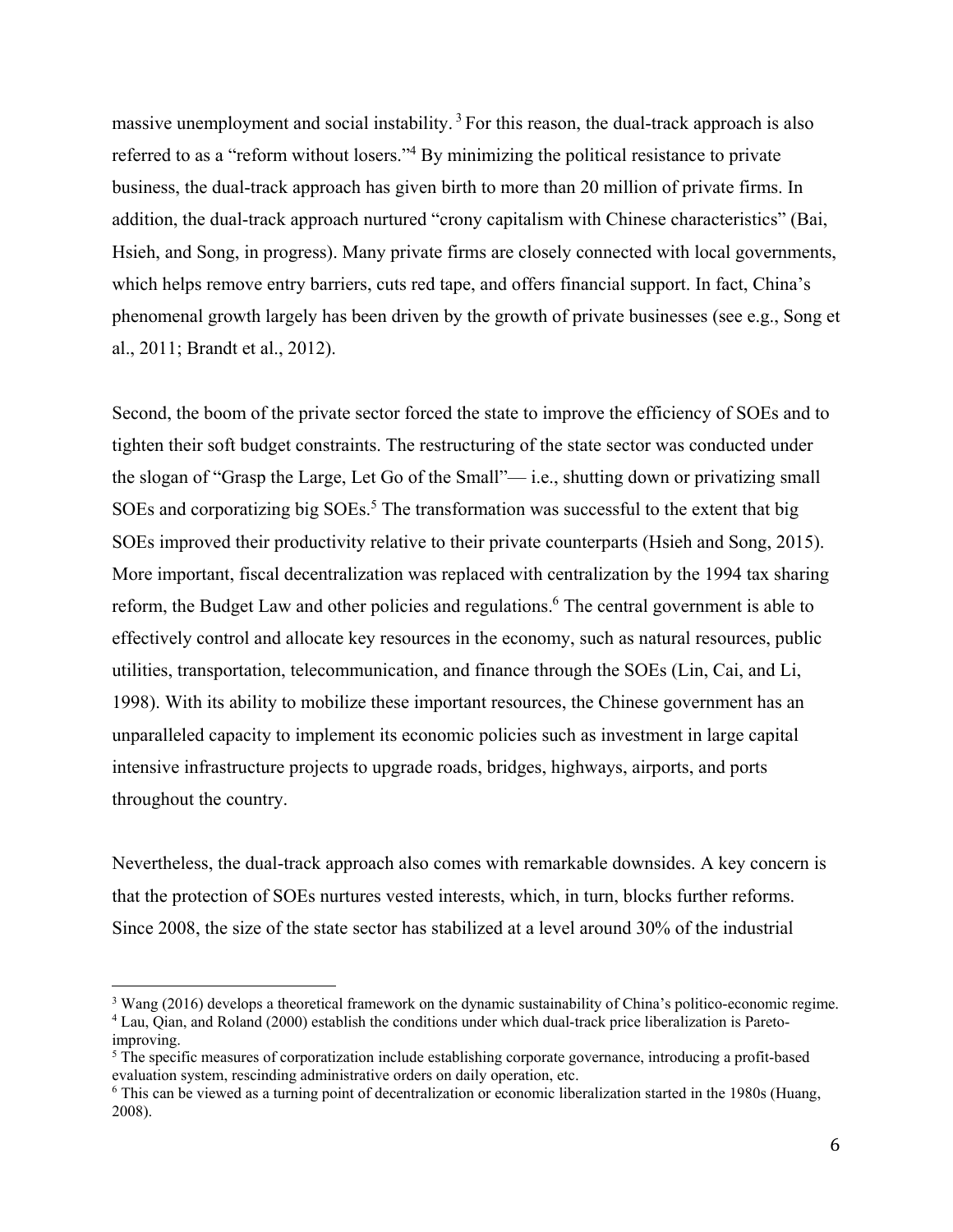sector, and the TFP convergence between SOEs and private firms has also stopped, with the capital productivity of SOEs remaining at roughly half of that of private firms (Hsieh and Song, 2015). The state sector is even bigger in service industries, where misallocation is also significantly more severe (see Ge, Luo, Song and Yang, 2017).

In contrast to what one would have expected, the financial system served mainly to support the inefficient state sector rather than funding the booming private sector. The banking system was developed in the late 1970s and early 1980s by splitting the commercial banking businesses of the People's Bank of China into four state-owned commercial banks: Agricultural Bank of China, Bank of China, Construction Bank of China and Industrial and Commercial Bank of China. These state banks provided disproportional amounts of bank loans to support ailing SOEs and suffered enormous capital losses in the 1990s and the early 2000s.<sup>7</sup> With the banking system substantially limited by its bad loans, the stock market was created in the early 1990s to provide another funding source for the SOEs, as well as a mechanism to reform their government, e.g., Allen and Shen (2012) and Allen, Qian, and Gu (2017). The two stock exchanges in Shanghai and Shenzhen primarily listed SOEs in the early years; it only started to list private firms recently. The two bond markets, one interbank market established in 1996 and the other exchange market established in 2007, also favor bonds issued by local governments and SOEs (see e.g., Borst and Lardy, 2015). As we will elaborate below, the special mission of the financial system to support SOEs has had profound impacts on both efficiency and risks of the financial system. In particular, it made the financial system heavily exposed to the problems of SOEs.

## **B. Soft Budget Constraint**

 $\overline{a}$ 

Soft budget constraint is a term originated from Kornai's study of centrally planned and transition economies. It can arise in many circumstances due to the lack of commitment not to support the BC-organization (i.e., the organization has a budget constraint) by the S-organization (i.e., the organization ready to cover deficits of the BC-organization).<sup>8</sup> In the context of China,

<sup>&</sup>lt;sup>7</sup> See, e.g., Allen, Qian, Zhang, and Zhao (2012) and Walter and Howie (2012). In the 1980s and 1990s, nonperforming loans were typically absorbed by money creation that led to chronic high inflation (Brandt and Zhu, 2000).

<sup>&</sup>lt;sup>8</sup> See e.g., Dewatripont and Maskin (1995) and Kornai, Maskin, and Roland (2003).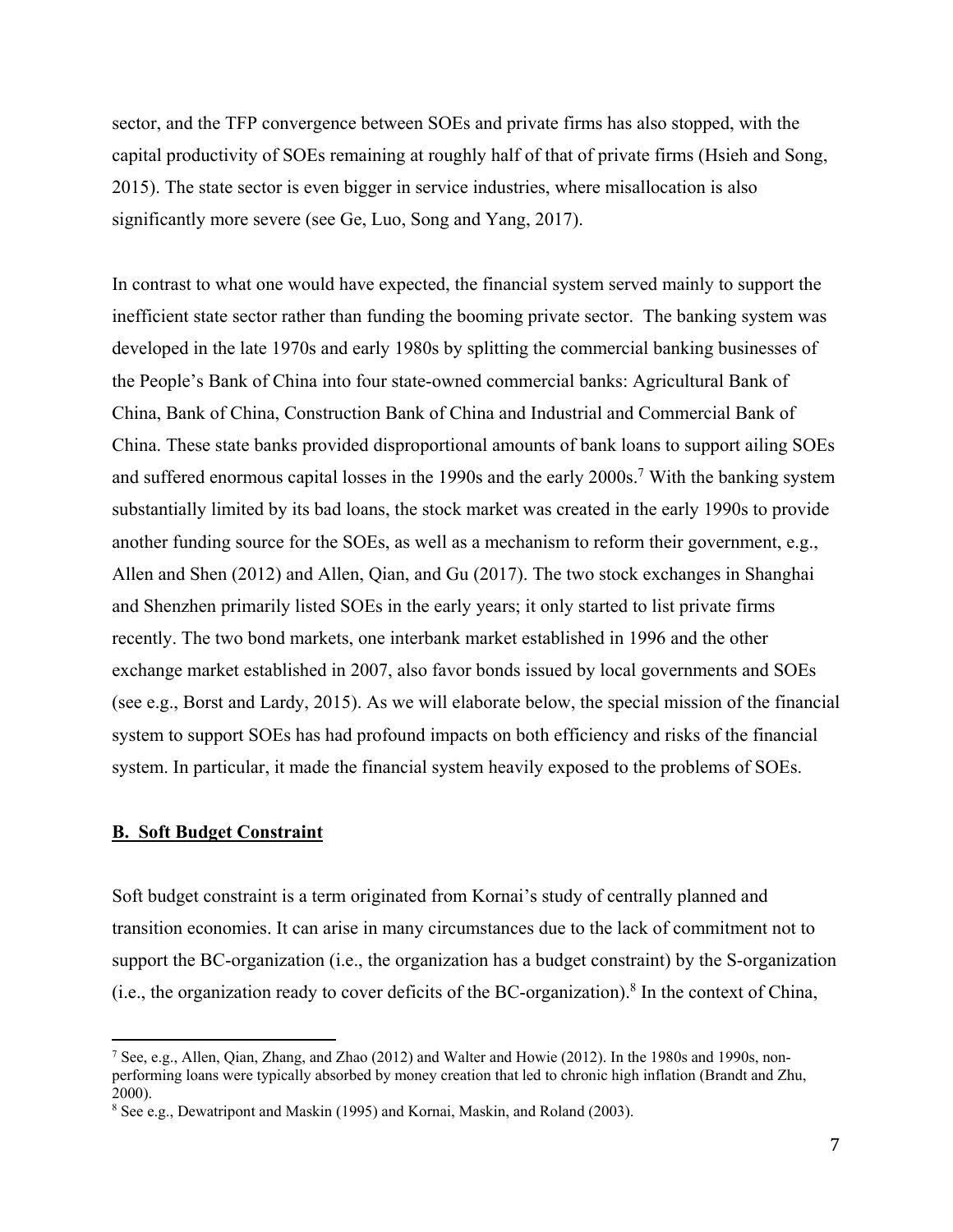SOEs enjoy a soft budget constraint as the government lacks the commitment to liquidate losing SOEs. Soft budget constraint *per se* is a powerful explanation for the low efficiency of the state sector. The soft budget constraint, provided by the government through explicit and implicit subsidies, is also a cornerstone for the asymmetry in access to financial resources between SOEs and private firms, which has been vital to the survival of SOEs.

The favoritism for SOEs is ubiquitous in China's financial system. For instance, SOEs can borrow at regulated interest rates and go public with priority, while most private firms have to rely on internal financing or borrow from informal channels at much higher interest rates (Allen, Qian, and Qian, 2005). The responsibility of the state banks to support the soft budget constraint of the SOEs has also been a key source of bad loans for state banks in the 1990s and the early 2000s.<sup>9</sup> Consequently, there is a large and persistent gap of returns to capital between SOEs and private firms. Capital allocation is severely distorted (Hsieh and Klenow, 2009; Hsieh and Song, 2015; Song and Wu, 2015).

All the major commercial banks are state-owned and enjoy a soft budget constraint themselves. Their profits are supported by the spread between the benchmark bank deposit rates and lending rates, which are set by the People's Bank of China.<sup>10</sup> This spread has remained around 3% in the past 20 years. When this spread was insufficient to cover the bad loans of these banks in the 1990s and early 2000s, the government twice recapitalized them and eventually listed all of them in the stock markets both inside China on the Shanghai Stock Exchange and outside on the Hong Kong Stock Exchange.

Local governments at all levels of the government hierarchy also enjoy a soft budget constraint from the central government. Fiscal decentralization in the 1980s allowed local officials to keep fiscal surpluses, which could be used to support local projects. Local fiscal capacity has been greatly expanded by land revenue since the 1990s. As will be discussed in Section III, the

<u>.</u>

<sup>&</sup>lt;sup>9</sup> See Allen and Qian (2014) for the mandate of the stock market to fund SOEs as a reason for the lack of efficiency of China's stock market.

<sup>&</sup>lt;sup>10</sup> See Section III for China's interest rate liberalization.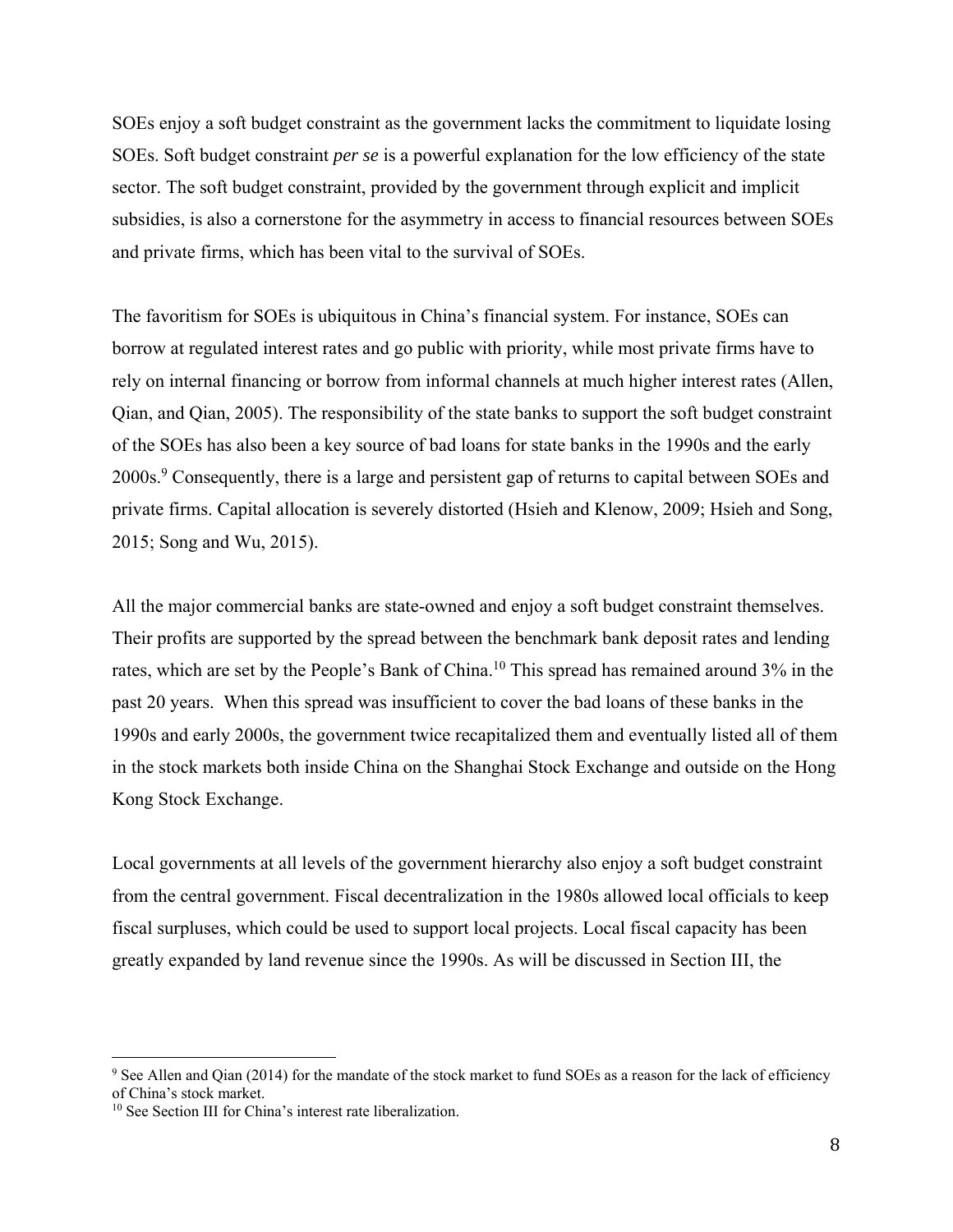"financial deregulation" after 2008 further relaxed local governments' budget constraint, granting more flexibility for local officials to influence credit allocation.

A direct implication of the soft budget constraint is that SOEs, state banks, and local governments are not as price sensitive as one would expect from profit-maximizing agents. For example, after the crisis-induced economic stimulus program ended in 2010, despite that the central government explicitly instructed local governments to scale down many of their projects and banks to stop funding those projects, local governments continued to scale up rather than down, and managed to obtain funding from the shadow banking system at substantially higher costs (Chen, He, and Liu, 2017). When a substantial fraction of the participants are not particularly sensitive to the costs of funding, it is difficult for asset prices determined by the typical market equilibrium to be efficiently anchored on the asset fundamentals. Thus, the lack of price sensitivity of these important institutions has been a key obstacle for China to develop a market-driven financial system. This is also a key reason for the PBC's current use of a quantitybased monetary policy framework that directly targets money supply (Sun, 2015), rather than a seemingly more convenient price-based framework that anchors on interest rates like the one used by the U.S. Federal Reserve Board.

Another implication of the soft budget constraint is implicit government guarantees. Specifically, even when SOEs, state banks, and local governments suffer large financial losses, their creditors anticipate the government will bail them out. As a result, creditors continue to offer them credit at substantially lower costs relative to private firms with similar financial status. This in turn encourages them to further build up, rather than scale down, financial leverage. This kind of riskseeking problem is a standard agency problem, caused by the implicit government guarantee, and is a key for understanding risks in China's financial system. Zhu (2016) provides an extensive account of how government guarantees might have contributed to excessive speculation and price bubbles in China.

## **III. China's Current Economic and Financial Conditions**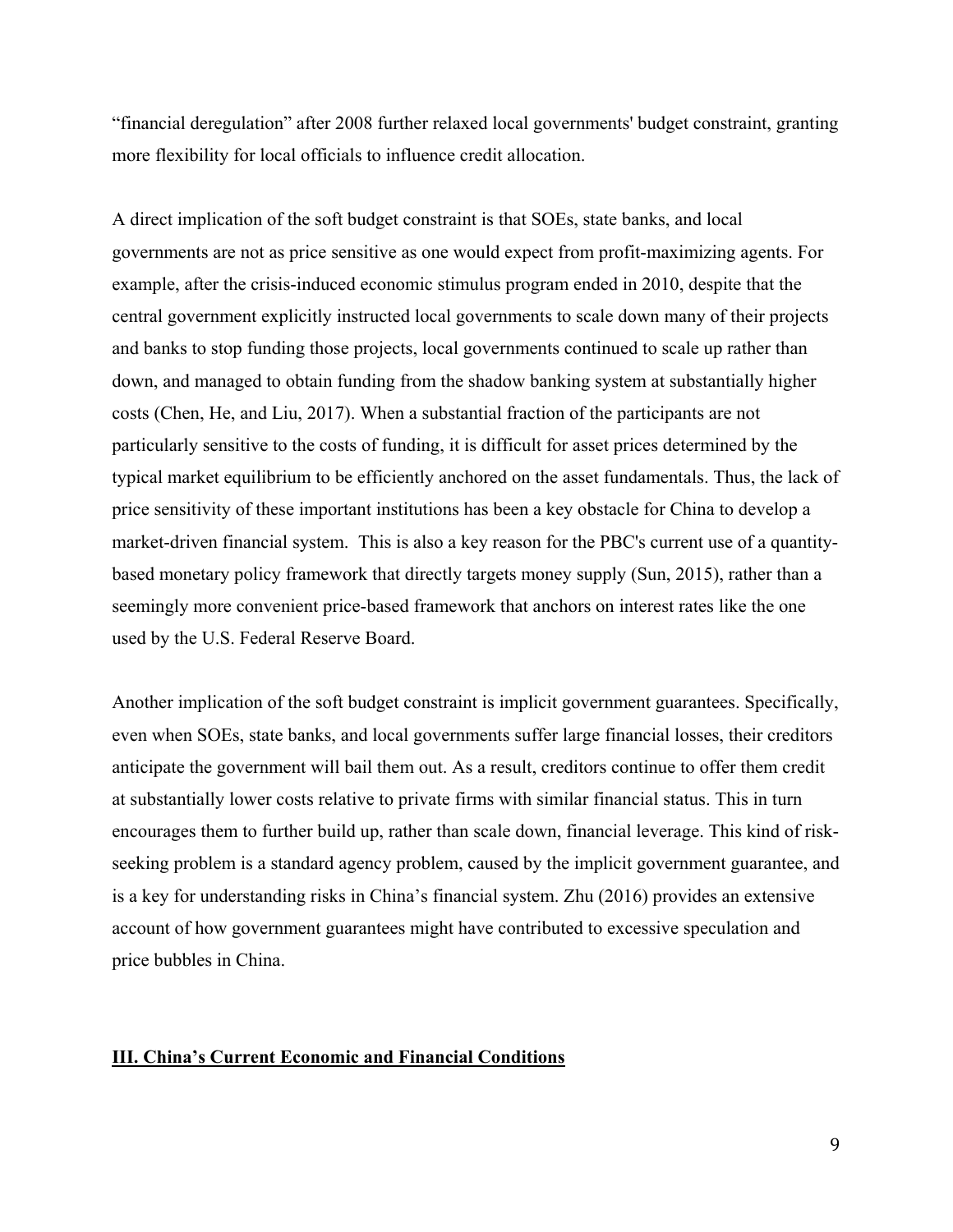In this section, we will investigate the current economic and financial conditions in China's household, corporate, and government sectors. We will also review recent developments in the financial system.

## **A. Households and Firms**

 $\overline{a}$ 

China saves about half of its GDP (the solid line in Figure 3). The high aggregate saving rate comes from high savings by both households and firms. China's urban household survey, which biases saving rates downward by underrepresenting rich households, shows an average saving rate of 30%. The national data adjusted by NBS suggests the household sector saves more than 40% of its earnings. There is a long list of factors that may contribute to the extraordinarily high household saving rate.<sup>11</sup> All the factors are associated with some China-specific institutional features, suggesting that high household savings are likely to persist in the near future.





Data source: China Statistical Yearbook

<sup>&</sup>lt;sup>11</sup> See Yang (2012) for a literature review. See also Wei and Zhang (2011), Chen and Chen (2016), Choukhmane, Coeurdacier, and Jin (2016), and Copper and Zhu (2017) for more recent work.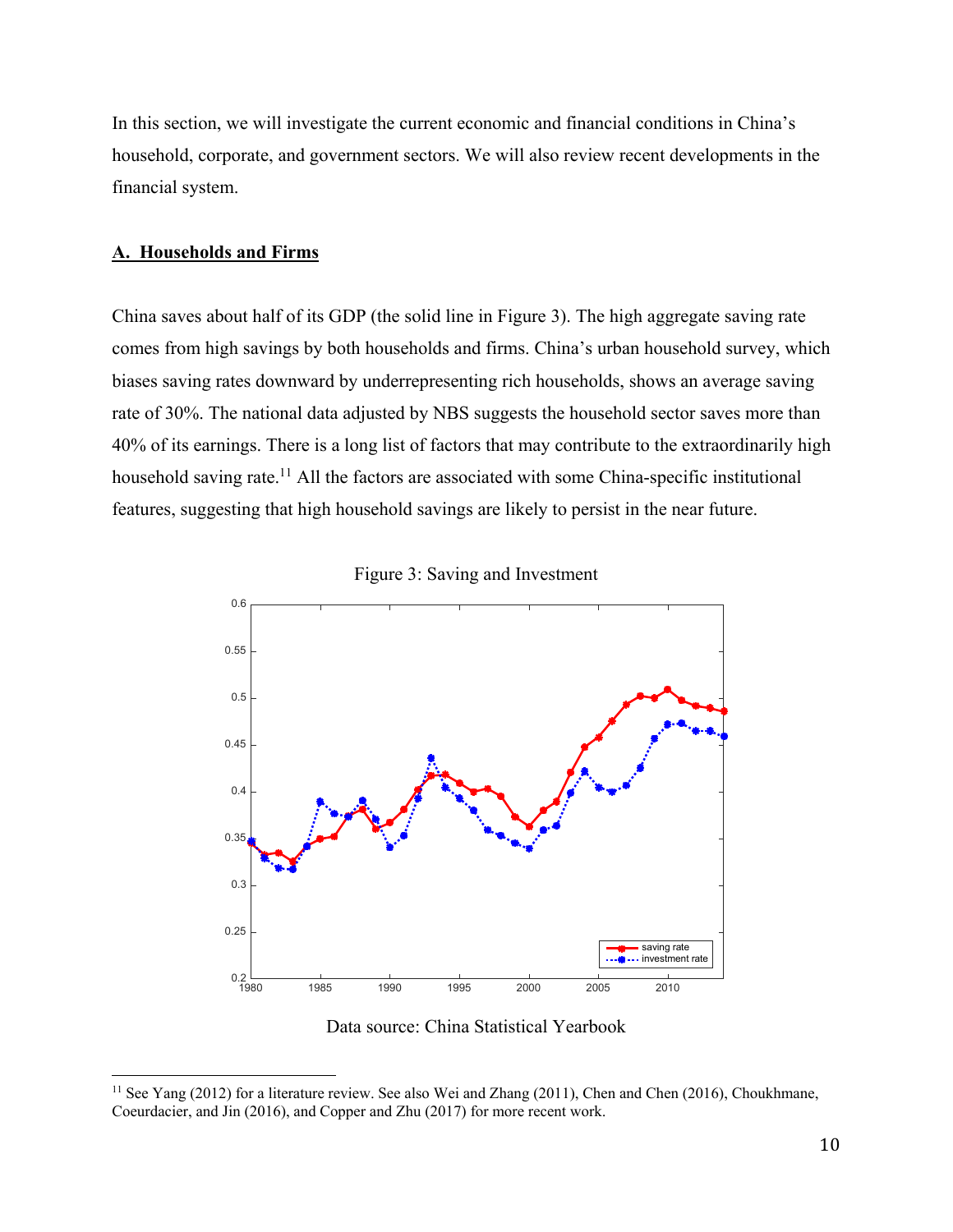The housing price boom greatly increased the net worth of Chinese households. Despite the fastgrowing mortgage, balance sheet of Chinese households remains solid. Only 30% of bank loans are made to households (mostly mortgage loans). The required down payment is high: 20% for first homes and 30% for second homes. To curb the recent housing price boom, the required down payment was raised at some point to 50% or higher in some big cities. Even a significant housing price adjustment would be unlikely to trigger a mortgage crisis of the scale seen in the Great Recession.

Chinese firms also save a lot. The corporate sector accounts for about half of the nongovernment savings (Yang, Zhang, and Zhou, 2011). The literature is relatively thin on China's high corporate saving rate. Yet, it has been widely acknowledged that this is caused by firms' precautionary motives (see, e.g., Li, 2001; Gordon and Li, 2003). Due to the nature of the dualtrack reform discussed above, the financial system—including banks, the stock market, and the bond market—favors SOEs. As a result, most private businesses were excluded from the formal credit channels and private investment was primarily financed by firms' own savings (Allen, Qian, and Qian, 2005). In turn, higher returns to investment in the private sector—the flip side of the higher financing costs—encourage private firms to save more. Again, this is unlikely to change in the near future.

Despite the financial frictions and other barriers, the private sector has been flourishing over the past two decades. It now accounts for 80% of China's urban employment and continues to be the main growth engine. The inefficient state sector used to be a big burden that could possibly drag China into a crisis. While the reform of the state sector is far from complete, the surviving SOEs have greatly improved their vitality. In contrast to their moribund status in the 1990s, today's SOEs do not pose an imminent threat to China's economic and financial stability. In fact, some of the SOEs have even managed to establish monopolistic positions in various upstream industries, such as energy, transportation, telecommunications, and finance, under the protection of industry regulations (see e.g., Li, Liu, and Wang, 2014). The main concern is now more on the relatively low efficiency of the state sector and its long-run implications.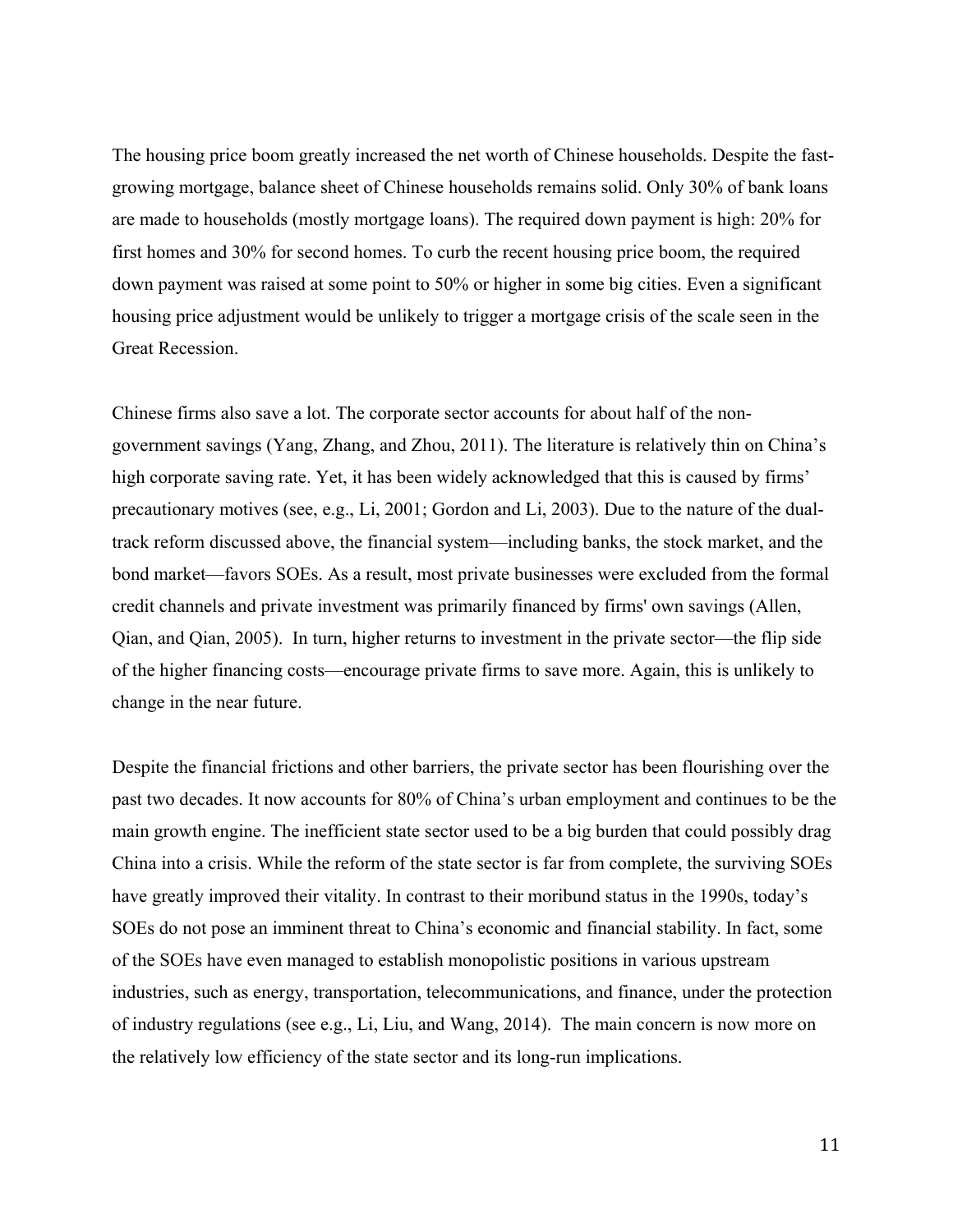In summary, China's domestic savings are more than enough to finance its investment, a blessing for a fast-growing economy. Figure 3 shows that the aggregate saving rate has been above the investment rate since the mid 1990s—a mirror image of China's trade surplus (Song, Storesletten, and Zilibotti, 2017). The investment boom in the post-2008 period has reduced but has not yet completely removed the surplus. There is no significant external debt. A Greece-like crisis is not likely to happen.

#### **B. Local Governments**

 $\overline{a}$ 

Local governments have played an important role in China's economic development as well as financial risks related to rising real estate prices and rising leverage across China. The central government have formed a tournament between local officials to encourage development in their local economies, e.g., Zhou (2002, 2007) and Li & Zhou (2005). To outperform others, local officials need to build up local infrastructures (such as roads and highways), which in turn help to attract businesses and investments. Competition between regions also drives local officials to provide resources, such as startup funds, tax subsidies, and land subsidies, to facilitate local business development and bail out nonperforming SOEs. This is referred to as "decentralized authoritarianism" (Xu, 2011) or China-style crony capitalism (Bai, Hsieh, and Song, in progress).

The Budget Law enacted in 1994 prohibited local governments from running budgetary deficits. External financing was not allowed either.<sup>12</sup> This has been widely viewed as a critical step in confining the soft budget constraint problem between local governments and their favored businesses. Instead, since the late 1990s, local governments greatly expanded their fiscal capacity by relying on non-budgetary funding sources such as land revenue. The Chinese constitution states that urban land is owned by the state. In practice, land is administered by local governments. Revenue from sales of land use rights (land revenue henceforth) has accounted for about one-third of local government revenue (the sum of local fiscal revenue and land revenue) since the early 2000s.

<sup>&</sup>lt;sup>12</sup> The central government has modest fiscal deficits, with the deficit to GDP ratio of a mere two to three percent.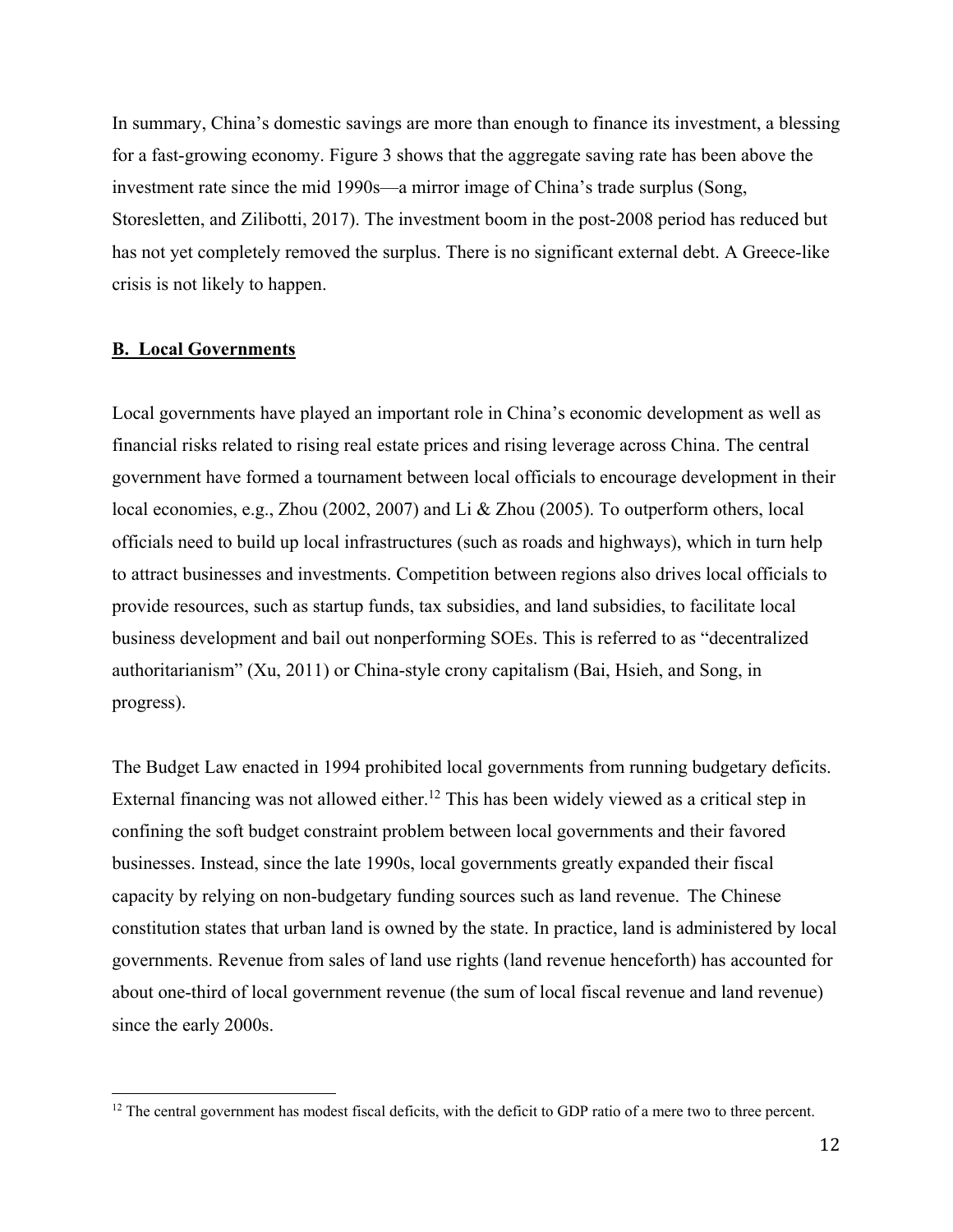Tying local government budget to land revenue is a novel design mechanism. Given the initial condition of underdevelopment across Chinese cities, local tax revenue was far from covering the need for funding large capital intensive infrastructure projects and other local business developments. The great uncertainty would also discourage banks from funding such projects, even if local governments were allowed to directly raise debt financing. On the other hand, like equity prices, the land prices that buyers pay are determined not only by the current business conditions in a city but also their expected future conditions. Conditional on local governments using land revenue to improve local infrastructure and business environments, land prices can be substantially higher than what is justified by current business conditions, just like the oftenobserved high share prices of new technology firms even when they have no earnings yet. The need for local governments to regularly sell land to the public also serves as a device to discipline them to carry out their pledged infrastructure projects. This arrangement is similar to staged venture capital financing for new firms.

This budgetary arrangement gives local governments the necessary resources and incentives to invest in infrastructure projects and support local businesses, which had greatly contributed to the rapid urban and business developments across Chinese cities. The net effect of this budgetary reform on the soft budget constraint is ambiguous, as local governments also have more resources to bail out failed businesses.<sup>13</sup>

The heavy budgetary reliance of local governments on land revenue also has profound implications for the real estate sector. As local governments are monopolistic land suppliers, the estimate of Wu, Gyourko, and Deng (2012) suggests that much of the increase in housing prices occurred in land values. Concerns about the financial health of local governments also prompted the central government to frequently intervene in real estate markets, using measures such as mortgage policies to home buyers and credit policies to real estate developers, to manage potential cycles in the real estate prices, e.g. Fang, Gu, Xiong, and Zhou (2015). As we will

<sup>&</sup>lt;sup>13</sup> New land sales improve factor mobility and, hence, increase the opportunity cost of bailouts, through the lens of Qian and Roland (1998). In addition, land prices (especially residential and commercial land prices) are essentially determined by market forces, particularly, local productivity. Diverting too much resources to inefficient businesses would eventually affect land prices and revenue. These are the disciplining mechanisms that harden local governments' budget constraints.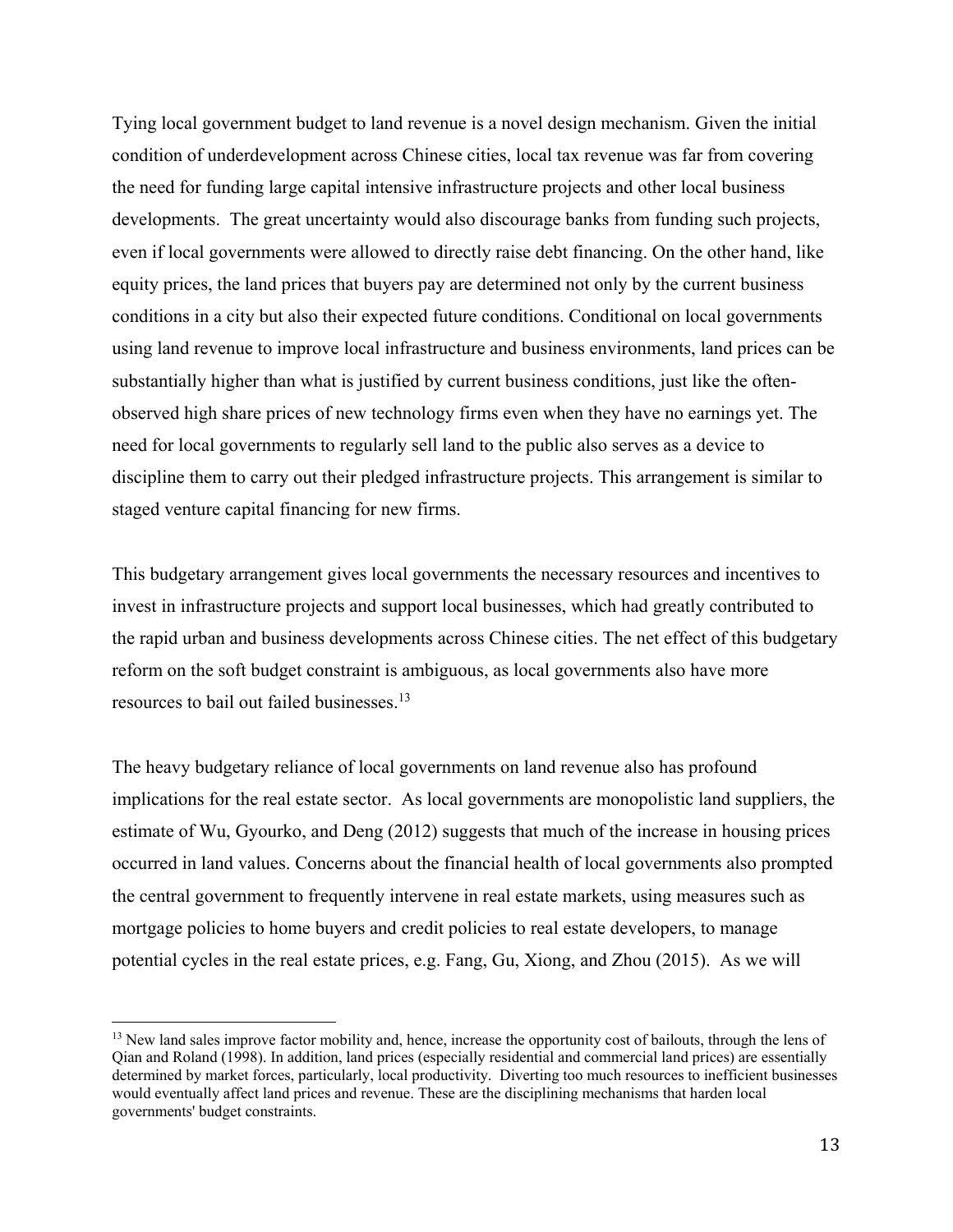discuss later, these interventions in turn encourage real estate speculation of households and firms to acquire investment homes and land (see e.g., Chen, Liu, Xiong, and Zhou (2017)).

The 2008 stimulus plan compromised the borrowing constraint on local governments. Bai, Hsieh and Song (2016) demonstrate that most of the stimulus was financed by local governments through bank loans, as local governments could not have sold so much land to cover the stimulus. To facilitate local financing, the central government, for the first time since the early 1980s, relaxed the financial controls on local governments. A prominent regulatory change made by CBRC turned out to be a key step (Document No. 92, CBRC, March 18, 2009). Specifically, local governments were encouraged to set up local government financing vehicles (LGFVs) to borrow from banks and financial institutions. This circumvents the Budget Law that prohibits local government from borrowing. Auxiliary regulatory changes were also made by various units in the central government (including the Ministry of Finance) to endorse LGFVs. Consequently, about 1,800 LGFVs issued bonds by 2015, while less than 100 did so before 2008. Local government debt is accumulating disturbingly fast even by the official statistics: The outstanding local government debt increased from less than 5 trillion yuan in 2008 to 23 trillion yuan in 2015. Bai, Hsieh, and Song (2016) argue that a lot of debt borrowed by LGFVs is not officially classified as local government debt. Their estimates suggest that the outstanding debt of LGFVs could be 46 trillion yuan in 2015, which is twice as much as the official size of local government debt and about two-thirds of GDP in that year.

Nevertheless, it would be a farstretch to conclude that local governments are becoming illiquid or insolvent. With annual fiscal revenues of 8 trillion yuan and annual land revenues of 3 trillion yuan, local governments have sufficient cash flow to pay the interest on their debt. Moreover, LGFVs' assets actually outgrew their liability. For the 1,800 LGFVs studied by Bai et al (2016), their total assets amount to 70 trillion yuan— 50% more than their liability. Much of the assets are land reserves. In other words, local governments are unlikely to be illiquid or insolvent in the near future unless China experiences a dramatic land price adjustment.

## **C. Financial Institutions**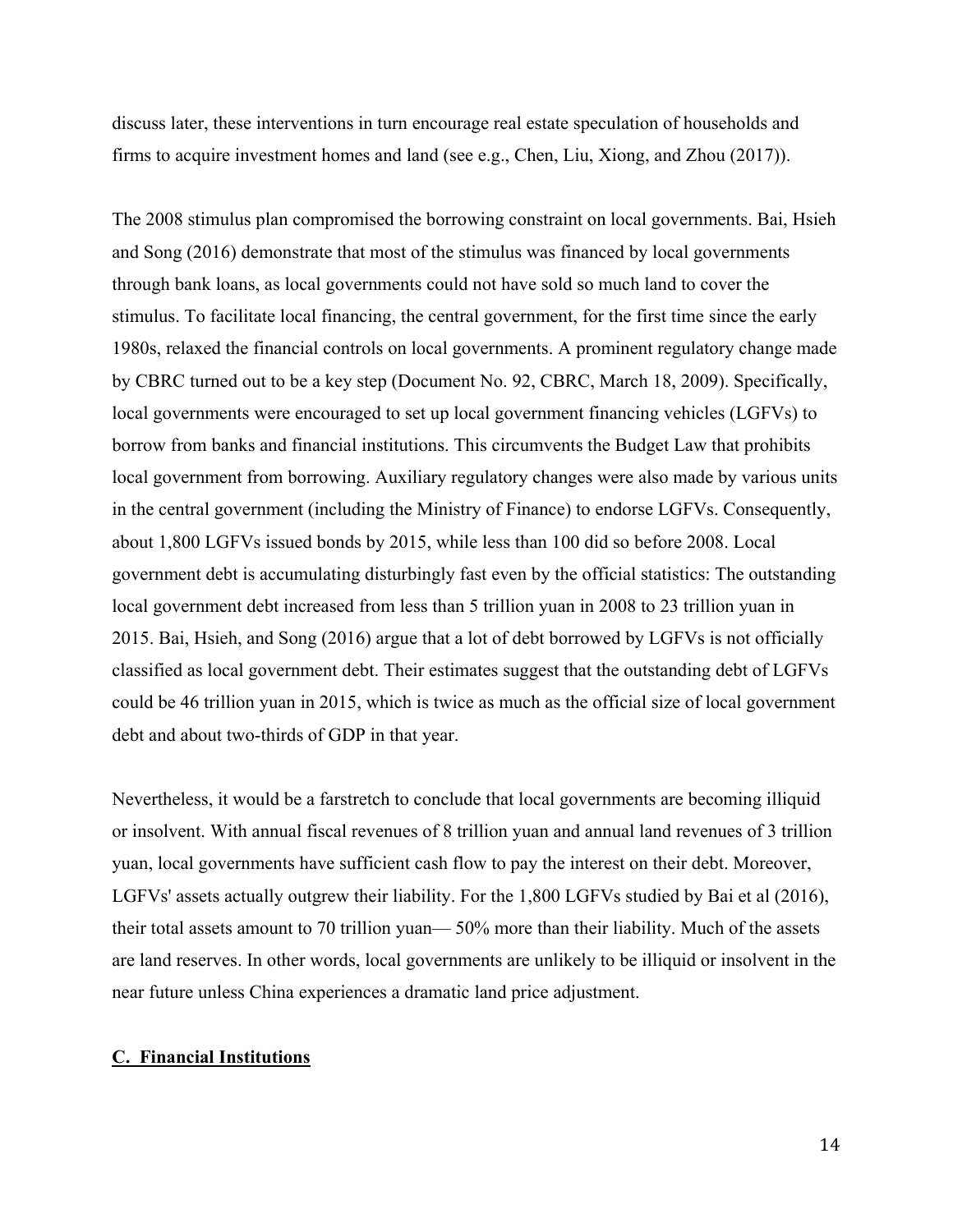China has a bank-based financial system. Bond and equity financing only account for about onefifth of the total credit to non-financial institutions. Unlike the non-financial sector, the financial sector is predominated by state-owned financial institutions. Most banks are state-owned. The Big Four alone contribute to more than 40% of total bank deposits. The main business of China's commercial banks is taking deposits and making loans. Before 2015, bank profits were guaranteed by interest-rate regulation that imposed a floor for the loan rate and a ceiling for the deposit rate, both around the benchmark loan rate and deposit rate published by the PBC. These benchmark rates usually leave a spread around 3 percentage points, which is the main source of bank revenue. In 2015, the floor and cap were removed as a key to liberalizing interest rates. Nevertheless, the PBC continues to publish benchmark deposit and loan rates, and banks continue to closely follow them and profit from the spread.

In the early stage of the economic reform, soft budget constraint was a major concern for the banking sector. The moribund state sector in the late 1990s led to a crumbling banking sector, where the ratio of non-performing loans reached a record high of 30% in the early 2000s. Analogous to the corporatization of big SOEs, state-owned banks have experienced similar transformations that have made them more independent and profit-driven.<sup>14</sup> This process led to a much more competitive banking sector, which promoted financial innovations and eventually fostered shadow banking. The Big Four commercial banks were established in the late 1970s and early 1980s, as spinoffs of the commercial part of the PBC. The Big Four enjoyed a disproportional share of the depositor pool. In contrast, the smaller banks, which are relatively new, lack household deposits and need to rely on interbank funding from the Big Four.

The competition for deposits among banks led to the rise of a wealth management product (WMP henceforth), which is a saving instrument that is not constrained by the deposit rate ceiling. In the mid-2000s, banks started to issue WMPs with higher returns.15 The tightening of the loan-to-deposit cap in the late 2000s further gave rise to non-guaranteed WMPs, which can move loans and deposits off balance sheets. This led to rich shadow banking activities (Hachem

<sup>&</sup>lt;sup>14</sup> The Law of the PBC and the Law of Commercial Bank were enacted in 1995 to guide and regulate banks' daily operations. The reform was further solidified by the establishment of the CBRC in 2003, which took over banking supervision from the PBC, and the public listing of all the major commercial banks in the 2000s.

<sup>&</sup>lt;sup>15</sup> Acharya, Qian, and Yang (2016) provide evidence for the role of banking competition.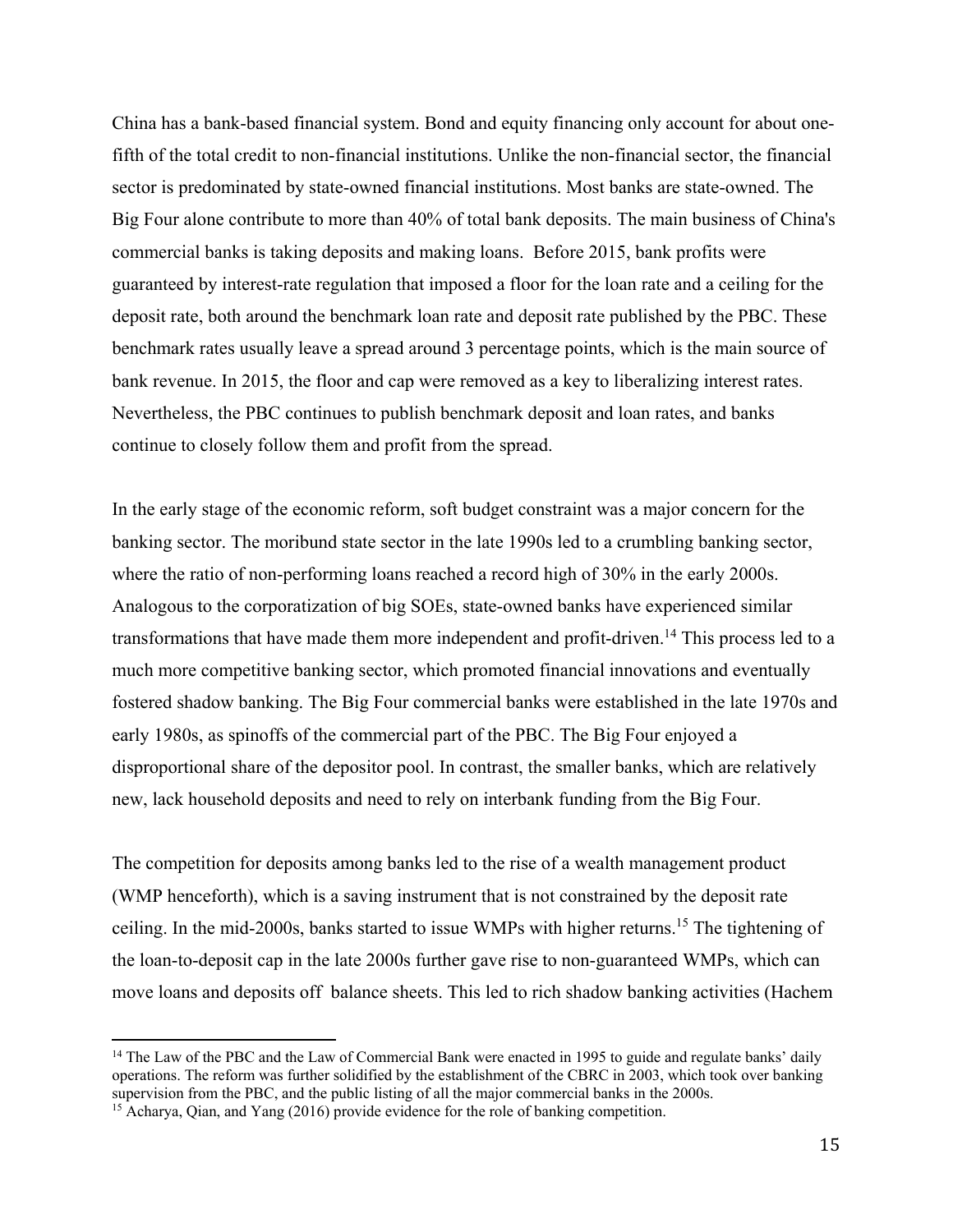and Song,  $2016$ .<sup>16</sup> The dashed line in Figure 4 plots WMP as percentage of GDP, which increases from 2% in 2007 to 34% in 2015.





Note: The figure plots total WMP balances as percent of GDP. Data source: China's Banking Wealth Management Market Annual Report (various issues)

On the asset side, the bank-trust cooperation is a first-generation off-balance-sheet channel that provides credit to firms that would have difficulty obtaining external financing otherwise. More WMPs were invested in municipal corporate bonds after 2011. As we discussed before, local government financing vehicles (LGFVs) continued to grow after the stimulus program ended in 2010 and needed to pay back their bank loans. Chen, He, and Liu (2017) argue that the rollover pressure precipitated the rapid growth of the shadow banking system, through which LGFVs were able to roll over their debt.<sup>17</sup> See Hachem (2017) for more detailed reviews on the growing literature on China's shadow banking and Zhu (2017) for an analysis on its welfare implications.

<sup>16</sup> See also Guofeng Sun's article on VoxChina regarding the rise of China's shadow banking from a regulator's perspective: http://voxchina.org/show-3-45.html.

<sup>&</sup>lt;sup>17</sup> Specifically, they find that providences with abnormally greater bank loan growth in 2009 experienced more municipal corporate bonds issuance (which was mostly through the shadow system) in 2012-2015.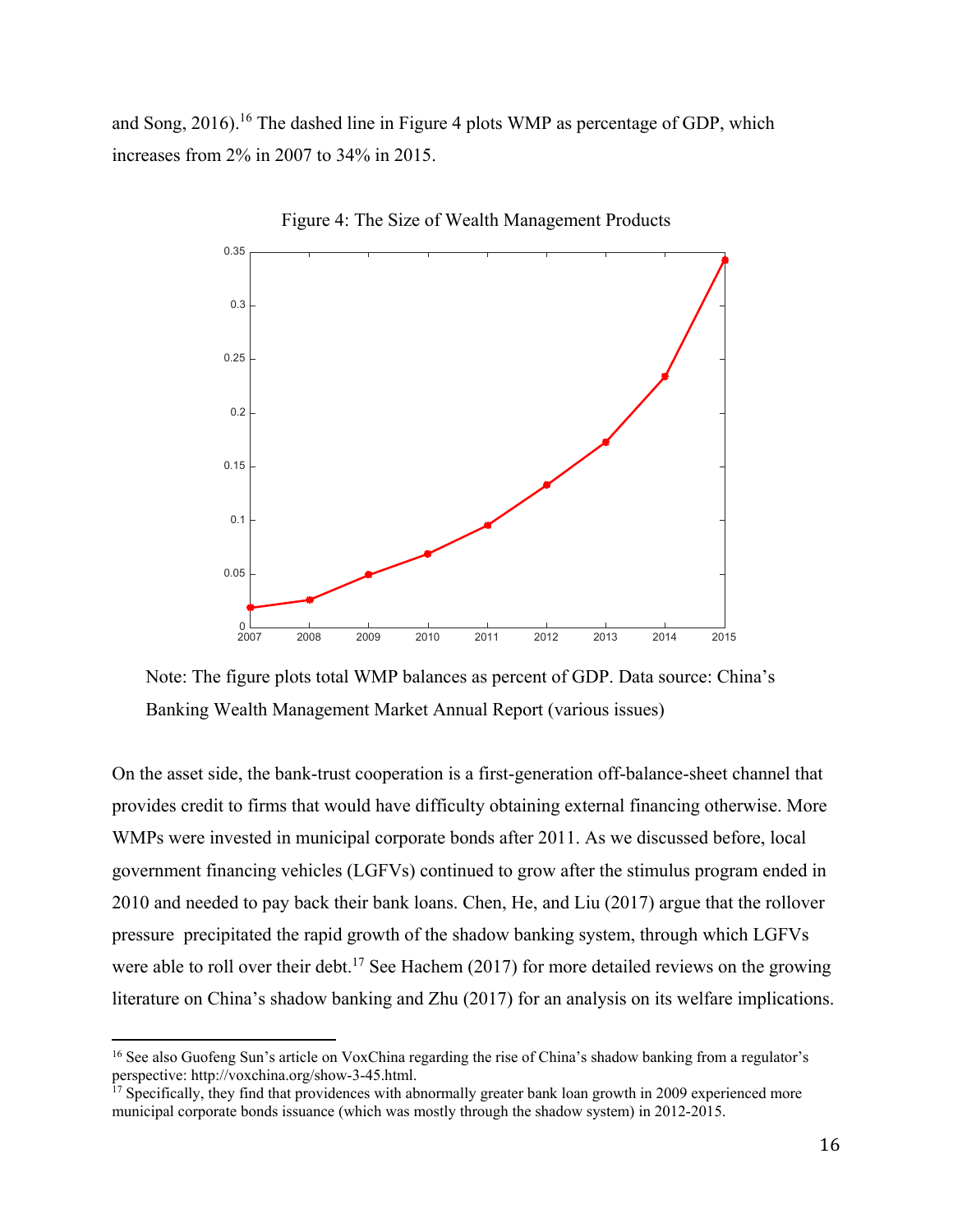Despite the recent rapid development of shadow banking, its overall size remains modest, with the total WMP balance being merely 18% of total bank deposits by the end of 2015, <sup>18</sup> partly because the central government has tightened regulations by incorporating shadow banking activities into the PBC's macroprudential policy framework and thus imposing required capital on banks for such activities. The rise of shadow banking has nevertheless presented a great challenge to China's monetary policy, which adopts a quantity-based framework with an intermediate policy target on money growth.19 Concerned by the difficulty in fully accounting for banks' on- and off-balance sheet activities, the PBC has been pushing strongly for interest-rate liberalization, which is the necessary foundation for it to ultimately adopt a price-based monetary policy framework as an automatic stabilizer. To expose banks to more market competition, the PBC has been actively promoting the bond market, which has experienced rapid growth in recent years. The bond market now trades bonds issued by the central and local governments, as well as SOEs and publicly listed firms. The outstanding quantity of bonds has recently reached over 30% of bank loans. Equity financing accounts for a much smaller fraction of the total credit. As will be discussed in the following section, there have been very few defaults and delistings in China's bond and stock markets—a natural consequence of the above features associated with the dual-track reform. Interest-rate liberalization in such a financial system may cause more capital to flow to the state sector or the shadow banking and, hence, aggravate welfare losses, e.g., Liu, Wang and Xu (2017) and Wang et al. (2017).

## **IV. Financial Risks**

## **A. Debt Crisis Risk**

<sup>&</sup>lt;sup>18</sup> Entrusted loans are also an important part of China's shadow banking. See Allen, Qian, Tu and Yu (2016), Chen, Ren and Zha (2016), Du, Li and Wang (2016) for entrusted loans made by listed firms.

 $19$  Li and Liu (2017) provides evidence on China's quantity-based money policy. Sun and Jia (2015), Chen, Ren and Zha (2016) and Hachem and Song (2017) show how shadow banking can create money uncounted and credit boom unexpected by the financial system.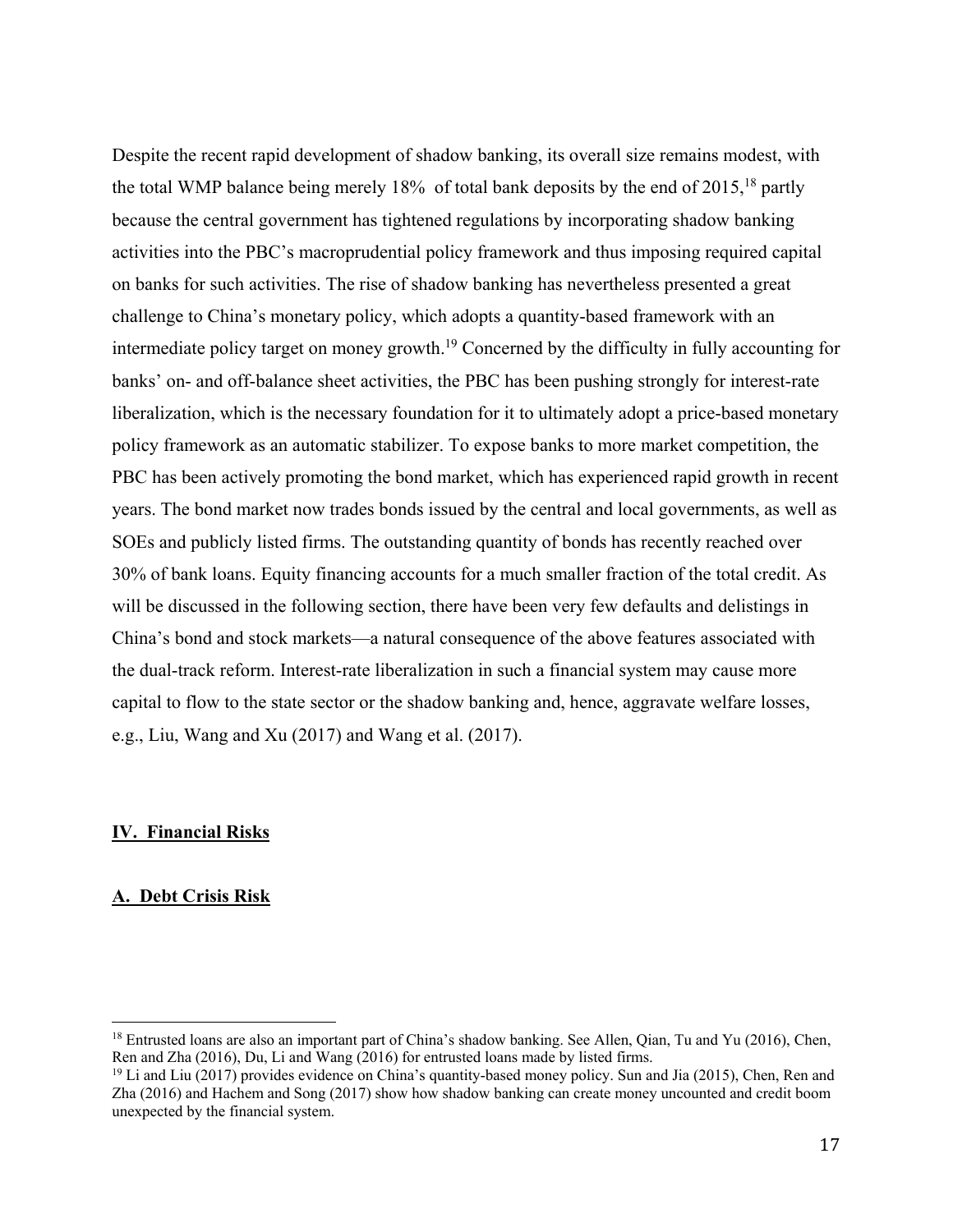As discussed earlier, the issue of quickly rising financial leverage across China has arisen in recent years. In particular, a substantial fraction of the sharply increased debt was channeled through shadow banking. The joint occurrence of rapid housing price appreciation and quickly rising debt levels has alerted many commentators to the possibility of a debt crisis in China, e.g., Chen (2015) and Maliszewski et al. (2016). In particular, many are worried that China might follow in the footsteps of the U.S., which experienced a severe financial crisis initially triggered by the reversal of a dramatic housing boom in the mid-2000s. The U.S. housing boom was largely financed by a dramatic credit expansion across the country to households and financial firms, and in particular, credit expansion through the shadow banking system to subprime households (see e.g., Mian and Sufi, 2009).

We believe that a Western-style debt crisis is unlikely to occur in China in the short run for the following reasons. First, China has a large pool of domestic savings. Second, China has a low level of external debt. Most of the debt in China is issued not only domestically but also even more conveniently from state-owned banks to state-owned firms. In fact, such asymmetry has been further strengthened in the post-2009 period for reasons discussed above. The analysis by Chivakul and Lam (2015), for instance, indicates that among listed firms, the SOEs' leverage grew much faster than private firms' after 2009. Even though some of the debt might have been issued informally through the shadow banking system, this debt structure nevertheless makes the debt problem manageable by the government. Third, the Chinese government has accumulated rich experiences in resolving bad loans in the banking system. In the 1990s and early 2000s, the central government has adopted a wide range of tactics to clean up the bad loans piled up in the state banks.<sup>20</sup>

A debt crisis in the Western world occurs usually when the borrower and the lenders cannot agree to a mutually acceptable scheme to avoid costly bankruptcy due to all sorts of coordination and hold-up problems. For example, with a pool of lenders, the lenders would often run into a difficult coordination problem among themselves when the borrower faces financial difficulty. That is, a lender may choose to abandon a borrower preemptively even when the borrower's

<sup>&</sup>lt;sup>20</sup> For example, four large asset management companies were created, one for each of the Big Four, to absorb their non-performing loans. See Walter and Howie (2012) for a detailed account of these tactics.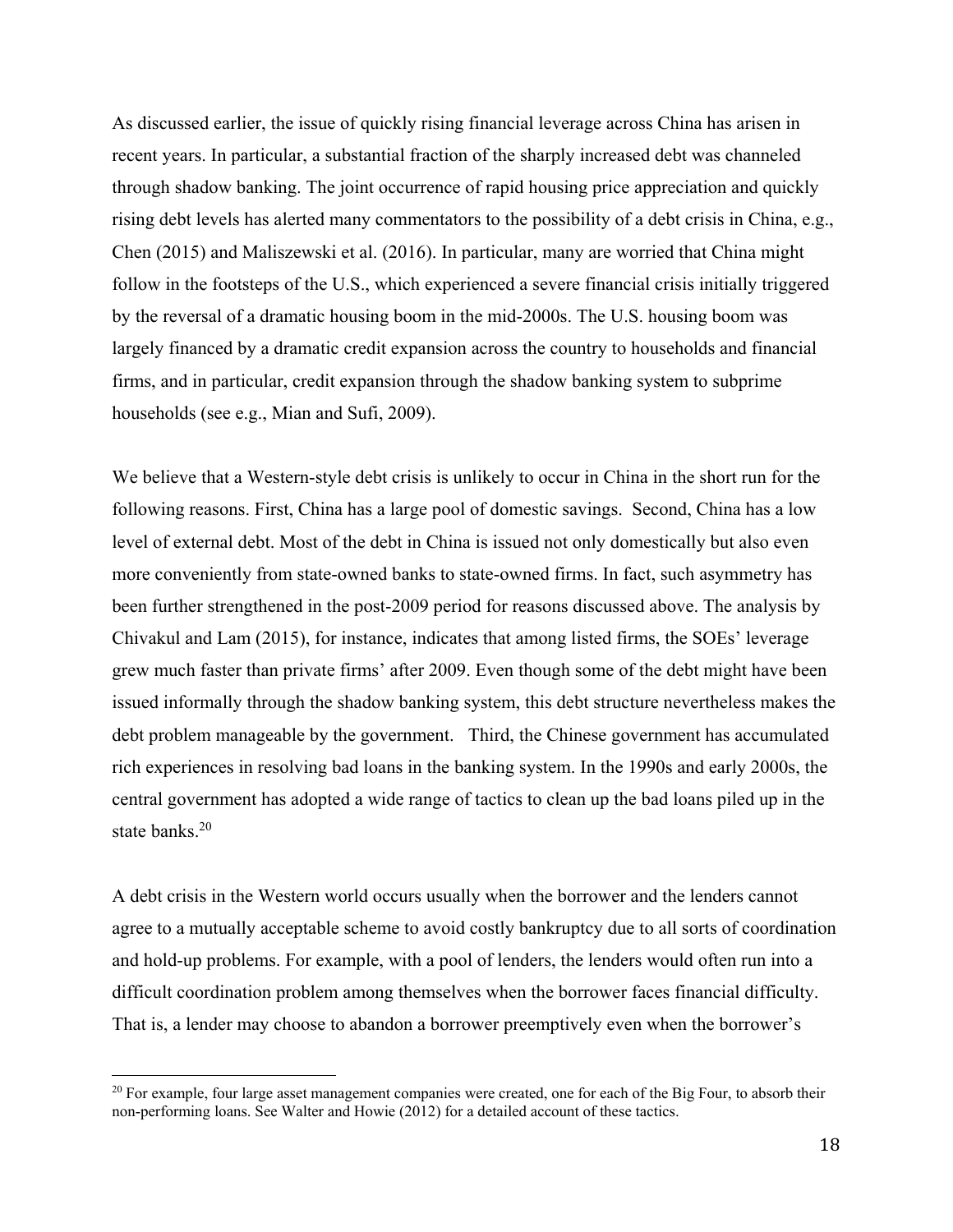financial status is just starting to deteriorate but is still sound. This happens when the lender is worried about holding a sinking ship when other lenders choose to dump the borrower, e.g., Morris and Shin (2004) and He and Xiong (2012). This kind of coordination problem underlies the well-known bank-run problem, which troubles the Western banking system at its core, e.g., Diamond and Dybvig (1983). With the presence of an actively engaged central government in China's financial system, this kind of coordination problem is less likely to emerge as the central government would step in to coordinate the lenders when needed.

Another important friction in debt crises is the inherent conflict of interest between the borrower and the lenders. As a typical debt contract gives the borrower a limited downside but all the upside, he has the natural incentive to seek risk. To the contrary, the lenders are strongly averse to risk, as they have only a limited upside from collecting the promised payments but plenty of downside in losing their initial loans. This conflict would again motivate the lenders to take on inefficient decisions to minimize risk, such as premature liquidation of a firm to preserve their stake in the firm, or constraining a troubled firm from taking on risky but promising investments (called debt overhang by Myers (1977)). State ownership in both lender and borrower sides of the debt makes it possible to resolve this kind of hold-up problem by converting debt into equity, as frequently occurred in China.<sup>21</sup>

 For these reasons, we believe that rising leverage per se would not lead China to a Western-style debt crisis. Having said that, it is nevertheless important to recognize other problems associated with the rising leverage, in particular the efficiency of credit allocation during this credit boom. Chen et al. (2016) show that during China's economic stimulus, bank credit was allocated disproportionally to financing investment in real estate and heavy industries, which reflected the government's strategy to rely on these industries to stimulate GDP growth. Cong and Ponticelli (2016) also show that new credit was allocated disproportionally more towards state-owned, low productivity firms than to privately-owned, high-productivity firms, reversing the prior trend of efficient reallocation. Using data from 2006–2013, Huang, Pagano, and Panizza (2016) provide evidence that the debt issuance by local governments crowded out investment by private

<sup>&</sup>lt;sup>21</sup> See Bonin and Huang (2001) for how the state dealt with bad loans in the early 2000s; see the State Council (2016) for a recent plan for the Debt-for-Equity Swap.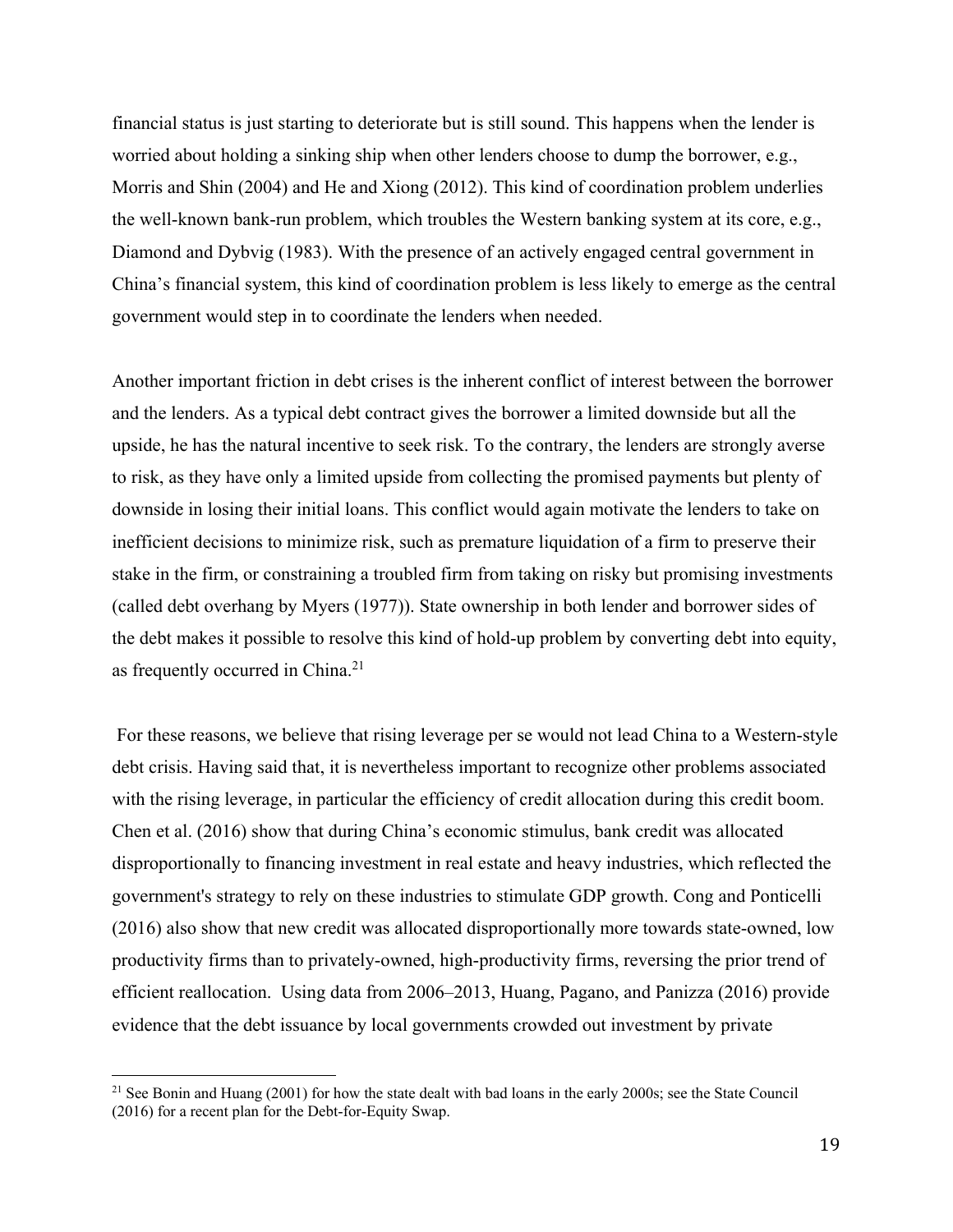manufacturing firms. This misallocation reflects the implicit guarantee problem we discussed earlier. As SOEs and local governments have a soft budget constraint, banks are not concerned by their credit risk. The effect of this implicit guarantee is especially large when economic uncertainty is great. Tan, Huang, and Woo (2016) estimate that removing zombie firms, which are mostly insolvent SOEs that are kept alive by bank credit, would lift China's TFP by 1.06 percentage points a year. To the extent that the ability of the Chinese government to resolve any potential debt crisis rests on the country's economic growth, the growth risk is the ultimate risk behind the rising debt problem.

## **B. Housing Risk**

China has been experiencing a dramatic and long-lasting housing boom across the country since the reform of the housing market in 1990s. This boom has led to a substantial concern in recent years that rising housing prices might have developed into a gigantic housing bubble that might eventually burst and damage both the financial system and the economy, e.g., Wu, Gyourko, and Deng (2016), Glaeser et al. (2017), and Chen and Wen (2017).

An important contributing factor to this concern is the lack of reliable statistics about the housing markets across the country. Fang, Gu, Xiong, and Zhou (2015) provide a useful account of these issues by examining a detailed data set of mortgage loans and constructing housing price indices for 120 major cities in China in 2003–2013 based on sequential sales of new homes within the same housing developments. Their housing price indices show enormous housing price appreciation across China in 2003–2013: an average annual real growth rate of 13.1% in the four first-tier cities, 10.5% in second-tier cities, and 7.9% in third-tier cities. Interestingly, they also show that the enormous price appreciations were accompanied by equally spectacular growth in households' disposable income—an average annual real growth rate of about 9.0% throughout the country during the decade. The quickly rising household incomes, together with a well-known observation of high down payment ratios of at least 20%, and typically 40%, on mortgage loans, make the financial risk brought by a potential housing market crash much lower than that faced by the U.S. housing market in the mid-2000s.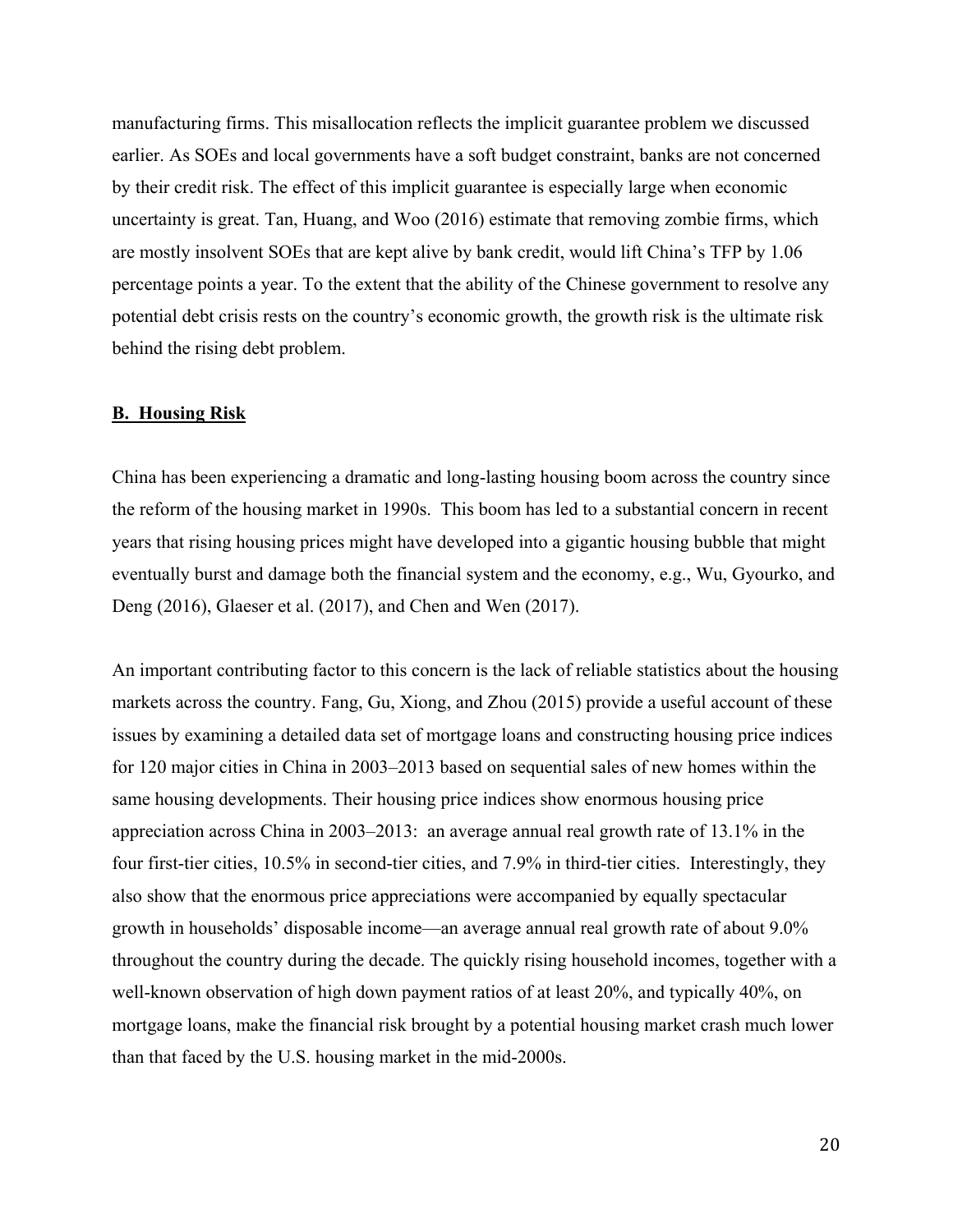Yet, this study also finds that low-income home buyers often endured enormous financial burdens in buying homes at price-to-income ratios of around eight in second- and third-tier cities and, in some years, even over ten in first-tier cities.<sup>22</sup> It is difficult to simply attribute the willingness of these households to endure this large financial burden to their consumption needs. Instead, their home purchases are likely driven by a speculative motive to gain from future housing price appreciations.<sup>23</sup>

Households' expectation of high housing price appreciations can be attributed to two key factors. One is a behavioral reason, and the other an institutional reason. First, the human tendency of extrapolating past trends into future trends is likely to cause households to hold high expectations of rapid income growth and housing price appreciations going forward, e.g., Case and Shiller (2003), Gennaioli, Shleifer, and Vishny (2015), Barberis, Greenwood, Jin, and Shleifer (2016). Through such expectations, the housing market risk is also ultimately driven by the economic growth risk. If the Chinese economy can maintain a high growth rate, which has slowed to 6.9% in recent quarters, the households' high expectations would be sustainable. However, some critics such as Pritchett and Summers (2014) argue that a mean reversion of the spectacular growth rate of the Chinese economy might soon occur. If so, there is a serious risk imposed by the subsequent collapse of household expectations on housing prices.

Second, the government's countercyclical interventions also reinforce home buyers' high expectation of future housing price appreciations. As summarized by Fang, Gu, Xiong, and Zhou (2015), local governments control land supply and heavily rely on land revenue, and banks are heavily exposed to risks in the real estate sector. As a result, it is widely perceived that the real estate sector is too important to fail. Indeed, consistent with this perception, the central government has frequently intervened in the housing market. When the market is considered

<sup>&</sup>lt;sup>22</sup> In concrete terms, this means that a household paid eight times its annual disposable income to buy a home. Suppose that the household made a down payment of 40% and took a mortgage loan for the other 60% of the home price, which would be 4.8 times its annual income. A modest mortgage rate of 6%, which is low relative to the actual rate observed during the decade, would require the household to use nearly 30% of its annual income to pay for the interest on the mortgage loan, in addition to consuming another 16% of its annual income to pay down the mortgage loan based on a linear schedule for a 30-year loan. Together, buying the home entailed saving 3.2 times the annual household income to make the down payment and another 45% of its annual income to service the mortgage loan.

<sup>&</sup>lt;sup>23</sup> See Zhang (2017) for a theoretical model to analyze China's housing price dynamics from households' liquidity constraints and expectations.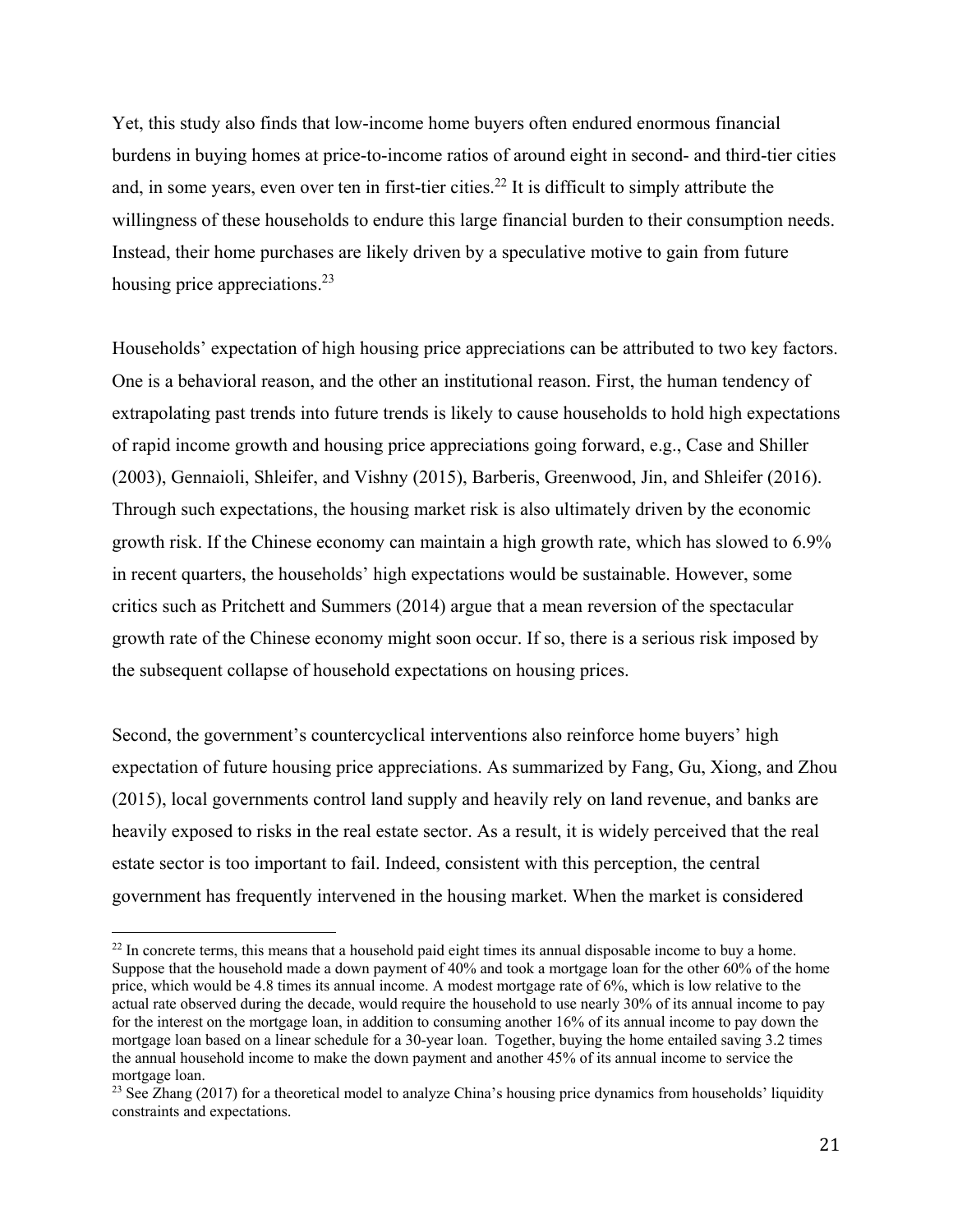overheated, the PBC tends to tighten mortgage down payment requirements and raise mortgage interest rates. When the market is considered depressed, the PBC tends to reverse these measures and even use monetary policy to provide additional supports. These interventions have so far prevented any major crash in the real estate market at the national level.

Overall, the enormous housing price appreciation across China is supported by rapid household income growth, yet the high price-to-income ratios across different cities build on high expectations of future economic growth and income growth. Thus, like the debt crisis risk, the housing risk is also essentially the economic growth risk. If the economic growth rate falls substantially below the currently level of 6.9% in the near future, it would be difficult to sustain the home buyers' high expectations and thus to keep the price-to-income ratios at the current level.

The real estate boom across China also has an important effect on firm investment and the efficiency of capital allocation across firms. Chen, Liu, Xiong, and Zhou (2017) document an intriguing observation that publicly listed firms in China, excluding financial, real estate, and construction firms, on average spent nearly 20% of capital investment in 2000–2015 on acquiring land; not just industrial land, but also commercial land and residential land, which cannot be used to build production facilities. In some years land investment contributed to as high as 40% of these firms' investments. More important, this study finds that the ongoing real estate boom across China not only leads to the well-known collateral effect, through which rising land prices allow land-holding firms to get more bank loans collateralized by their land holdings, but also two additional effects.<sup>24</sup> One is the so-called crowding out effect, through which the real estate boom crowds out the access of non-land-holding firms to bank financing.<sup>25</sup> The other is the so-called speculation effect, through which rising land prices induce land-holding firms with access to financing to acquire more land and reduce their non-land investment.<sup>26</sup> Furthermore, they find that firms with lower, rather than higher, Tobin's Q and productivity tend to hold land.

<sup>&</sup>lt;sup>24</sup> See also Bleck and Liu (2017) for a theoretical analysis on the effect of credit expansion on capital misallocation through collateral value.

<sup>&</sup>lt;sup>25</sup> Similar crowding out effect is also documented by Shi, Wang and Wu (2016).

 $^{26}$  Shi (2017) also finds that the real estate boom induces capital reallocation within existing private businesses from the manufacturing sector to the real estate sector.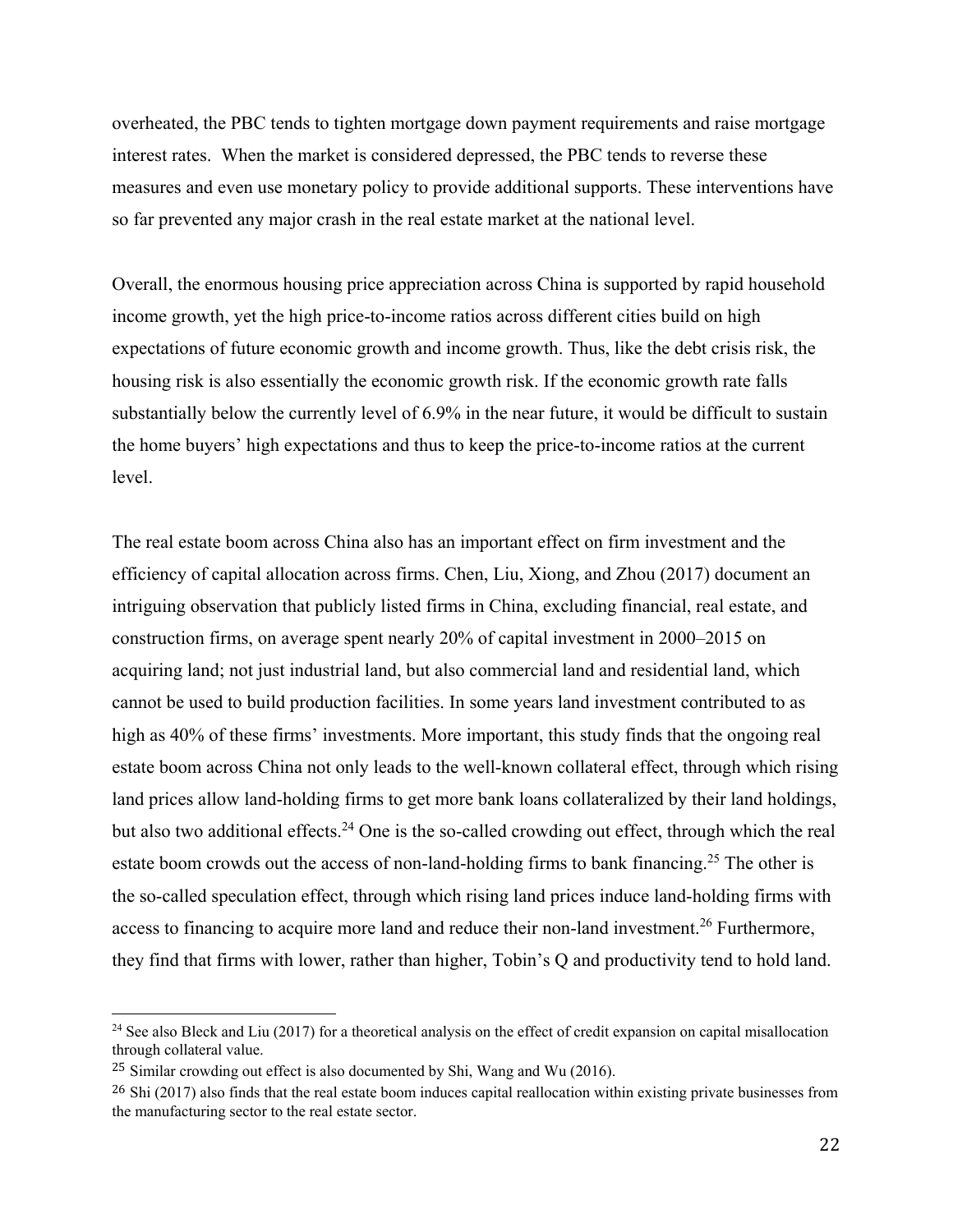As a result, through these three effects, the real estate boom has a profound, negative impact on the efficiency of capital allocation across firms, thus hurting China's overall economic growth. This growth effect may in turn exacerbate the housing risk.

### **C. Capital Outflow Risk**



Figure 5: China's Inward and Outward Direct Investment

The dotted and solid lines plot China's inward and outward foreign direct investment (billion USD). Data source: State Administration of Foreign Exchange

To modernize its financial system, China has gradually opened up its capital accounts. China is the largest recipient of foreign direct investment among developing economies, with an average of 200 billion USD since 2005 (see the dotted line in Figure 5). China's outward direct investments were small before the mid-2000s but grew very fast afterwards (see the solid line in Figure 5). Controls on international portfolio investments have been partially liberalized, though the inflow and outflow of portfolio investments remain an order of magnitude smaller than direct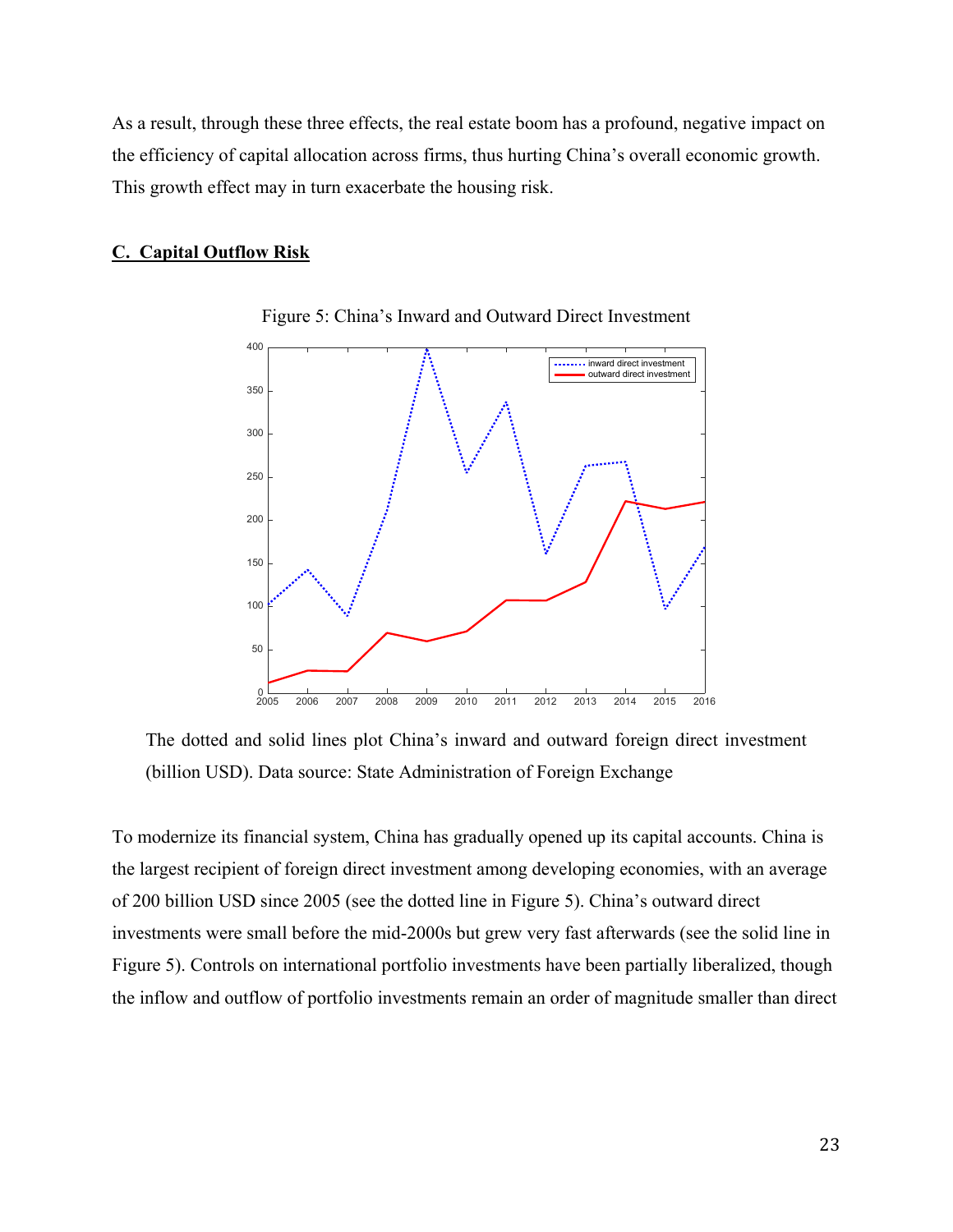investments.27 China also made a great effort to internationalize RMB. In November 2016, it has successfully accomplished a milestone of getting RMB into the IMF's SDR basket, together with the U.S. dollar, the euro, the Japanese yen, and the British pound, with a weight of 10.92%. This SDR membership establishes RMB as a reserve currency. The capital account surplus, together with the current account surplus, led to a rapid growth of foreign reserves, which peaked at a level of 4 trillion U.S. dollars in 2014. See Prasad (2017) for a detailed account of these developments.

The two-decade-long foreign reserve accumulation ended in 2015. Foreign reserves fell by a quarter in one year and are now back to 3 trillion U.S. dollars. This adds to the growing concerns about China's financial stability. Trade surplus is declining, as a consequence of the increase in investment after 2008 (see Figure 3).<sup>28</sup> Yet, despite the plunge in foreign reserves, China still has a sizable trade surplus, which is about 2% to 3% of its GDP. Capital outflow plays a much bigger role. In 2015, for the first time since the economic transition started in the late 1970s, China's outward direct investment exceeded its inward direct investment (see Figure 5). This is not entirely unanticipated. In fact, the inward direct investment has been on a declining trend since 2010, while the opposite is true for outward investment. We want to emphasize two factors that may turn capital inflow to outflow. The deteriorating resource allocative efficiency in the postcrisis period lowered the aggregate return to capital: It dropped from an average above 10% before 2008 to 4% in 2013 (Bai and Zhang, 2015). In other words, China has been losing its attraction to foreign capital. In addition, the skyrocketing housing prices greatly increase Chinese households' net worth and provide incentive for them to diversify their portfolios. A back-ofenvelope calculation suggests Chinese households have total wealth of 600 trillion yuan.<sup>29</sup> Converting merely 3% of the domestic assets into foreign assets would exhaust entirely China's current foreign reserves. As one can see from Figure 5, the outward direct investment jumped to about 220 billion USD in 2014 and 2015, almost doubling the number from 2013. Although we

1

 $27$  For instance, foreign investors identified as "qualified foreign institutional investors" (OFIIs) are allowed to buy Chinese stocks and bonds. See Song, Storesletten and Zilibotti (2014) for more institutional details and Chang, Liu and Spiegel (2015) for a theoretical analysis on the tradeoff between sterilization and domestic price stability. <sup>28</sup> See, e.g., Sun and Lu (2012) for a structural view of the declining trade surplus.

<sup>&</sup>lt;sup>29</sup> We estimate financial assets of 90 trillion Yuan by the end of 2015, with household bank deposits of 48.5 trillion and stock market value of 41.8 trillion (assuming all circulated shares are held by Chinese households). Xie and Jin (2015) find that financial assets account for 10.6% of the total Chinese household wealth in 2012. Assume the proportion of financial assets to be 15% in 2015, we obtain the total wealth of 600 trillion Yuan.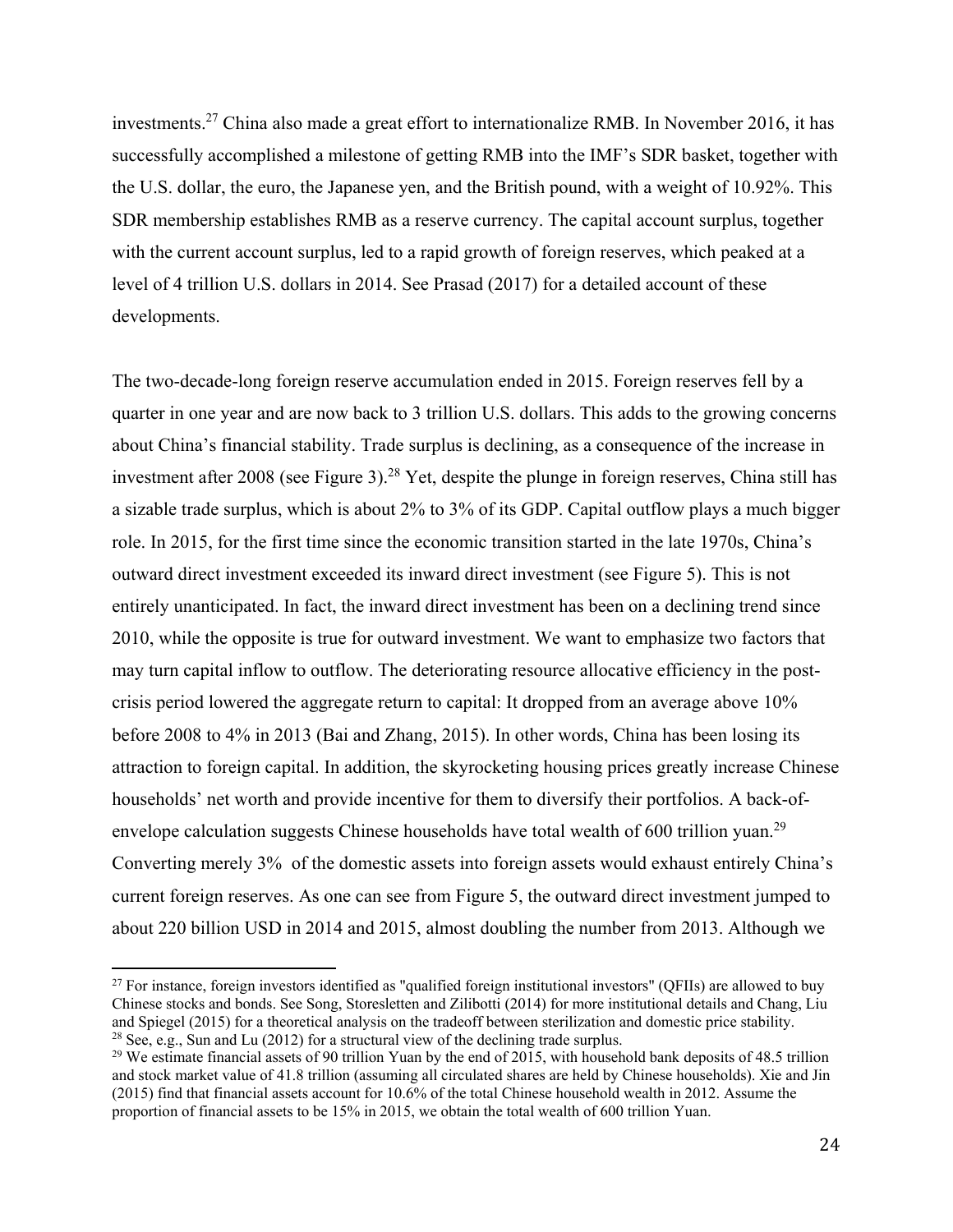do not have the data, anecdotal stories about Chinese real estate buyers around the world suggest that portfolio diversification plays an important role in boosting the outward investment.

The dwindling trade surplus and the reversal of capital flows put depreciation pressure on the Chinese yuan. The sudden but mild depreciation by 2% in August 2015 failed to defuse the risk. The currency continued to depreciate by 10% against the USD and by 15% against a basket of currencies weighted by trade in 2016. The deprecation expectation further fueled capital outflow, which, in turn, led to speculation and strengthened deprecation expectations. To break the vicious cycle, the Chinese government chose to impose stricter capital controls and reserve requirements on onshore RMB deposits of offshore financial institutions in 2016. The latest statistics suggest that these measures have been effective. China's outward direct investment in the first half of 2017 was 53 billion USD, about 40% of the investment in the first half of 2016. The exchange rate has also stabilized. Once again, the concern is about the medium- and longrun risks. If resource allocation efficiency continues to worsen, the Chinese government would probably have to depreciate the yuan by a big margin. Moreover, given the heavy interventions by the government in the exchange rate markets, the expectation about how the Chinese government would manage the exchange rate in the future is also important for the market to form depreciation expectations.

## **D. Stock Market Risk**

The large volatility in China's stock market also adds to the concerns about the country's financial stability. In particular, the boom and bust of the stock market in 2015 have caused anxiety across the globe about the health of China's financial system. It is useful to note several important characteristics of China's stock market.

First, like other sectors of the financial system, the stock market was initially developed in early 1990s to help fund and improve the ailing SOEs. This mission dictates that the regulations and policy enforcements of the stock market are protective of SOEs, as reflected in various aspects of stock market operations. IPOs in the stock market are subject to an aggregate quota determined by the CSRC, which allocates the quota across regions and industries according to regional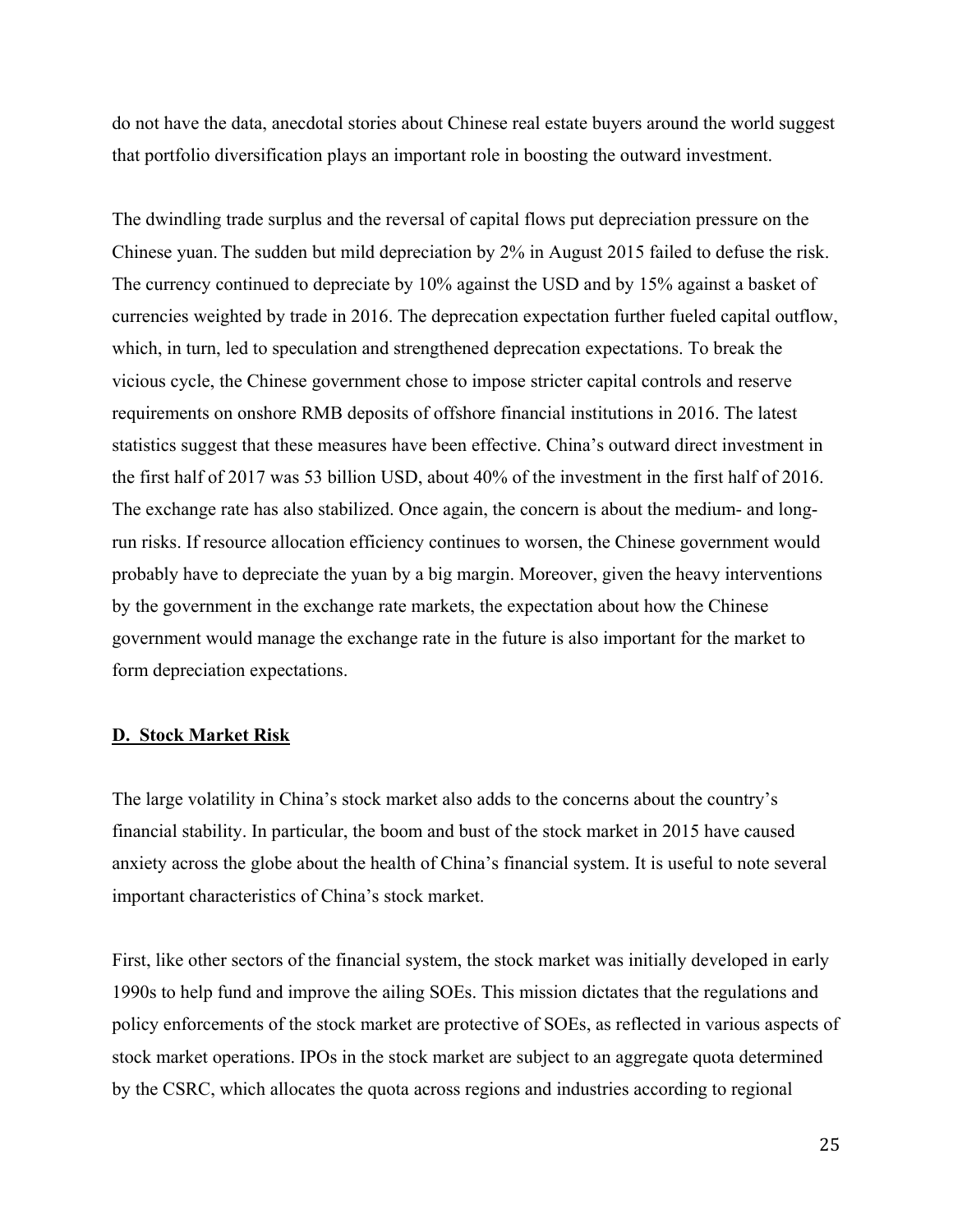development goals. During the first 15 years of the stock market, SOEs, enjoyed the privilege of being listed, while private firms were able to get listed only in recent years, e.g., Allen and Shen (2012). This selection makes the listed firms poorer performers than nonlisted firms both ex ante and ex post, and consequently the stock market has offered disappointing returns to investors in its 25-year history despite China's spectacular economic growth, e.g., Allen, Qian, Shan, and Zhu (2017). There is also extensive evidence showing that political connections affect IPO selection and IPO returns, e.g., Fan, Wong, and Zhang (2007), Piotroski and Zhang (2014).

China has adopted accounting regulations and standards for publicly listed firms similar to most developed countries, and, in particular, strict profit requirements for firms to qualify for IPOs. However, the enforcement of the accounting rules has been lax and penalties for accounting violations have been light. See Piotroski and Wong (2012) and Allen and Shen (2012) for detailed accounts of the information environment and legal enforcement related to publicly listed firms in China. Strict enforcement would have disqualified some SOEs for IPOs as they relied on earnings management to satisfy the IPO requirement on IPOs, e.g., Aharony, Lee, and Wong (2000), Chen, and Yuan (2004), Chen, Lee, and Li (2008), Allen, Qian, Shan, and Zhu (2017). Furthermore, there have been very few delistings in China's stock market, in sharp contrast to the large number of delistings in the U.S. stock market, which are roughly in balance with the number of IPOs each year. One can again explain the small number of delistings based on the soft budget constraint or the political power of the SOEs, which can often resist orders from the CSRC. The lack of delistings in turn limits the number of new IPOs to the stock market and leads to substantial shell value of weak listed firms that wait for merger offers from unlisted firms seeking for an alternative channel to be listed, e.g., Lee, Qu, and Shen (2017).

Second, China's stock market was developed outside the banking system, as banks are not allowed to directly trade in the stock exchanges. As a result, the stock market has been populated by retail investors, who only started to invest in stocks in early 1990s after the stock market was shut down for nearly half a century. A large body of academic studies has shown that the Chinese stock market is substantially more speculative than the U.S. market. See Carpenter and Whitelaw (2017) for a review. Stock prices in China's A-share market are highly volatile, as demonstrated by the dramatic boom and bust of stock prices in 2007–2008 and again in 2014–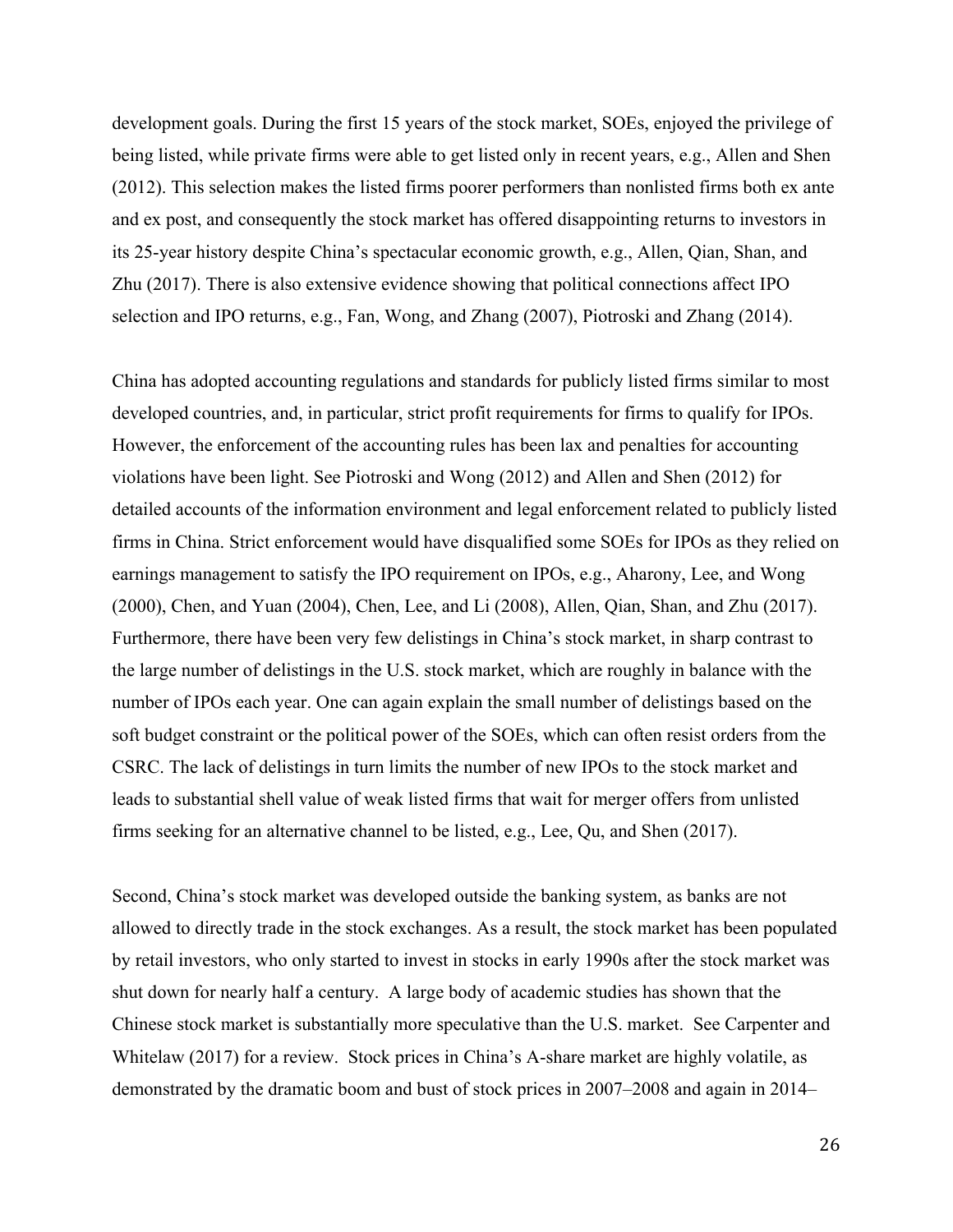2015 (see Figure 6). The A-share market also has a remarkably high turnover rate, which often rose to a monthly rate of 100% and had routinely stayed at the level of 40% per month—the highest among major national stock markets. The turnover rate directly reflects the speculative behavior of many investors, who aim to make a quick profit through trading rather than investing for the long term. There is also extensive evidence linking investors' speculative motives, induced by their heterogeneous beliefs, to stock prices in China, e.g., Mei, Scheinkman, and Xiong (2009), Andrade, Bian, and Burch (2013), Chang, et al. (2015), Hong et al. (2014), Jia, Wang, and Xiong (2017). The spectacular price bubble associated with the deep out-of-themoney put warrants traded on the Shanghai and Shenzhen Stock Exchanges in 2005–2008 provided another vivid example of how investors who lacked the basic knowledge of stock warrants caused frenzied speculation and highly inflated prices for fundamentally worthless securities, e.g., Xiong and Yu (2011), Gong, Pan, and Shi (2016), Pearson, Yang, and Zhang (2017).



Figure 6: Shanghai Stock Exchange Composite Index and Monthly Market Turnover Rate

Note: The Shanghai Stock Exchange Composite Index uses the right y-axis, while the monthly market turnover rate uses the left y-axis.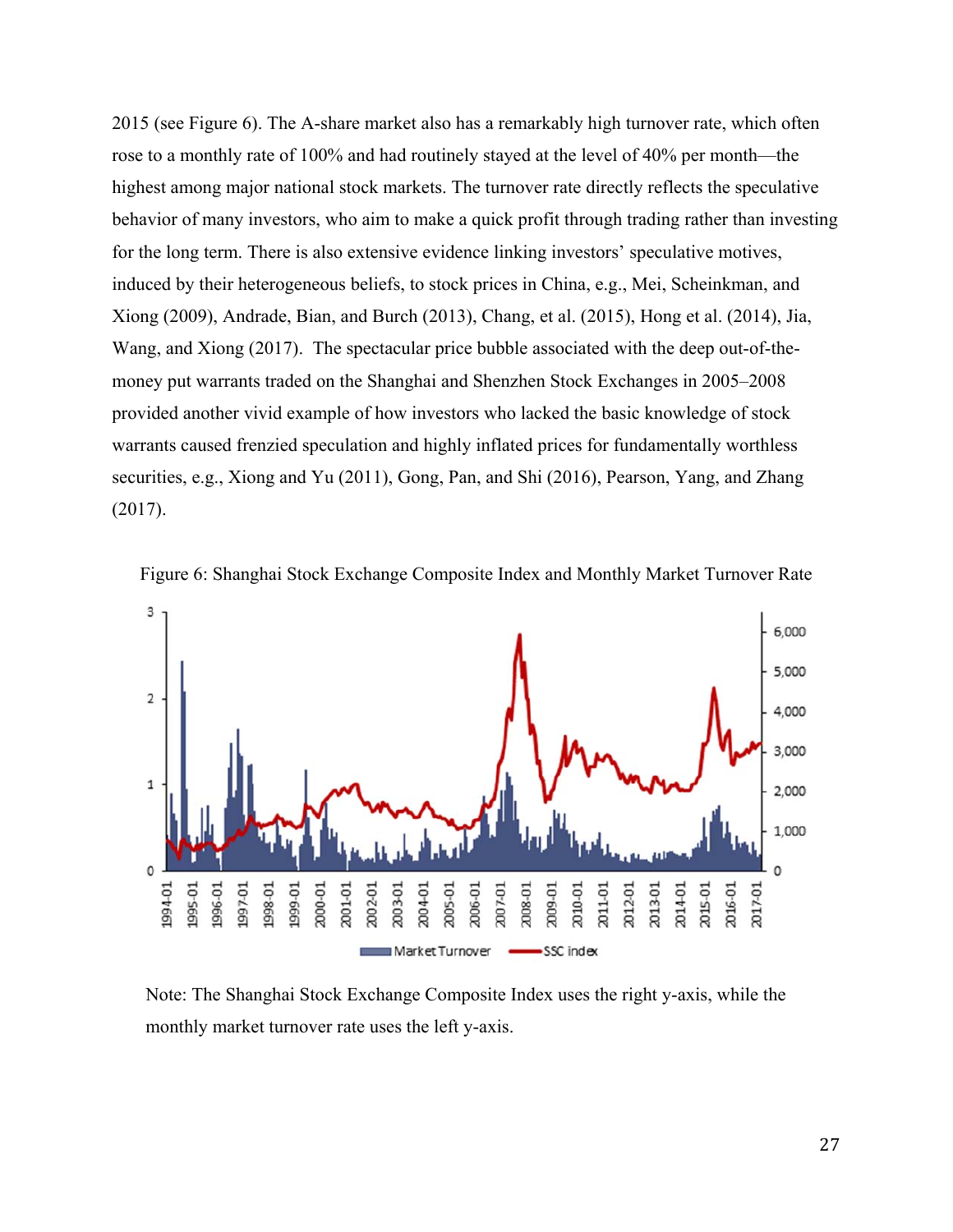Third, despite the rapid growth of China's stock market, equity offering contributed to only about 5% of the total social financing to the real economy in 2015, while bank loans contributed over 70% (Social Financing Statistics provided by NBS). Due to this relatively small contribution to the social financing, the high stock market volatility is usually not a serious concern to the real economy.

Finally, the boom and bust of the stock market in 2015 deserves special attention due to the heavy use of financial leverage by stock investors. China has allowed investors to buy stocks on margin only since March 2010, initially within a highly restricted list of only 90 stocks. The list was gradually expanded to cover 800 stocks by September 2014. While buying on margin in the stock exchanges was closely monitored, a large amount of leverage was also employed outside the exchange system. Allegedly, some investors used leverage of a multiple of 8 or even 10 to buy stocks in the off-exchange margin system. This large amount of leverage served as a strong propeller of the stock market before it peaked in June 2015. As the market started to turn back down, leverage caused a liquidity spiral, as often seen in financial market crashes across the world, leading to forced and preemptive liquidation by the investors with large leverage, e.g., Bian, Da, Lou, and Zhou (2017) and Bian, He, Shue, and Zhou (2017). At one point, this liquidity spiral threatened the stability of the financial system, and the CSRC had to orchestrate a national team of financial firms to bail out the falling stock market. The bailout eventually calmed down the stock market in late summer of 2015 (see Huang, Miao, and Wang, 2016).

In the aftermath of the dramatic stock market boom and bust, the CSRC has substantially tightened the use of margin buying both on and off the two stock exchanges. It is thus unlikely for similar leverage induced cycles to occur again in China's stock market in the near future.

#### **E. Policy Risk**

Due to the two-track structure of the Chinese economy, the government has maintained a highly active role in managing the economy and the financial system. The extensive policy interventions by the government have important implications about the risk and efficiency of the financial system.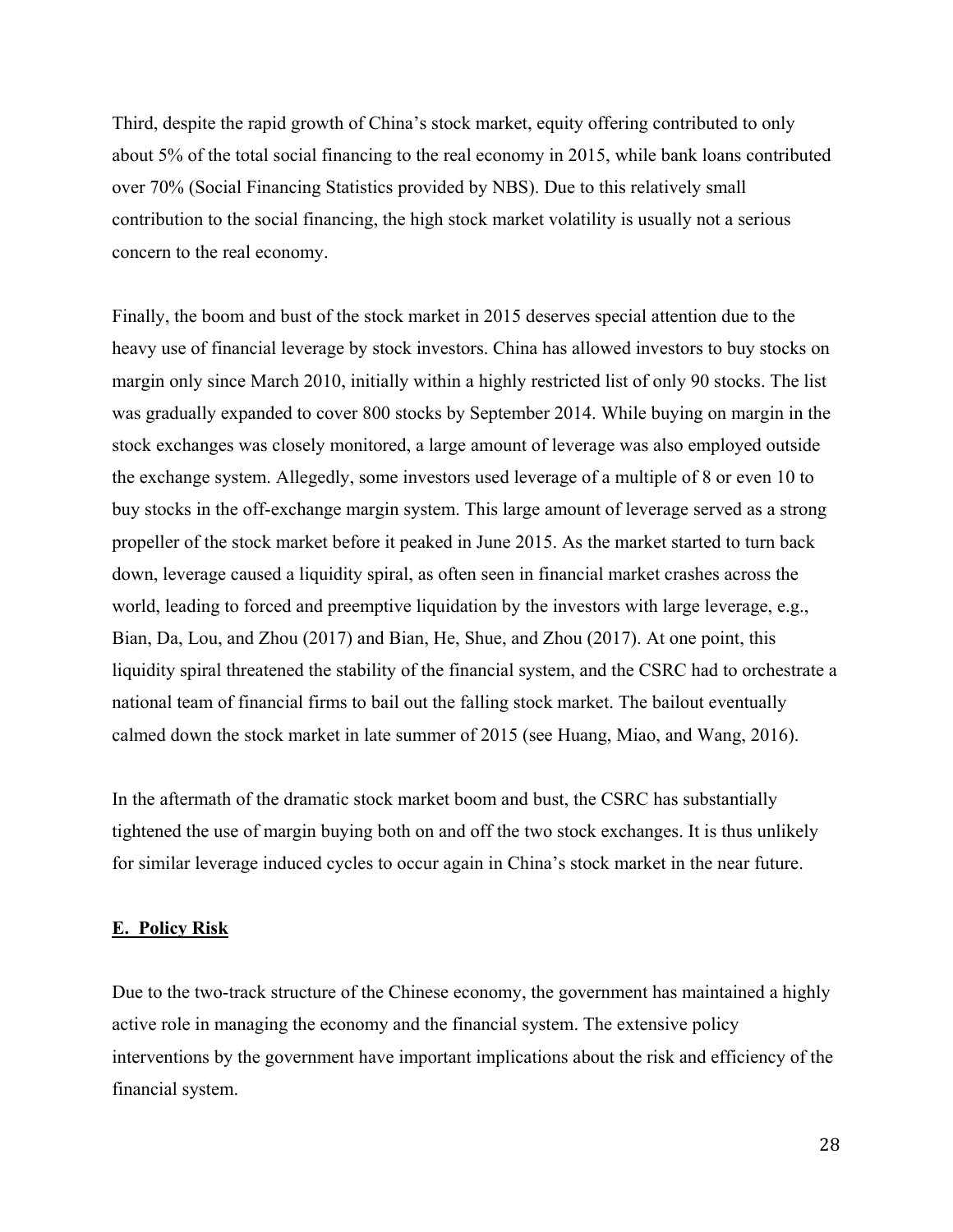There are several key reasons that motivate government interventions in the financial system. First, as we discussed before, the financial system provides the necessary financial instruments to fund the government's policy agenda. As a result, the government has taken various initiatives to develop different financial markets/sectors to meet its funding needs. Second, the government believes that countercyclical management of the financial system is necessary due to the presence of a large pool of inexperienced institutions and investors, which are often subject to excessive sentimental fluctuations. Guided by a paternalistic philosophy to protect inexperienced investors and maintain market stability, the government has employed a wide range of policy tools to intervene in the financial system.

For example, the PBC has frequently used its authority to change benchmark interest rates for bank deposits and loans, which directly affect the costs of funding throughout the whole economy. The PBC has also frequently changed the required reserve ratio for banks to manage liquidity in the banking system. In recent years, the PBC has also developed a macroprudential framework, which allows the PBC to manage the risk-taking of banks and other financial institutions by varying the required capital for their different investment activities. See Sun (2015) for a thorough account of the PBC's financial and monetary policies. As discussed earlier, the government has also used a range of policy tools to manage cycles in the real estate sector, including changing interest rates and down payment requirements in mortgage loans, imposing restrictions on second-home purchases by residents and investment home purchases by nonresidents, e.g., Fang, Gu, Xiong, and Zhou (2015). In the stock market, the CSRC has also used several policy tools to manage stock market fluctuations. The CSRC directly controls IPO issuance and has suspended IPO issuance 9 times since 1992, sometimes for longer than one year.<sup>30</sup> Even during regular periods, the CSRC determines the aggregate quota for IPO issuance and the allocation of the IPO quota across sectors and regions. The CSRC has also changed the stamp duties imposed on stock trading for 7 times since 1992, with the tax rate going up to as high as 1% in 1998 and coming down to as low as 0.1% in recent years, e.g., Deng, Liu, and Wei (2017).

<sup>&</sup>lt;sup>30</sup> Cong, Howell, and Zhang (2017) find that the disruptions to the IPO process had strong negative effects on firms' innovation activities, such as patent applications and fixed tangible investments.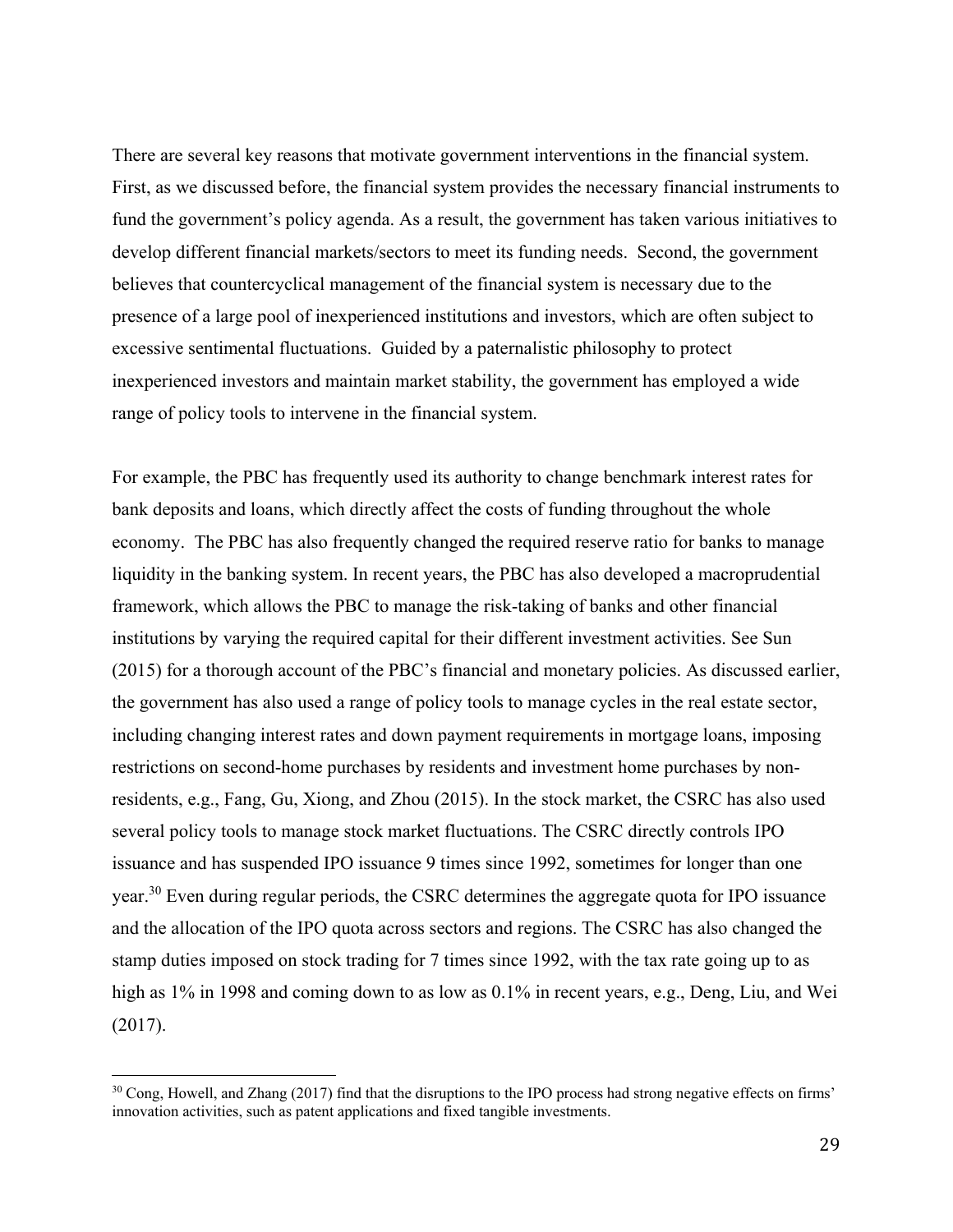Active government interventions have profound impacts on the financial system. Policies and regulations can deliver unintended consequences, some of which may be entirely counterproductive.<sup>31</sup> While countercyclical interventions help to stabilize financial markets, they may reduce the information efficiency of asset prices. An unintended consequence of government interventions is that interventions add another source of noise from the government's policymaking processes into the financial markets. When the interventions are sufficiently active, this government noise factor would become a key factor in driving market dynamics. When this happens, investors and market participants may devote their limited attention to analyzing the government factor rather than economic fundamentals, which in turn may make asset prices in the financial system less efficient in reflecting economic fundamentals. Brunnermeier, Sockin, and Xiong (2017b) recently developed a theoretical model to highlight this economic mechanism.

We may also view the relationship between the government and financial markets through a perhaps inappropriate metaphor. Parents' meticulous caring for children may serve to indulge the children's misbehavior rather than make them more responsible for their own behavior. Similarly, active government interventions may indulge investors' speculative behavior in financial markets rather than make them more responsible for their own investment behavior. That is, market participants may engage in speculation about future changes and errors in the government policies.

Brunnermeier, Sockin, and Xiong (2017a) further argue that this unintended consequence of government interventions may undermine the government's financial reform. "Crossing the river by touching the stones" has been a hallmark strategy of China's economic reform. This strategy has worked well because it usually takes months, even quarters, for the economy to react to a policy change, leaving policy makers just enough time to study the reaction and discern appropriate policy adjustments. However, predictable policy changes in financial markets would stimulate speculation by market participants. Speculation, especially frenzied speculation with high leverage, may destabilize the markets. When this happens, speculation may cause asset

<sup>&</sup>lt;sup>31</sup> Hachem and Song (2017) show that tightening of liquidity rule may lead to credit boom through shadow banking.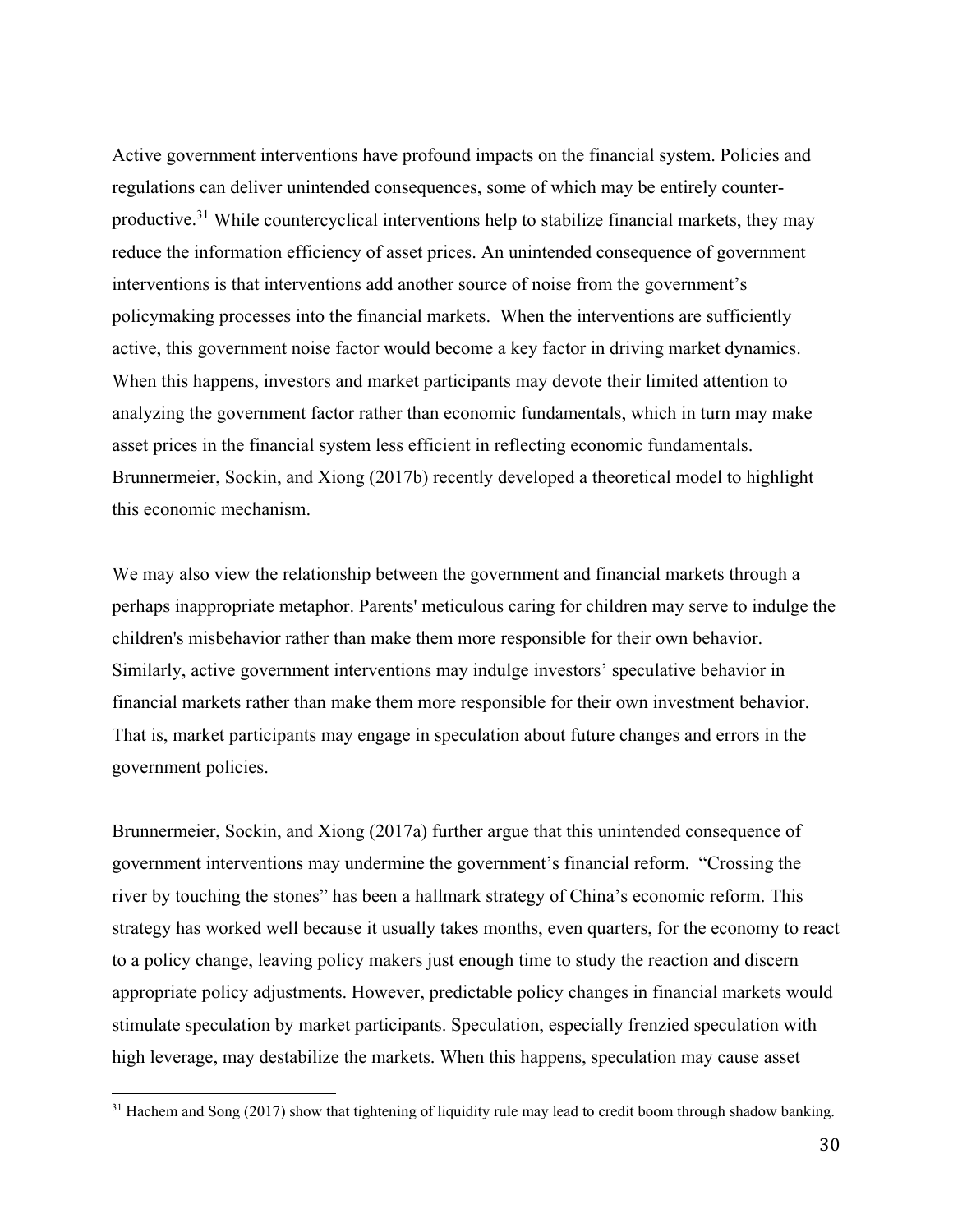prices to overshoot to levels beyond what are justified by the government's intended policy change and may even force the government to make the policy change more aggressive than initially planned. At a deeper level, this leads to the widely discussed time-inconsistency problem in policy making.

Indeed, in China's stock market, Chen at al. (2017) provide empirical evidence to show that investor speculation can make the 10% daily price limit rule— a widely regarded market stabilization mechanism—counter-productive. Specifically, they find that large investors tend to push stock prices up to the 10% limit on days with large positive returns and then profit from selling on the next day. In doing so, their trading makes extreme positive returns more, rather than, less likely. Furthermore, Liu, Xu, and Zhong (2017) find that such trading restrictions served to spread market contagion during China's stock market crash in the summer of 2015, again due to investors' preemptive and speculative behavior. In China's short-lived warrant market, Cai et al. (2017) provide another example that the government's increase in the stamp tax for stock trading in May 2007 at the height of a stock market boom led the trading frenzy to migrate from the stock market to the warrant market, which was not subject to the stamp tax. Furthermore, Chen, Petukhov, and Wang (2017) develop a theoretical model to show that market-wide trading halts may increase, rather than decrease, the probability of hitting the triggering price threshold, which helps explain the short-lived circuit breakers adopted by China's stock market in January 2016.

Frequent government interventions also reinforce the perceived government guarantees by market participants, which in turn create another channel to indulge excessive risk taking by market participants. See Zhu (2016) for a full account of how government guarantees have led to widespread risk-taking behavior across China.

Through the aforementioned channels, households and firms across the country have strong incentives to use various instruments offered by the financial system to load on risks that are tied to policy agendas and regulations of the government. As a result, the financial system may serve to aggregate risks—risks that are backed by the government, instead of spreading risks across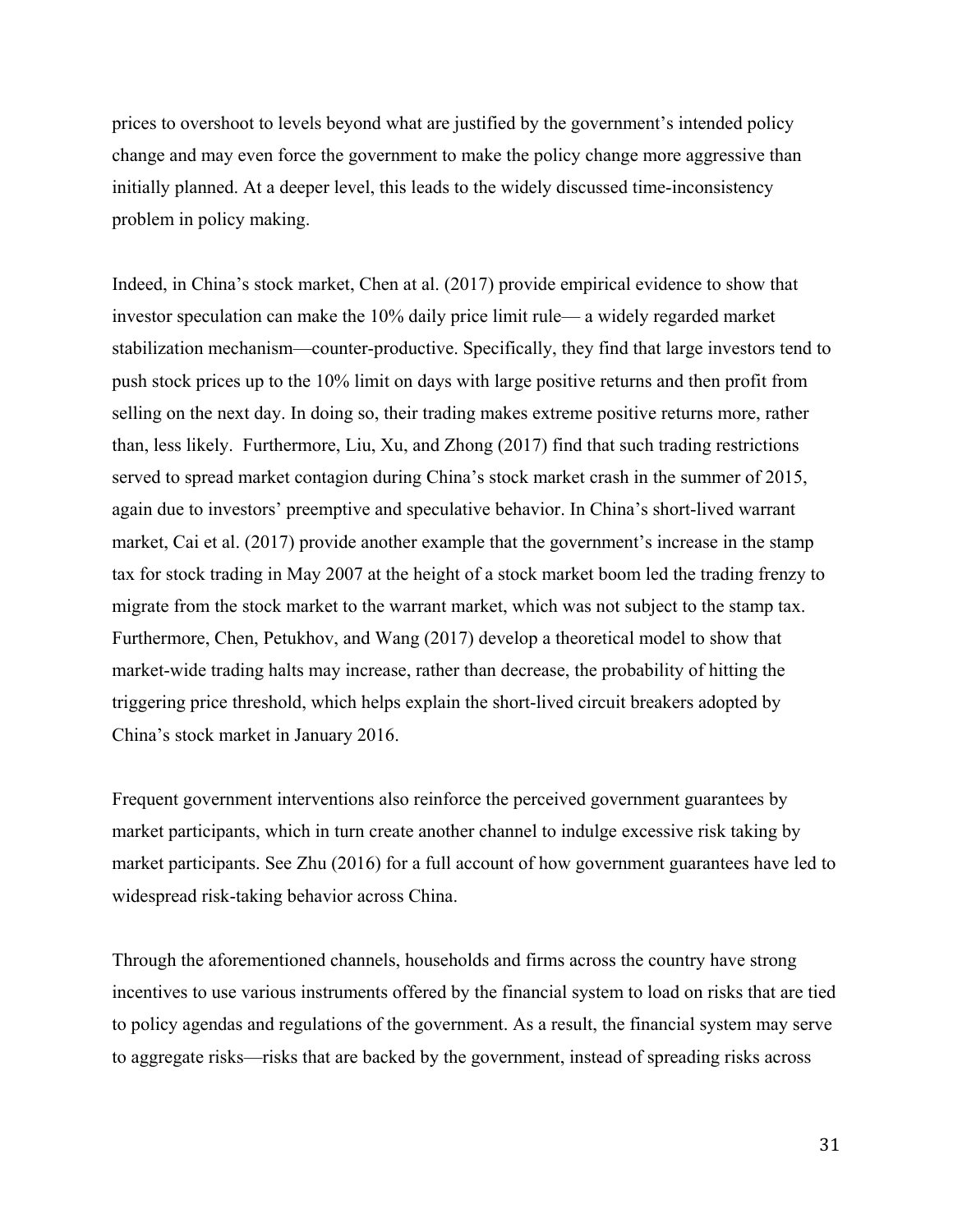different households and firms. This may eventually reduce the efficiency of the financial system and exacerbate the systemic risk.

# **References**

- Acharya, V., Qian, J., and Yang, Z. (2016). In the Shadow of Banks: Wealth Management Products and Issuing Banks' Risk in China. Working Paper.
- Aharony, J., Lee, C.W.J, and Wong, T. J. (2000). Financial Packaging of IPO Firms in China. *Journal of Accounting Research, 38*(1), 103-126.
- Allen, F. and Qian, J. (2014). China's Financial System and the Law. *Cornell International Law Journal, 47*(3), 499-554.
- Allen, F., Qian, J., and Gu, X. (2017). An Overview of China's Financial System. *Annual Review of Financial Economics*, *9*(1), 191-231.
- Allen, F., Qian, J., and Qian, M. (2005). Law, Finance, and Economic Growth in China. *Journal of Financial Economics, 77*(1), 57-116.
- Allen, F., Qian, J., Shan, C., and Zhu, L. (2017). Dissecting the Long-Term Performance of the Chinese Stock Market. Working Paper, Imp. Coll. London.
- Allen, F., Qian, J., Zhang, C., Zhao, M. (2012). China's Financial System: Opportunities and Challenges. In *Capitalizing China*, ed. J Fan, R Morck, pp. 63-148. Chicago: Univ. of Chicago Press.
- Allen, F., Qian, Y., Tu, G., and Yu, F. (2016). Entrusted Loans: A Close Look at China's Shadow Banking System. Working Paper.
- Allen, W.T. and Shen, H. (2012). Assessing China's Top-Down Securities Markets. In *Capitalizing China*, ed. J Fan, R Morck, pp. 149-195. Chicago: Univ. of Chicago Press.
- Andrade, S.C., Bian, J., and Burch, T.R. (2013). Analyst Coverage, Information, and Bubbles. *Journal of Financial and Quantitative Analysis*, 48(5), 1573-1605.
- Bai, C.E., Hsieh, C.T., and Song, Z. (2016). The Long Shadow of China's Fiscal Expansion. *Brookings Papers on Economic Activity,* 129-165.
- Bai, C.E., Hsieh, C.T., and Song, Z (in progress), Institutional Foundations for China's Growth and Slowdown.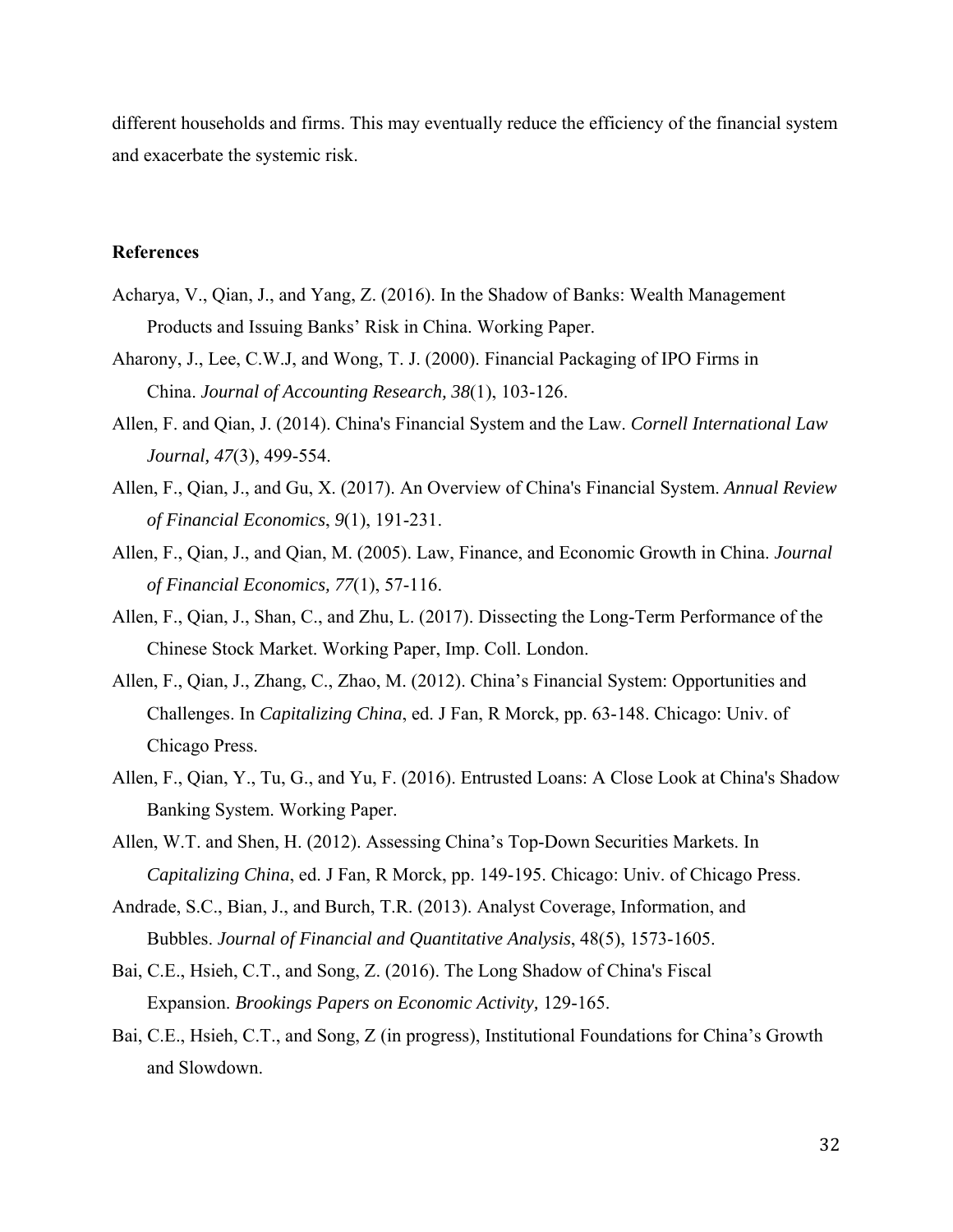- Bai, C.E. and Zhang, Q. (2015). The Return on Capital in China and Its Determinants. *China Economists*, 10(3), 20-37.
- Barberis, N., Greenwood, R., Jin, L., and Shleifer, A. (2016). Extrapolation and Bubbles (No. w21944). National Bureau of Economic Research.
- Bian, J., Da, Z., Lou, D., and Zhou, H. (2017). Leverage Network and Market Contagion. Working Paper, Univ. of Notre Dame.
- Bian, J., He, Z., Shue, K., and Zhou, H. (2017). Leverage-Induced Fire Sales and Stock Market Crashes. Working Paper, Univ. of Chicago.
- Bleck, A. and Lu, X. (2017). Credit Expansion and Credit Misallocation. *Journal of Monetary Economics*, Forthcoming.
- Bonin, J.P. and Huang, Y. (2001). Dealing with the Bad Loans of the Chinese Banks. *Journal of Asian Economics, 12*(2), 197-214.
- Borst, N. and Lardy, N. (2015). Maintaining Financial Stability in the People's Republic of China during Financial Liberalization. Peterson Institute for International Economics Working Paper No. 15-4.
- Brandt, L., Van Biesebroeck, J., and Zhang, Y. (2012). Creative Accounting or Creative Destruction? Firm-Level Productivity Growth in Chinese Manufacturing. *Journal of Development Economics, 97*(2), 339-351.
- Brandt, L., Wang, L. and Zhang, Y. (2017). Productivity in Chinese Industry: 1998–2013. Working Paper, University of Toronto.
- Brandt, L. and X. Zhu. (2000). Redistribution in a Decentralized Economy: Growth and Inflation in China under Reform, *Journal of Political Economy*, 108(2), 422-439.
- Brunnermeier, M., Sockin, M., and Xiong, W. (2017a). China's Gradualistic Economic Approach and Financial Markets. *American Economic Review Papers & Proceedings*, 107(5), 608-13.
- Brunnermeier, M., Sockin, M., and Xiong, W. (2017b). China's Model of Managing the Financial System. Working Paper, Princeton Univ.
- Cai, J., He, J., Jiang, W., and Xiong, W. (2017). The Whack-A-Mole Game: Tobin Tax and Trading Frenzy. Working Paper, Princeton Univ.
- Carpenter, J.N. and Whitelaw, R.F. (2017). The Development of China's Stock Market and Stakes for the Global Economy. *Annual Review of Financial Economics*, 9(1), 233-57.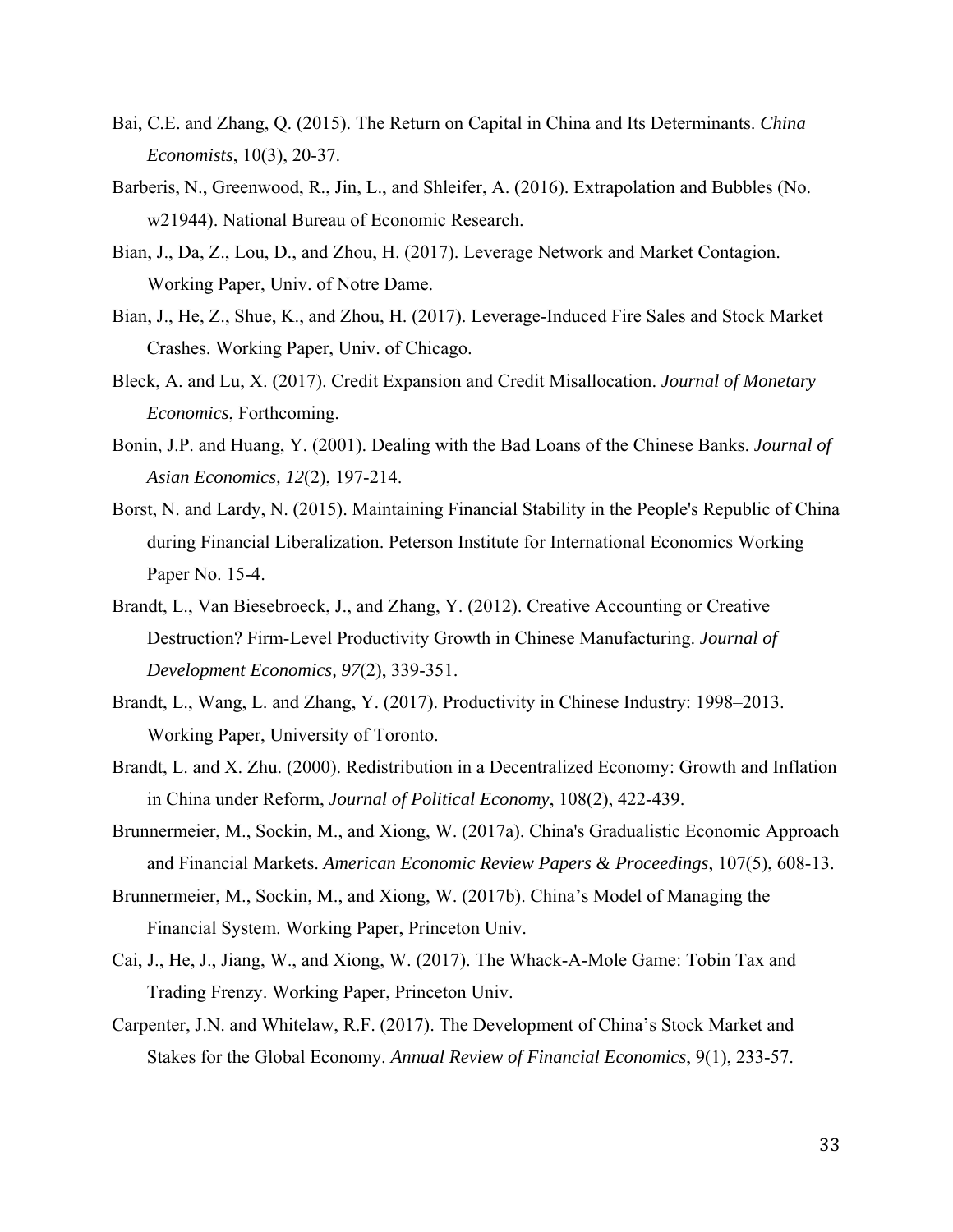- Case, K. E. and Shiller, R. J. (2003). Is There a Bubble in the Housing Market? *Brookings Papers on Economic Activity*, *2003*(2), 299-342.
- Chang, C., Z. Liu and M.M. Spiegel. (2015). Capital Controls and Optimal Chinese Monetary Policy, *Journal of Monetary Economics*, 74, 1-15.
- Chang, Y.C., Hong, H.G., Tiedens, L., Wang, N., and Zhao, B. (2015). Does Diversity Lead to Diverse Opinions? Evidence from Languages and Stock Markets. Working Paper, Columbia Univ.
- Chen, J. and Chen, Z. (2016). Confucianism, Social Norms and Household Savings Rates in China. Working Paper, Yale University.
- Chen, H., Petukhov, A., Wang, J. (2017). The Dark Side of Circuit Breakers. Working Paper, MIT.
- Chen, K., Ren, J., and Zha, T. (2016). What We Learn from China's Rising Shadow Banking: Exploring the Nexus of Monetary Tightening and Banks' Role in Entrusted Lending. Working Paper, Emory University.
- Chen, K., Higgins, P., Waggoner, D., and Zha, T. (2017). Impacts of Monetary Stimulus on Credit Allocation and Macroeconomy: Evidence from China. Working Paper, Emory University.
- Chen, K. and Wen, Y. (2017). The Great Housing Boom of China. *American Economic Journal: Macroeconomics*, 9 (2), 73-114.
- Chen, K.C.W. and Yuan, H. (2004). Earnings Management and Capital Resource Allocation: Evidence from China's Accounting‐Based Regulation of Rights Issues. *The Accounting Review, 79*(3), 645-665.
- Chen, T., Gao, Z., He, J., Jiang, W., and Xiong, W. (2017). Daily Price Limits and Destructive Market Behavior. *Journal of Econometrics*. Forthcoming
- Chen, T., Liu, L., Xiong, W., and Zhou, L.A. (2017). Real Estate Boom and Misallocation of Capital in China, Working Paper, Princeton University.
- Chen, X., Lee, C.J., and Li, J. (2008). Government Assisted Earnings Management in China. *Journal of Accounting and Public Policy, 27*(3), 262-274.
- Chen, Z., He, Z., and Liu, C. (2017). The Financing of Local Government in China: Stimulus Loan Wanes and Shadow Banking Waxes. NBER Working Paper, No. w23598.
- Chen, Z. (2015). China's Dangerous Debt. *Foreign Affairs*, 94, 13-24.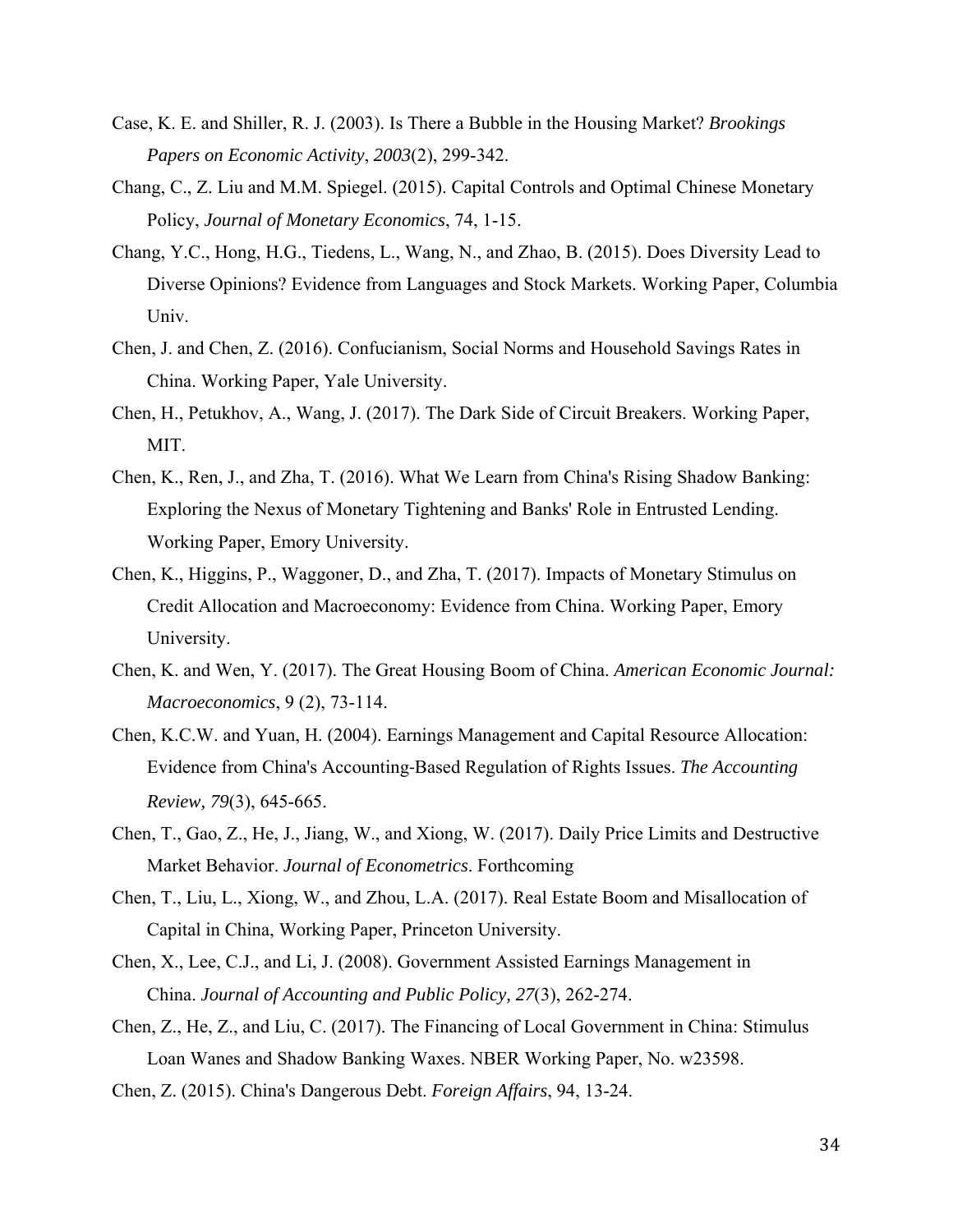- Chivakul, M. and Lam, R.W. (2015). Assessing China's Corporate Sector Vulnerabilities. IMF Working Paper.
- Choukhmane, T., Coeurdacier, N., and Jin, K. (2016). The One-Child Policy and Household Savings. Working Paper.
- Cong, L. W., Howell, S., and Zhang, R. (2017). The Impact of Delay in Going Public: Evidence from China. Working Paper, University of Chicago.
- Cong, L.W. and Ponticelli, J. (2016). Credit Allocation Under Economic Stimulus: Evidence from China.
- Cooper, R. and Zhu, G. (2017), Household Finance in China, NBER Working Paper No.23741.
- Deng, Y., Liu, X., and Wei, S. (2017). One Fundamental and Two Taxes: When Does a Tobin Tax Reduce Financial Price Volatility? *Journal of Financial Economics*. Forthcoming
- Dewatripont, M. and Maskin, E. (1995). Credit and Efficiency in Centralized and Decentralized Economies. *The Review of Economic Studies, 62*(4), 541-555.
- Diamond, D.W. and Dybvig, P.H. (1983). Bank Runs, Deposit Insurance, and Liquidity. *Journal of Political Economy, 91*(3), 401-419.
- Du, J., Li, C., and Wang, Y. (2016). Shadow Banking Activities in Non-Financial Firms: Evidence from China. Working Paper.
- Fan, J.P.H., Wong, T.J., and Zhang, T. (2007). Politically Connected CEOs, Corporate Governance, and Post-IPO Performance of China's Newly Partially Privatized Firms. *Journal of Financial Economics*, *84*(2), 330-357.
- Fang, H., Gu, Q., Xiong, W., and Zhou, L. (2015). Demystifying the Chinese Housing Boom. *NBER Macroeconomics Annual, 30*(1), 105-166.
- Gennaioli, N., Shleifer, A., and Vishny, R. (2015). Neglected Risks: The Psychology of Financial Crises. *The American Economic Review*, *105*(5), 310-314.
- Glaeser, E., Huang, W., Ma, Y., and Shleifer, A. (2017). A Real Estate Boom with Chinese Characteristics. *The Journal of Economic Perspectives*, *31*(1), 93-116.
- Ge, F., Luo, J., Song, Z. and Yuan, Y. (2017). Aggregating Misallocation under Endogenous Markups, Theory and Evidence from China. Working Paper.
- Gong, B., Pan, D., and Shi, D. (2016). New Investors and Bubbles: An Analysis of the Baosteel Call Warrant Bubble. *Management Science, 63*(8), 2493-2508.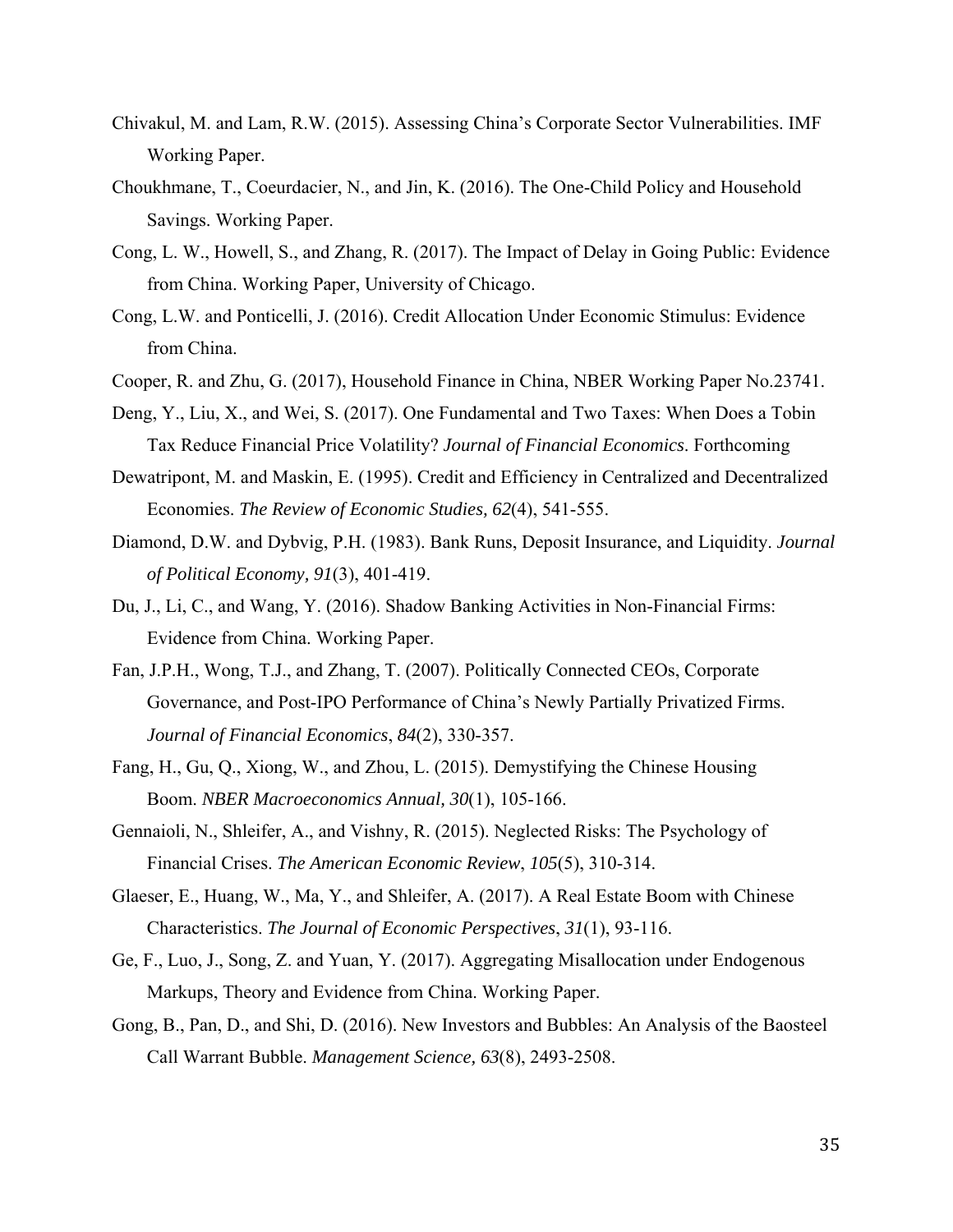- Gordon, R.H. and Li, W. (2003). Government as a Discriminating Monopolist in the Financial Market: The Case of China. *Journal of Public Economics, 87*(2), 283-312.
- Hachem, K. (2017). Shadow Banking in China (prepared for the same issue in *Annual Review of Financial Economics*).
- Hachem, K. and Song, Z.M. (2016). Liquidity Regulation and Unintended Financial Transformation in China. Working Paper.
- Hachem, K. and Song, Z.M. (2017). Liquidity Rules and Credit Booms. Working Paper.
- He, Z. and Xiong, W. (2012). Dynamic Debt Runs. *The Review of Financial Studies, 25*(6), 1799-1843.
- Hong, H., Jiang, W., Wang, N., and Zhao, B. (2014). Trading for Status. *The Review of Financial Studies*, *27*(11), 3171-3212.
- Hsieh, C.T. and Klenow, P.J. (2009). Misallocation and Manufacturing TFP in China and India. *The Quarterly Journal of Economics, 124*(4), 1403-1448.
- Hsieh, C.T. and Song, Z. (2015). Grasp the Large, Let Go of the Small: The Transformation of the State Sector in China. *Brookings Papers on Economic Activity,* 295-366.
- Wang, Y. (2008). *Capitalism with Chinese Characteristics*, Cambridge University Press.
- Huang, Y., Miao, J., and Wang, P. (2016). Saving China's Stock Market. Working Paper, Boston Univ.
- Huang, Y., Pagano, M., and Panizza, U. (2016). Public Debt and Private Firm Funding: Evidence from Chinese Cities.
- Jia, C., Wang, Y., and Xiong, W. (2017). Market Segmentation and Differential Reactions of Local and Foreign Investors to Analyst Recommendations. *The Review of Financial Studies*, *30*(9), 2972–3008.
- Kornai, J. (1979). Resource-Constrained Versus Demand-Constrained Systems. *Econometrica, 47*(4), 801-819.
- Kornai, J. (1980). Economics of Shortage. Amsterdam: North-Holland.
- Kornai, J., Maskin, E., and Roland, G. (2003). Understanding the Soft Budget Constraint. *Journal of Economic Literature, 41*(4), 1095-1136.
- Lau, L.J., Qian, Y., and Roland, G. (2000). Reform Without Losers: An Interpretation of China's Dual-Track Approach to Transition. *Journal of Political Economy, 108*(1), 120-143.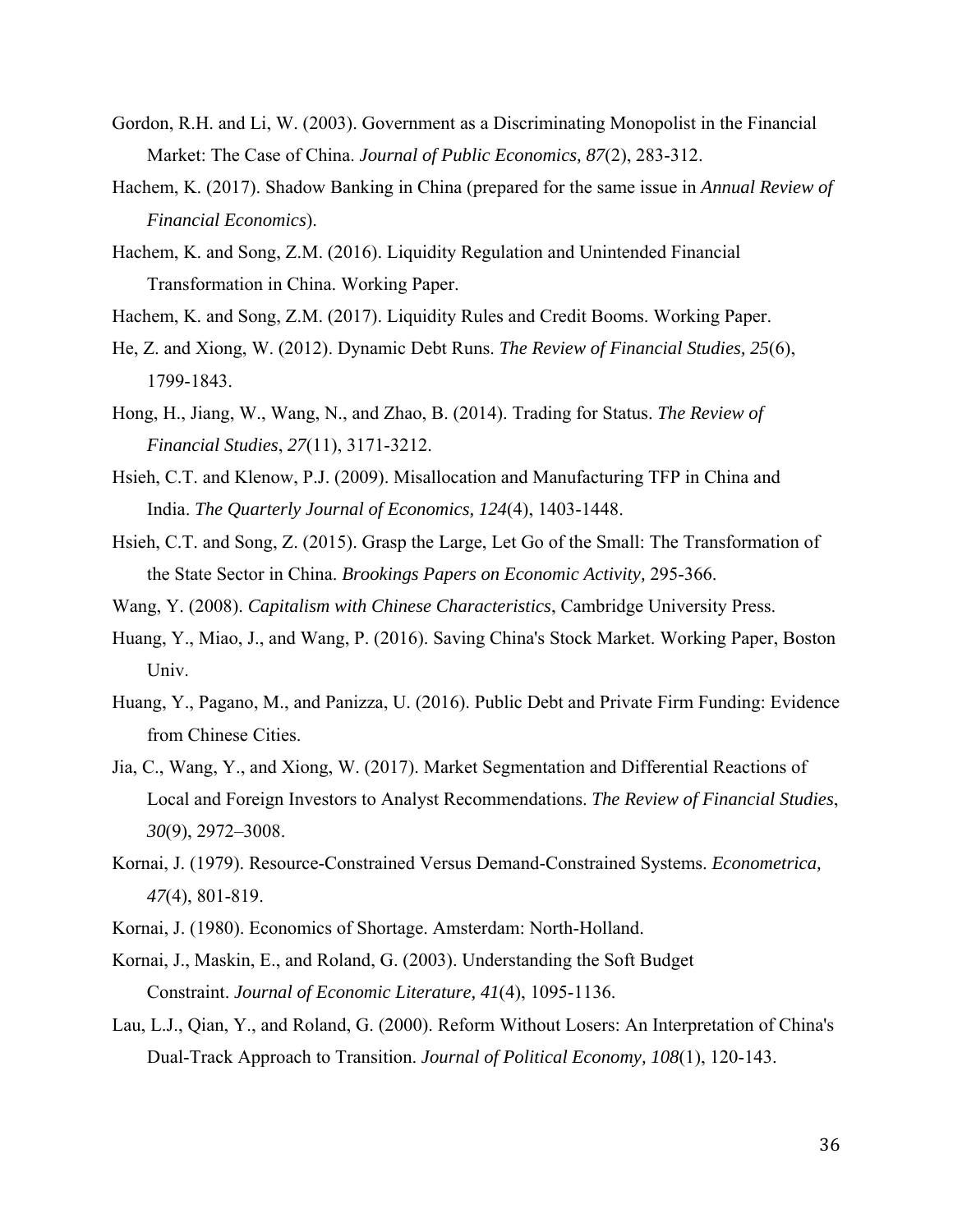- Lee, C., Qu, Y., and Shen, T. (2017). Reverse Mergers, Shell Value, and Regulation Risk in Chinese Equity Markets. Working Paper, Stanford Univ.
- Li, D. D. (2001). Beating the Trap of Financial Repression in China. *Cato Journal*, 21(1), 77-91.
- Li, B. and Liu Q. (2017). On the Choice of Monetary Policy Rules for China: A Bayesian DSGE Approach, *China Economic Review*, 44, 166-185.
- Li, H., and Zhou, L. A. (2005). Political Turnover and Economic Performance: The Incentive Role of Personnel Control in China. *Journal of Public Economics, 89*(9), 1743-1762.Li, X., Liu, X., and Wang, Y. (2014). A Model of China's State Capitalism. Working Paper.
- Lin, J.Y., Cai, F., and Li, Z. (1998). Competition, Policy Burdens, and State-Owned Enterprise Reform. *The American Economic Review*, *88*(2), 422-427.
- Liu, Zheng, Pengfei Wang, Zhiwei Xu. (2017). Interest-Rate Liberalization and Capital Misallocation, Federal Reserve Bank of San Francisco Working Paper 2017-15.
- Liu, X., Xu, J., and Zhong, N. (2017). Trading Restriction as a Channel of Financial Contagion-Evidence from China's Stock Market. Working Paper, Peking Univ.
- Maliszewski, W., Arslanalp, M.S., Caparusso, J., Garrido, J., Guo, M.S., Kang, J.S., Lam, W.R., Law, D. and Liao, W. (2016). Resolving China's Corporate Debt Problem. International Monetary Fund.
- Mei, J., Scheinkman, J., and Xiong, W. (2009). Speculative Trading and Stock Prices: Evidence from Chinese AB Share Premia. *Annals of Economics and Finance, 10*(2), 225-255.
- Mian, A. and Sufi, A. (2009). The Consequences of Mortgage Credit Expansion: Evidence from the US Mortgage Default Crisis. *The Quarterly Journal of Economics, 124*(4), 1449-1496.
- Morris, S., and Shin, H. S. (2004). Coordination Risk and the Price of Debt. *European Economic Review*, 48(1), 133-153.
- Myers, S.C. (1977). Determinants of Corporate Borrowing. *Journal of Financial Economics*, *5*(2), 147-175.
- Pearson, N., Yang, Z., and Zhang, Q. (2017). Evidence about Bubble Mechanisms: Precipitating Event, Feedback Trading, and Social Contagion. Working Paper, Univ. Illinois Urbana-Champaign.
- Piotroski, J.D. and Wong, T.J. (2012). Institutions and Information Environment of Chinese Listed Firms. In *Capitalizing China*, ed. J Fan, R Morck, pp. 201-242. Chicago: Univ. of Chicago Press.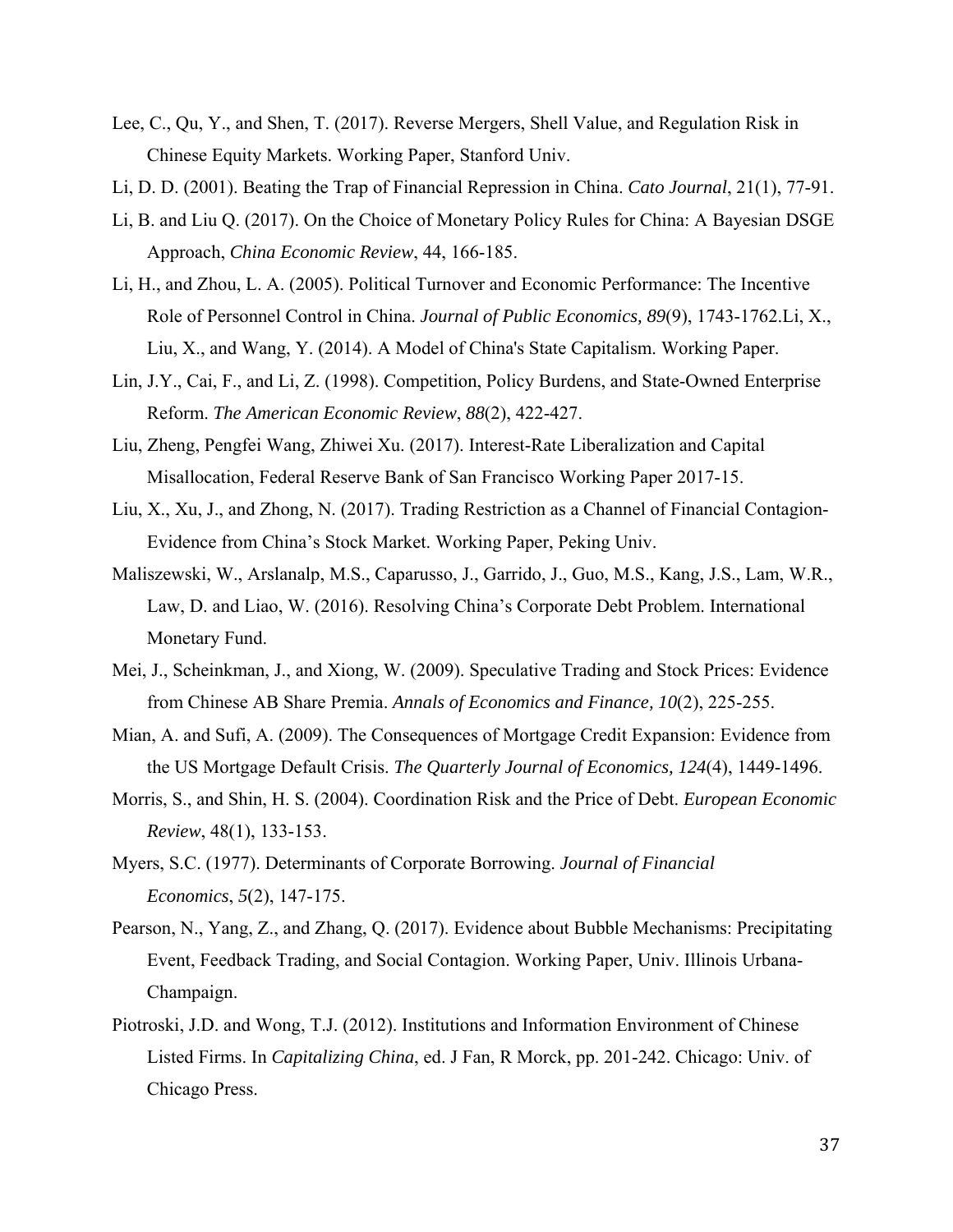- Piotroski, J.D. and Zhang, T. (2014). Politicians and the IPO Decision: The Impact of Impending Political Promotions on IPO Activity in China. *Journal of Financial Economics, 111*(1), 111-136.
- Prasad, E. (2017). *Gaining Currency: The Rise of the Renminbi*. Oxford University Press.
- Pritchett, L. and Summers, L.H. (2014). Asiaphoria Meets Regression to the Mean.
- Qian, Y. and Roland, G. (1998). Federalism and the Soft Budget Constraint. *The American Economic Review, 88*(5), 1143-1162.
- Shi, J., Wang, Y. and Wu., W. (2016). The Crowding-out Effect of Real Estate Markets on Corporate Innovation: Evidence from China. Working Paper.
- Shi, Y. (2017). Real Estate Booms and Endogenous Productivity Growth, Working Paper, MIT.
- Song, Z., Storesletten, K., and Zilibotti, F. (2011). Growing Like China. *The American Economic Review, 101*(1), 196-233.
- Song, Z., Storesletten, K., and Zilibotti, F. (2014). Growing (with Capital Controls) Like China. *IMF Economic Review, 62*(3), 327-370.
- Song, Z. and Wu, G.L. (2015). Identifying Capital Misallocation. Working Paper.
- Sun, G. (2015). *Reforms in China's Monetary Policy*. Palgrave Macmillan.
- Sun, G. and Jia, J. (2015), Defining China's Shadow Banking and Assessing its Scale: Seen in Terms of the Creation of Credit Money, *China's Social Science* (in Chinese), 239(11), 92- 110.
- Sun, G. and Lu, D. (2012). Predictive Analysis on Mid-Long Term Trend of Current Account Surplus in China Based on a Perspective of Saving-Investment Structural Change. PBC Working Paper (Chinese version published in *Comparative Studies*, 63(6), 142-159).
- Tan, Y., Huang, Y., and Woo, W.T. (2016). Zombie Firms and the Crowding-Out of Private Investment in China. *Asian Economic Papers*, *15*(3), 32-55.
- The State Council of the People's Republic of China. (2016). China Details Plan for Debt-for-Equity Swaps.

*http://english.gov.cn/policies/policy\_watch/2016/10/11/content\_281475463445096.htm*

- Walter, C. and Howie, F. (2012). Red Capitalism: The Fragile Financial Foundation of China's Extraordinary Rise. John Wiley & Sons.
- Wang, H., Wang, H., Wang, L., and Zhou, H. (2012). Shadow Banking: China's Dual-Track Interest Rate Liberalization, Working paper, Tsinghua University.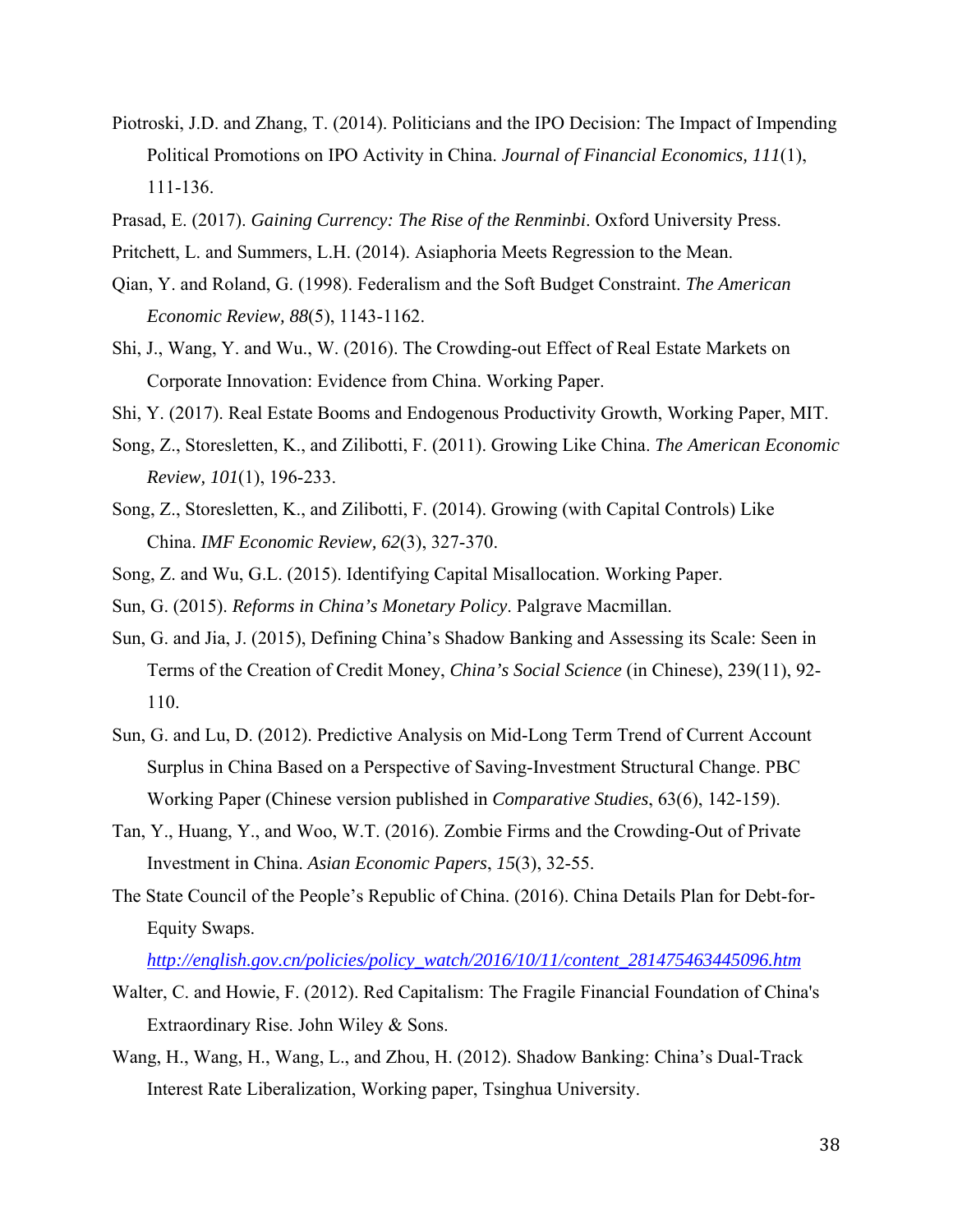- Wang, Y. (2016). Is China's Rapid Growth Sustainable? A Theory of Politico-Economic Transition and State Capitalism, Working Paper, University of Oslo.
- Wei, S.J. and Zhang, X. (2011). The Competitive Saving Motive: Evidence from Rising Sex Ratios and Savings Rates in China. *Journal of Political Economy*, 119(3), 511-564.
- Wong, S.M.L. (2006). China's Stock Market: A Marriage of Capitalism and Socialism. *Cato Journal, 26*(3), 389-424.
- Wu, J., Gyourko, J., and Deng, Y. (2012). Evaluating Conditions in Major Chinese Housing Markets. *Regional Science and Urban Economics, 42*(3), 531-543.
- Wu, J., Gyourko, J., and Deng, Y. (2016). Evaluating the Risk of Chinese Housing Markets: What We Know and What We Need to Know. *China Economic Review*, *39*, 91-114.
- Xie, Y. and Jin, Y. (2015). Household Wealth in China. *Chinese Sociological Review, 47*(3), 203-229.
- Xiong, W. and Yu, J. (2011). The Chinese Warrants Bubble. *The American Economic Review, 101*(6), 2723-2753.
- Xu, C. (2011). The Fundamental Institutions of China's Reforms and Development. *Journal of Economic Literature, 49*(4), 1076-1151.
- Yang, D.T. (2012). Aggregate Savings and External Imbalances in China. *The Journal of Economic Perspectives, 26*(4), 125-146.
- Yang, D.T., Zhang, J., and Zhou, S. (2011). Why Are Saving Rates So High in China? *Capitalizing China*, edited by Joseph Fan and Randall Morck. Chicago: The National Bureau of Economic Research (NBER), University of Chicago Press: 249-278.
- Zhang, Y. (2017). Liquidity Constraints, Transition Dynamics, and the Chinese Housing Return Premium. Working Paper, Peking University.
- Zhou, L. A. (2002). Career Concerns, Incentive Contracts, and Contract Renegotiation in the Chinese Political Economy. Stanford University.
- Zhou, L. A. (2007). Governing China's Local Officials: An Analysis of Promotion Tournament Model (Zhongguo difang guanyuan de jingsheng jinbiaosai moshi yanjiu). *Economic Research Journal (Jingji yanjiu), 42*(7), 36-50. Zhou, X. (2006). China's Corporate Bond Market Development: Lessons Learned, BIS Paper No 26.
- Zhu, N. (2016). *China's Guaranteed Bubble: How Implicit Government Support Has Propelled China's Economy While Creating Systemic Risk*. New York, NY: McGraw-Hill Education.